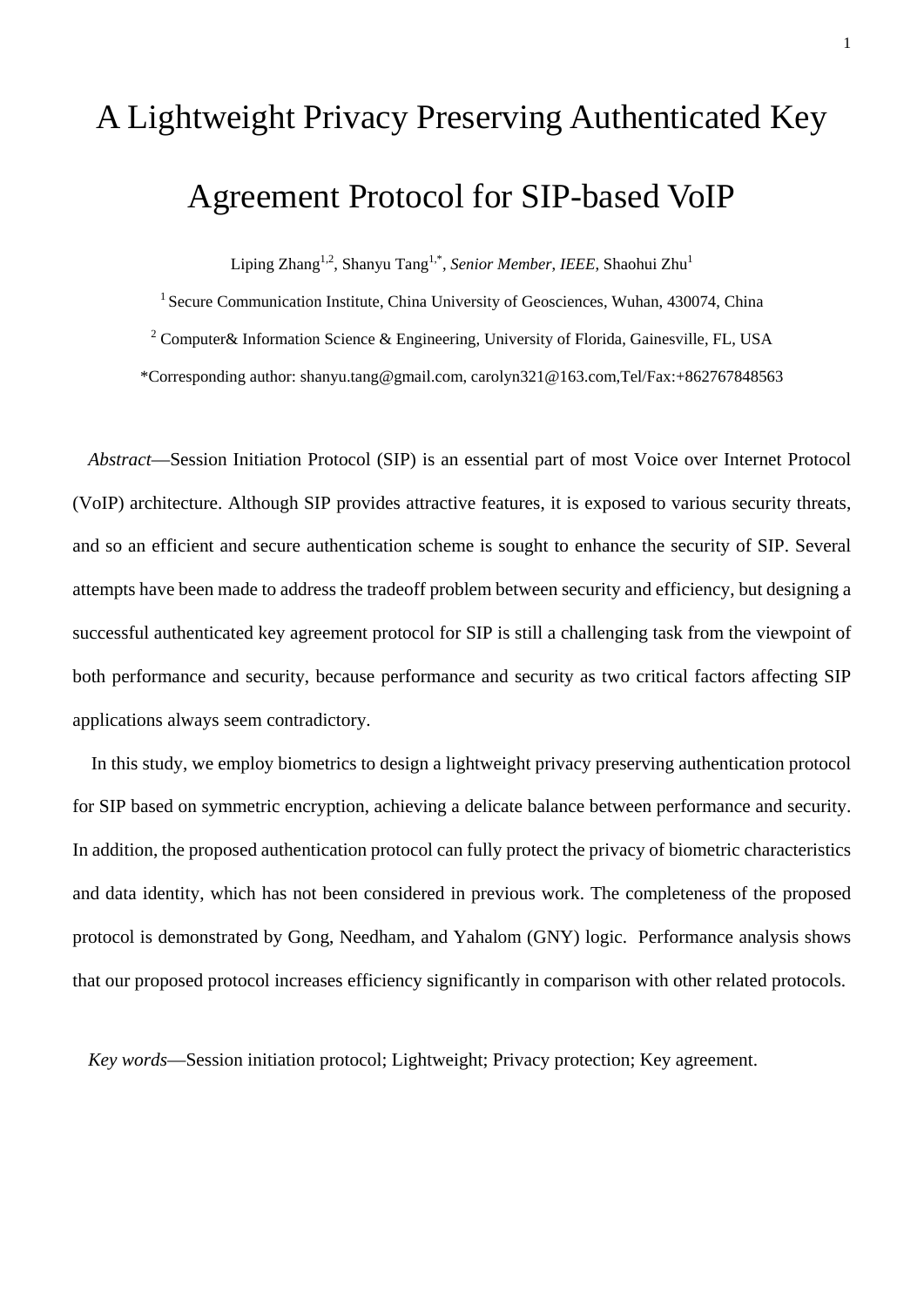#### I. INTRODUCTION

Voice over Internet Protocol (VoIP) systems have already spread to the markets since they can provide low cost and more flexibility implementation compared with traditional Public Switched Telephone Networks (PSTNs). In recent years, many efficient, flexible and secure signaling protocols have been proposed to boost the application versatility and rapid growth of VoIP. Among these signaling protocols, the Session Initial Protocol (SIP) is the widely used one due to its flexible, lightweight and scalable design.

SIP is a text based application layer control protocol for creating, modifying, and terminating multimedia sessions among participants [1]. Although SIP possesses many attractive merits, it is exposed to several security threats [2] such as impersonation, eavesdropping, and message modification etc, because the authentication of SIP is inherited directly from HTTP Digest authentication [3]. There is a trend towards reinforcing the security of SIP with an efficient and secure authentication protocol. But developing such an efficient and secure authentication protocol for SIP is a challenging task. On one hand, the authentication protocol should secure against various types of attacks and provide several security features to satisfy the security requirements of IP based networks. On the other hand, the authentication mechanism should not involve intensive computation in users and SIP server because VoIP communications are more sensitive to transmission latency.

Since security measures are usually inversely proportional to performance, several authenticated key agreement protocols were proposed to balance security and efficiency. The existing authentication protocols for SIP can be divided into four groups [4]: Password Authenticated Key Exchange (PAKE) based, Public Key Cryptography (PKC) based, ID based and Hash and Symmetric Encryption based. PAKE based protocols always suffer from stolen verifier attacks and require the communication parties sharing a password beforehand. PKC based protocols can resist almost all attacks, but these protocols need to implement computational cost operations. Although ID based protocols provide better security compared with other types of protocols, the Public Key Generator used in these protocols needs to be trusted; moreover, the use of expansive bilinear pairings leads to computational overhead and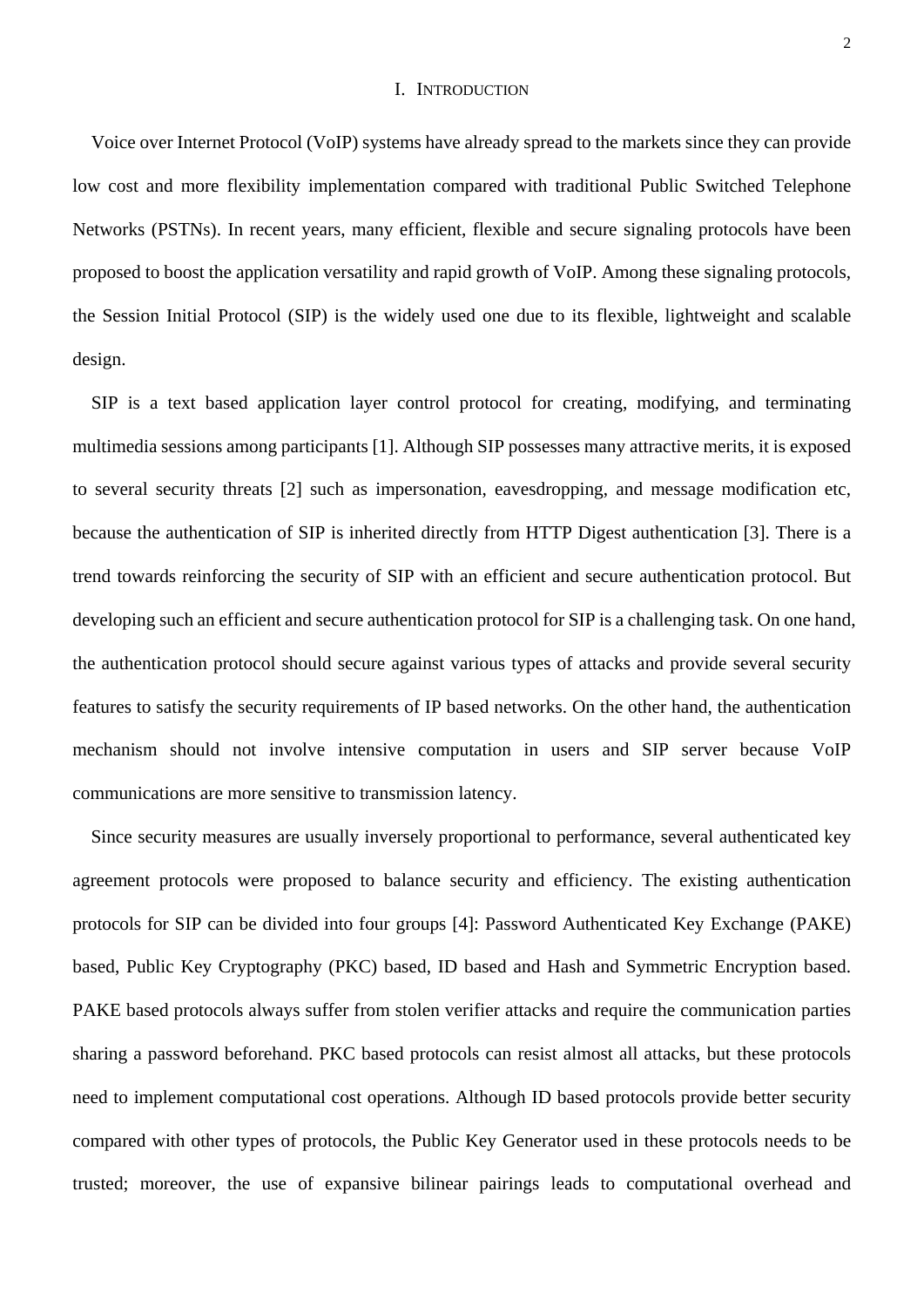communication delay. In comparison, Hash-based protocols provide better performance, but these protocols have obvious security weakness. Therefore, how to design a successful authentication protocol for SIP to achieve a delicate tradeoff remains a challenge work.

In this study, our main objective is to design a lightweight authenticated key agreement protocol for SIP that meets the security requirements especially privacy protection, which has not been considered in most of previous work. The main contributions of our work are summarized as follows:

(1) Strong authentication: in the proposed protocol, biometric characteristics are employed with smart cards and passwords to provide strong authentication. The biometrics demonstrate what you are, the smart cards show what you have, and the passwords verify what you know, and those three complement one another to achieve strong authentication.

(2) Privacy protection: instead of storing the biometric template, the protected biometric data in our protocol is written into a smartcard and the smartcard can perform the correctness checking by using the protected biometric value. So that the adversary cannot obtain the user's biometric information, even if the user's smartcard had been lost or stolen and the data in the card was leaked. Moreover, the real identity of the user is protected by a symmetric encryption algorithm. Thus, the adversary cannot figure out the real identity of the user in the authentication process.

(3) Efficiency: symmetric encryption is adopted in our protocol to achieve lightweight authentication since the symmetric encryption and decryption operations perform almost as fast as calculating the hash value of the same size data. In addition, the SIP server does not need to maintain any password or verification table.

The rest of this paper is organized as follows. Section II introduces the related work. Section III describes the background associated with this study. In Section IV, the proposed protocol is described in detail. The security of the proposed protocol is discussed in Section V. In Section VI, the performance of the proposed protocol is evaluated and analyzed. And the paper is concluded in Section VII.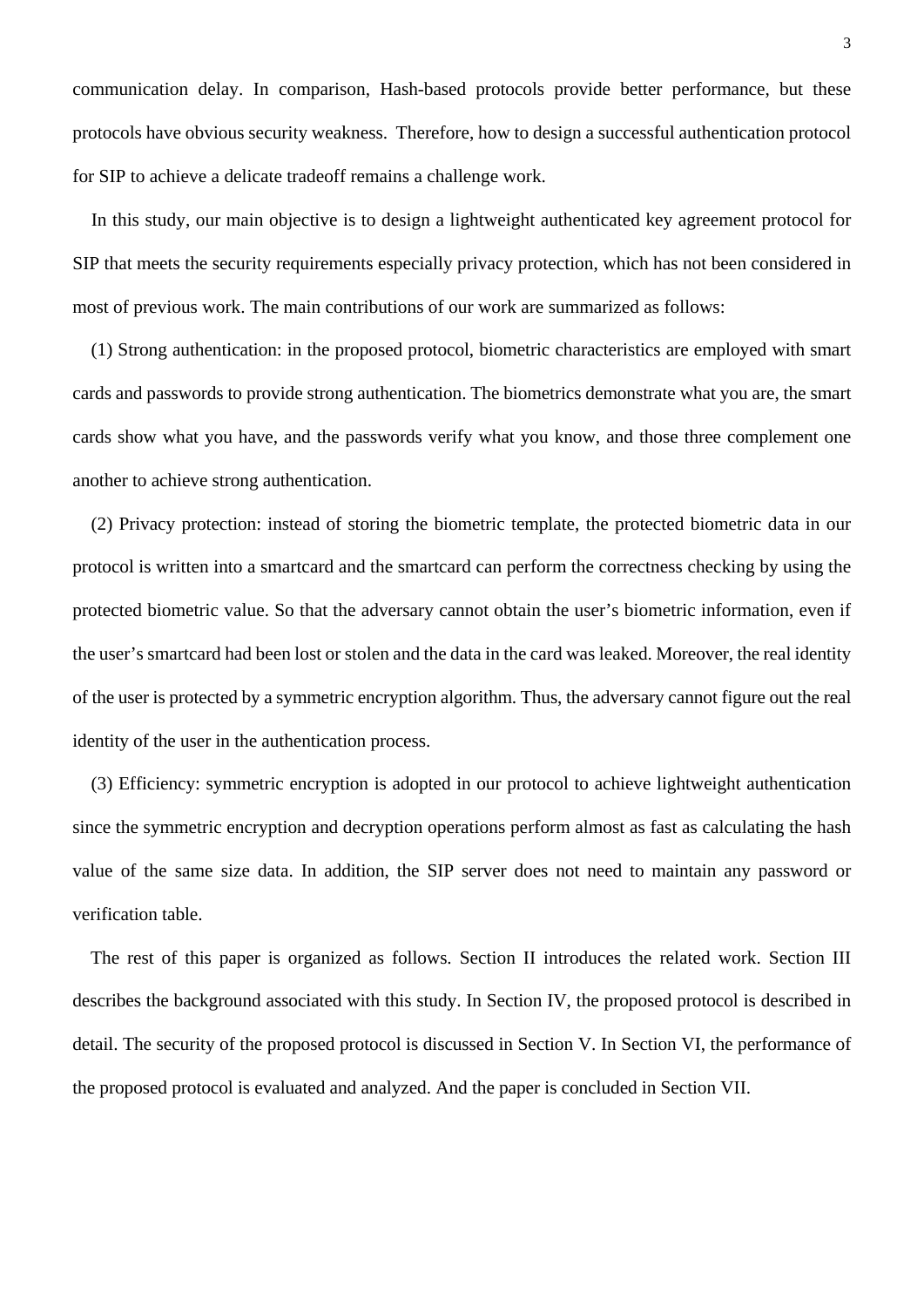#### II. RELATE WORK

A secure and efficient authenticated key agreement protocol plays an essential role in protecting private and valuable information over audio communications in SIP-based services. However, the original authentication protocol of SIP only offers one-way authentication and cannot support integrity and confidentiality protection at an acceptable level in practice. On the other hand, since the original authentication protocol of SIP is based on hyper text transport protocol (HTTP) digest authentication, the computational cost is very high on widely used SIP proxy servers [5]. Thus, the original authentication protocol should be improved to satisfy the security and efficiency requirements of SIP. Over recent years, several authenticated key agreement protocols of SIP have been proposed to address different balance between security and efficiency. As the provision of the security features is usually inversely proportional to performance, designing an efficient and secure authenticated key agreement protocol for SIP is a challenging task.

To date, many authentication protocols for SIP have been proposed based on either hash and symmetric encryption or public key cryptography. These authentication protocols for SIP can be categorized into four groups: Password Authenticated Key Exchange based, Public Key Cryptography based, ID based and Hash and Symmetric Encryption based.

PAKE based protocols inherit from Encrypted Key Exchange protocols which rely on the Discrete Logarithm Problem (DLP). The main merit of these authentication protocols is simple. Based on Diffie-Hellman key exchange, Yang *et al.* [6] constructed a secure SIP authentication protocol by using the pre-shared hashed password. However, Jo *et al.* [7] demonstrated that Yang *et al.*'s protocol was vulnerable to the off-line password guessing attack. Furthermore, their protocol required the SIP server storing a pre-configured password table. Based on Elliptic Curve Diffie-Hellman (ECDH), Durlanik *et al*. [8] presented a new authentication protocol for SIP. Compared with other PAKE based protocols, Durlanik *et al.*'s protocol reduced the execution time since Elliptic Curve Cryptography (ECC) could achieve the same level security with faster computation and smaller key size. However, Yoon *et al.* [9] claimed that this protocol could not resist the Denning-Sacco attack due to no usage of random integer in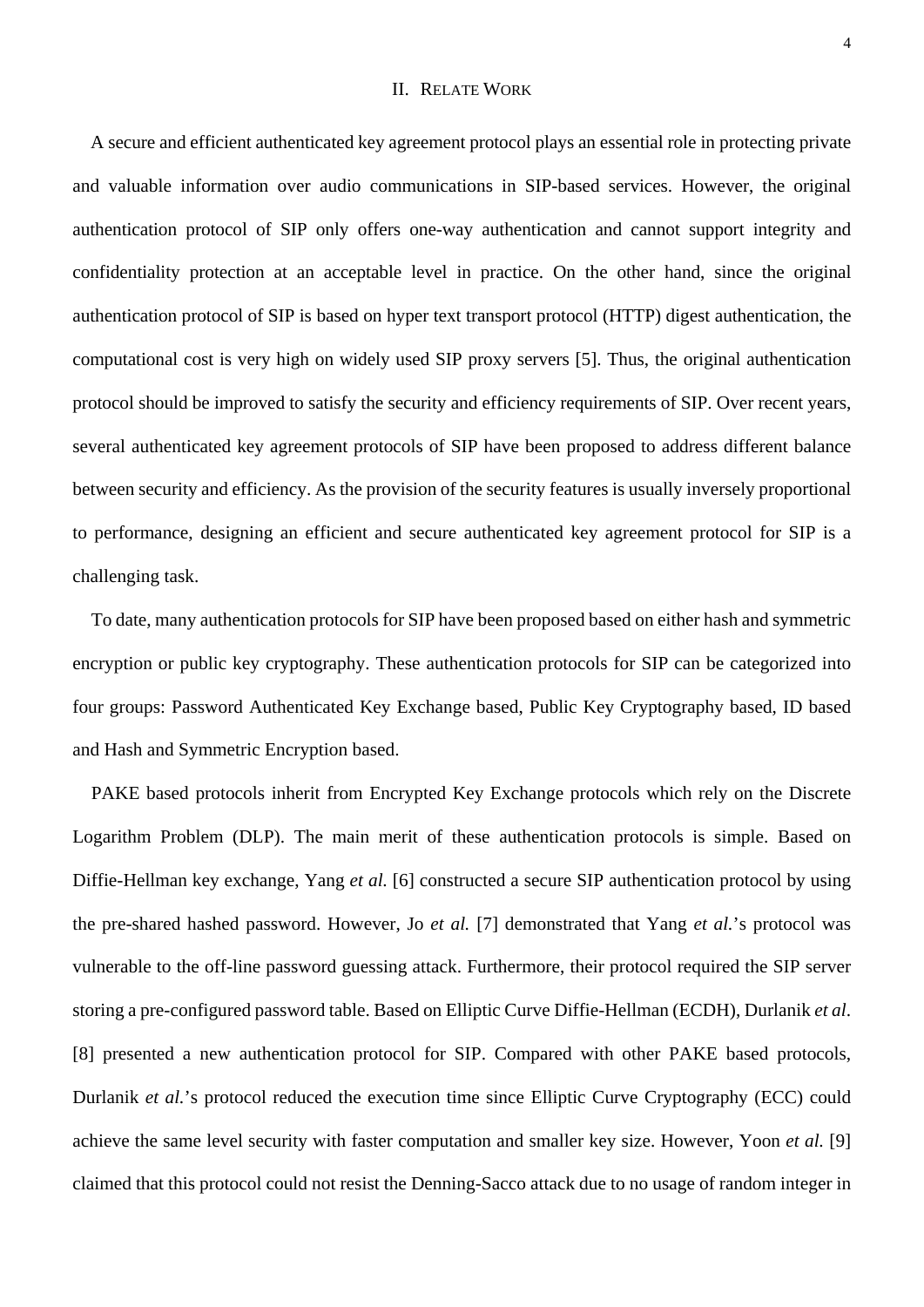generating the session key. Wu *et al.* [10] also suggested a SIP authentication protocol based on ECC and proved its security by using Canetti-Krawczyk (CK) security model. Unfortunately, Wu *et al.*'s protocol was suffered from off-line password guessing attacks, Denning-Sacco attacks and stolen-verifier attacks [11]. To eliminate the security flaws, Yoon *et al.* [11] proposed an improved authentication protocol based on Wu *et al.*'s protocol. Unfortunately, the improved protocol still suffered from off-line password guessing attacks and replay attacks.

The PAKE based protocols need communication parties to pre-share a password secretly in general, which limits these protocols' scalability and applicability. In addition, the passwords stored at the SIP server lead to a risk of suffering from stolen verifier attacks.

Based on PKC, Srinivasan *et al.* [12] proposed a three party SIP authentication protocol. However, in their protocol, the user could not choose their password freely, and the computational cost of creating user's certifications, signatures, and computing multiple functions on the proxy server and registrar server decreased the performance of the protocol. To address these obstacles, Nodooshan *et al.* [13] proposed an authentication protocol to move the heavy public key cryptography operation from the SIP server to the user to lighten the computational load on the proxy server and register server. Arshad *et al.* [14] also proposed an authentication protocol based on elliptic curve discrete logarithm problem for SIP. Unfortunately, He *et al.* [15] indicated that Arshad *et al.*'s protocol cannot resist off-line password-guessing attacks. Recently, Pu *et al.* [16] gave an example to show the offline password guessing in Arshad *et al.*'s protocol and proposed a new authentication protocol based on ECC. Although Pu *et al.*'s protocol overcame the security flaw of Arshad *et al.*' protocol, the expansive use of bilinear pairings decreases its practicability. Based on ECC, Yoon *et al.* [17] employed the biometric, password and smartcard three-factor to design a strong authentication for SIP. However, their protocol failed to address the privacy protection of the user's biometric. In order to protect the user's privacy, Hsiu [18] adopted the smartcard to construct an authentication protocol based on ECC for SIP, but the computational cost of the protocol was very high due to 12 times of ECC computation operations were involved.

PKC-based protocols are secure against the offline password guessing attacks, Denning Sacco attack and spoofing. But the heavy computational load could not be avoided since the implement of the PKI, the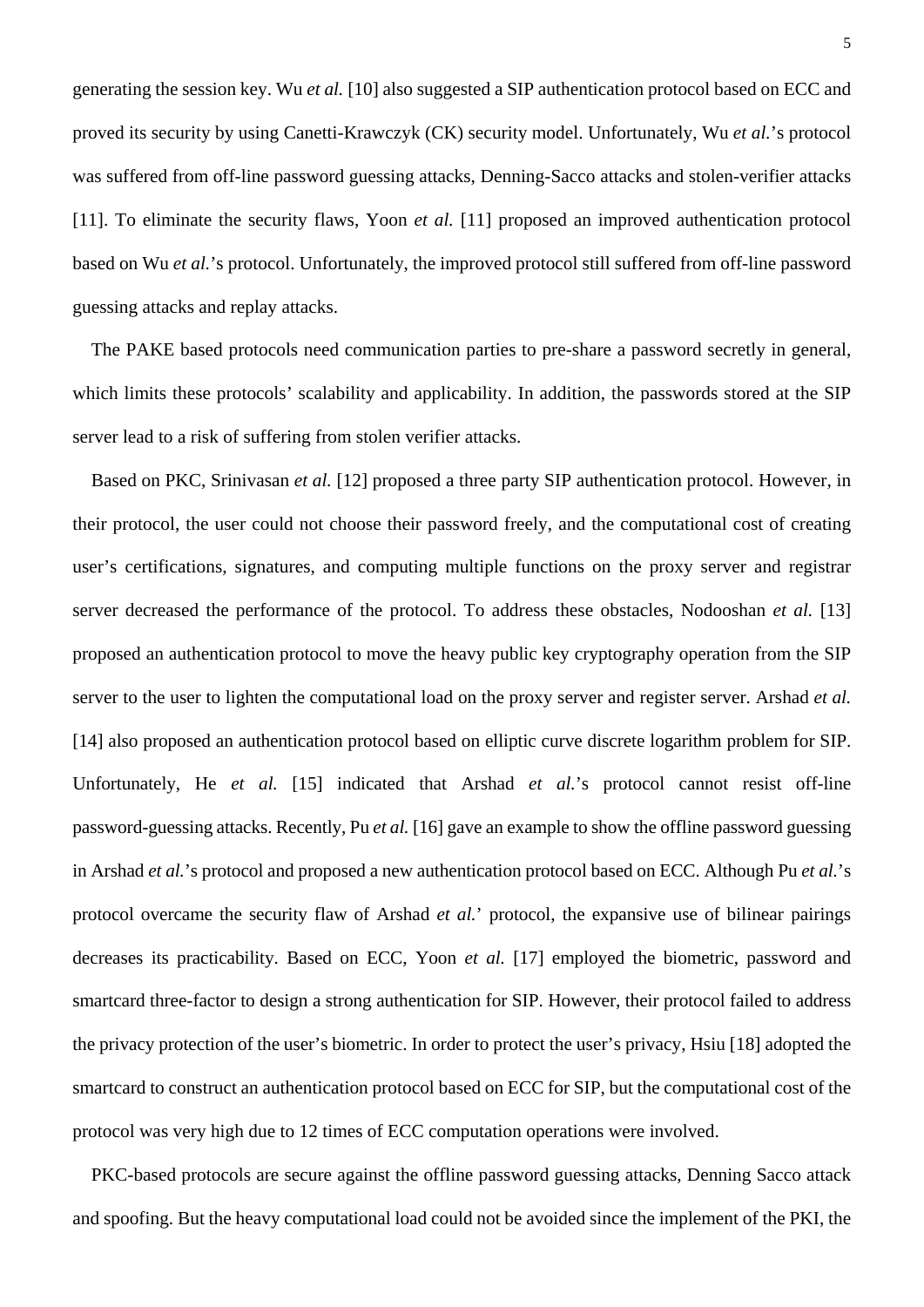certificate revocation management and calculation of public key cryptography are all computational costing operations.

To avoid the use of a large PKI, some ID based authentication protocols of SIP were proposed. Ring *et al*. [19] proposed an authentication key agreement (AKA) for SIP by using identity-based cryptography. In order to reduce the delay of session key generation, a one-way key agreement protocol was proposed by Han *et al.* [20] to improve the performance of Ring *et al*.'s protocol. However, this protocol did not meet the requirements of the media security management protocol since it was a one-way key agreement protocol. Wang *et al*. [21] presented an authentication key agreement based on certificateless cryptography which eliminates the key escrow and supports peer-to-peer connections. Li *et al.* [22] also proposed a certificateless authenticated key agreement protocol with different Key Generation Centers. But the computational costs of both protocols were very high due to the use of expansive bilinear pairings.

ID based protocols provide better security, and they could resist most of the attacks except the collusion attack, because the Public Key Generator (PKG) used in these protocols knows all entities' secret keys. In addition, the PKG needs to be trustable, which is a limitation of the protocols. Furthermore, the use of expansive bilinear pairings, the signature generation, and the verification lead to the computational overhead and communication delay.

As VoIP communications are very sensitive to transmission latency, security measures should avoid time-consuming operations. Tao *et al.* [23] proposed a lightweight authentication protocol for SIP by using symmetric key encryption and Diffie-Hellman key exchange. But the generation and management of the shared key were complicated, which reduced its practical application. Tsai *et al.* [24] presented an authentication protocol based on nonce and hash computations. Tsai's protocol achieved low computational cost, since only one-way hash function and exclusive-or operations were used in their protocol. However, Yoon *et al.* [25] demonstrated that Tsai's protocol suffered from off-line password guessing attacks, Denning-Sacco attacks, and stolen-verifier attacks, and could not provide perfect forward secrecy. Yoon *et al.* also proposed a new protocol to overcome the above security weaknesses. But Xie *et al.* [26] demonstrated that Yoon *et al.*'s protocol was vulnerable to stolen-verifier attacks and off-line password guessing attacks.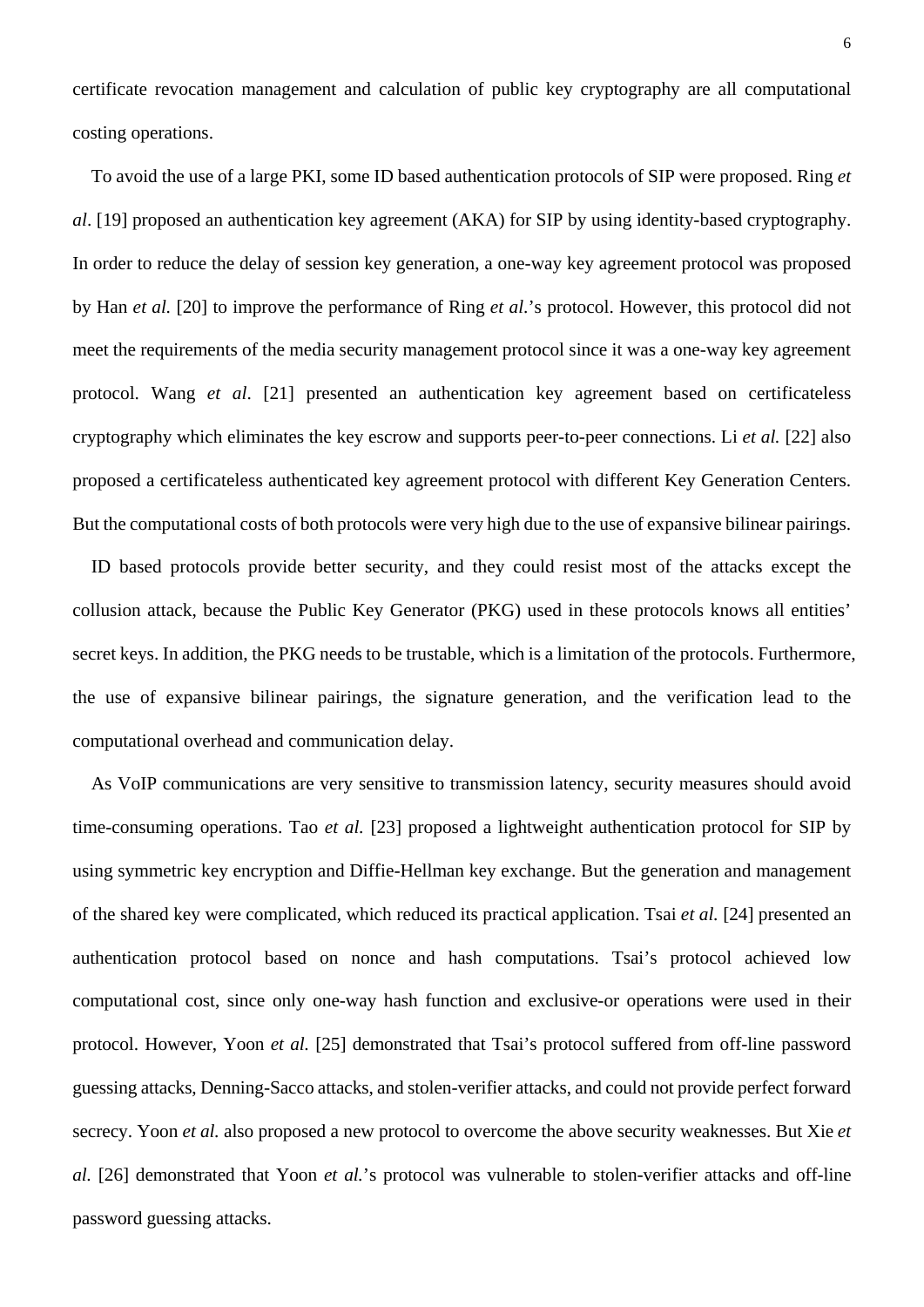The hash and symmetric encryption based protocol could meet low computational requirements since hash and symmetric encryption/decryption operations are faster than public key cryptography. But some of the hash based protocols suffered from offline password guessing attacks, Denning Sacco attacks, and stolen verifier attacks. And these protocols are very hard to design to provide strong security.

In general, security is inversely proportional to performance. Investigating into designing a secure and efficient authenticated key agreement protocol is an intractable task. In this paper, we present a mitigation authentication mechanism for achieving a delicate balance between performance and security for SIP. To reduce the computational cost, expansive operations should be avoided. Hash operations seem to be the best choice of designing lightweight authentication protocols, but hashed based protocols have some security weakness. Since encryption and decryption operations can perform almost as fast as calculating the hash value of the same size data [4], the symmetric encryption based protocols would achieve good performance as hash based protocols. Therefore, we adopt symmetric encryption to construct our lightweight authentication protocol. Furthermore, to satisfy the security requirements of SIP, biometric, password and smartcard are employed to enhance the security of our proposed protocol.

## III. BACKGROUND

In this section we first review the original SIP authentication procedure and then summarize the goals that an authenticated key agreement for SIP should achieve. Finally, we discuss the problems existing in previous related protocols.

 The security of the original SIP authentication is mainly dependent on the challenge-response mechanism. The procedure of the original SIP authentication is described as follows:

*Step* 1: The user sends a REQUEST to the SIP server.

*Step* 2: The SIP server submits CHALLENGE (*nonce*, *realm*) as a response message to the user where the *nonce* is generated by the server and the *realm* is the digest algorithm.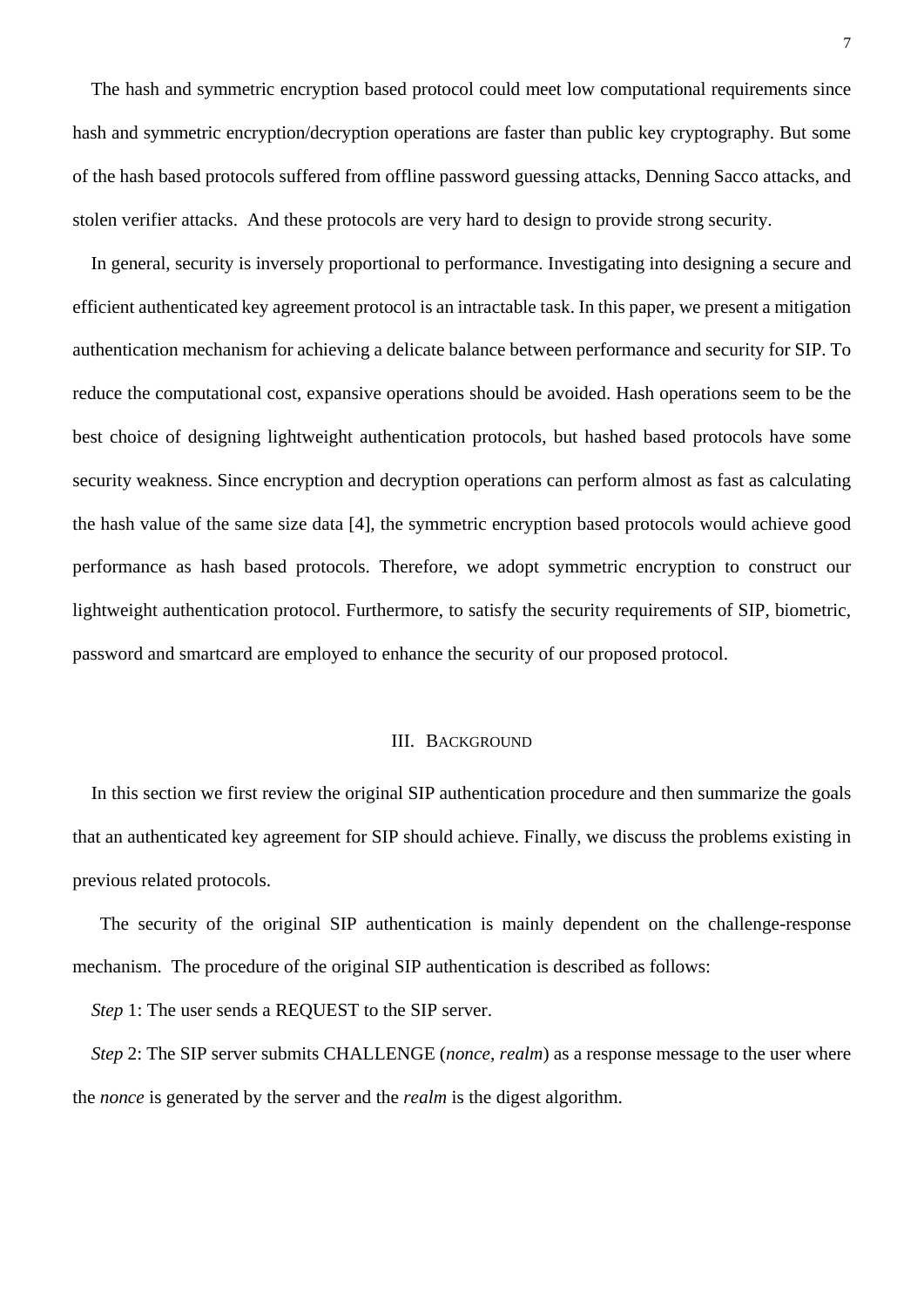*Step* 3: The user computes a RESPONSE= *h*(*nonce*, *realm*, *username*, *response*) by using the *nonce* value, *realm*, *username* and the computed *response* value, where *h*( ) is a one-way hash function. Then the user relays the RESPONSE to the SIP server.

*Step* 4: After obtaining the RESPONSE message, the SIP server extracts the user's password according to the *username* and verifies whether the *nonce* is correct. If it is correct, the SIP server calculates a hash value *h*(*nonce*, *realm*, *username*, *response*) to check whether it is equal to the received value of RESPONSE. If they match, the SIP server authenticates the identity of the user.

Since the original SIP authentication scheme doesn't provide mutual authentication and cannot support integrity and confidentiality protection, it suffers from several attacks. Furthermore, the computational cost of the original authentication scheme is very high on the SIP proxy servers. Therefore, the original authentication scheme should be improved to satisfy the security and efficiency requirements of SIP.

Next, we summarize the goals that an authenticated key agreement for SIP should achieve as follows:

(1) Secure against various attacks: An authenticated key agreement for SIP should be secure against replay attacks, man-in-middle attacks, modification attacks, Denning-Sacco attacks, stolen-verifier attacks, insider attacks, password disclosure attacks, server-spoofing attacks, and offline dictionary attacks with/without smartcards.

(2) Provide security features: An authenticated key agreement for SIP should provide mutual authentication, session key agreement, freely choosing and updating passwords, session key security, no verifier table, perfect forward secrecy, and known-key security features.

(3) Privacy protection: An authenticated key agreement for SIP should provide biometric protection and user identity anonymity.

(4) Light-weight: An authenticated key agreement for SIP should not involve intensive computation on both users and SIP server side.

To achieve above goals, several authenticated key agreement protocols of SIP have been proposed to balance security and efficiency. ID based and PKC based protocols are better than other protocols from the security viewpoint, but they cannot avoid computational cost operations which do not meet the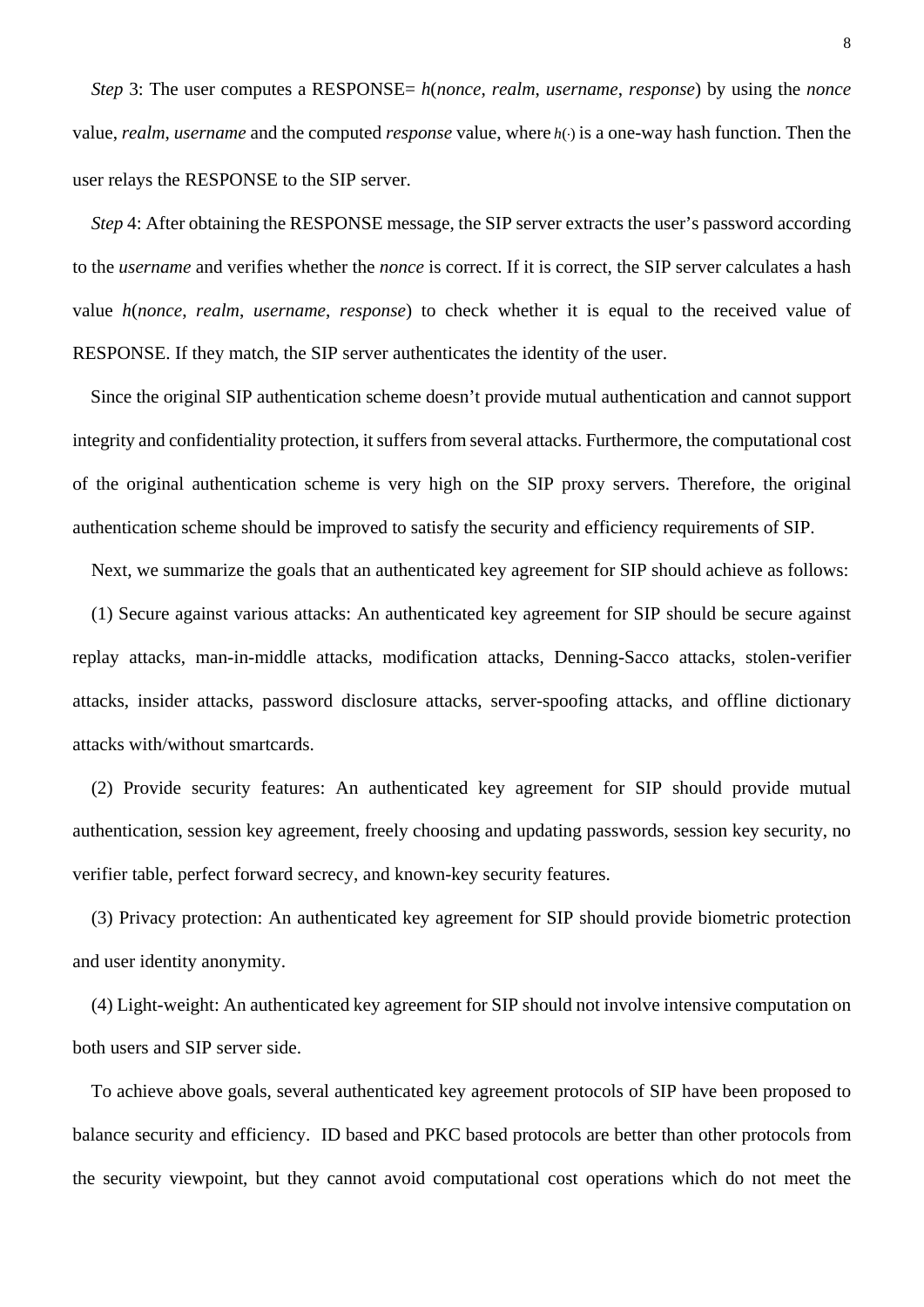lightweight requirements. The performance of hash based protocols is considerably the best one among all the protocols. However, these protocols always suffer security flaws which do not satisfy the security requirements. Since the symmetric encryption and decryption operations perform almost as fast as calculating the hash value, the symmetric encryption based protocols could be used to replace the hash based protocols to achieve lightweight and security requirements. In addition, since everyone's biometric characteristic is unique, and the characteristic could be combined with password and smartcard to enhance the security of the symmetric encryption based protocol to achieve the balance of security and efficiency.

The traditional biometric authentication process [27-29] is described in Figure 1. When a user wants to login, she/he inserts a smartcard and performs a biometric scan. The user's biometric characteristic is then extracted through an image processing on the raw data. Next, the smartcard compares the biometric template stored in it beforehand with the biometric characteristic extracted from the user's input. If the matching score is beyond a predefined threshold value, the smartcard terminates the authentication process. However, this traditional biometric authentication process has some security weakness. If the smartcard was lost or stolen, the user's biometric template stored in the smartcard could be compromised easily. And the leakage of the biometric information could damage the user's benefit because the biometric information is unique and does not change in a long time. Therefore, the biometric information stored in the smartcard should be protected.



Fig.1. Verification procedure using biometric characteristics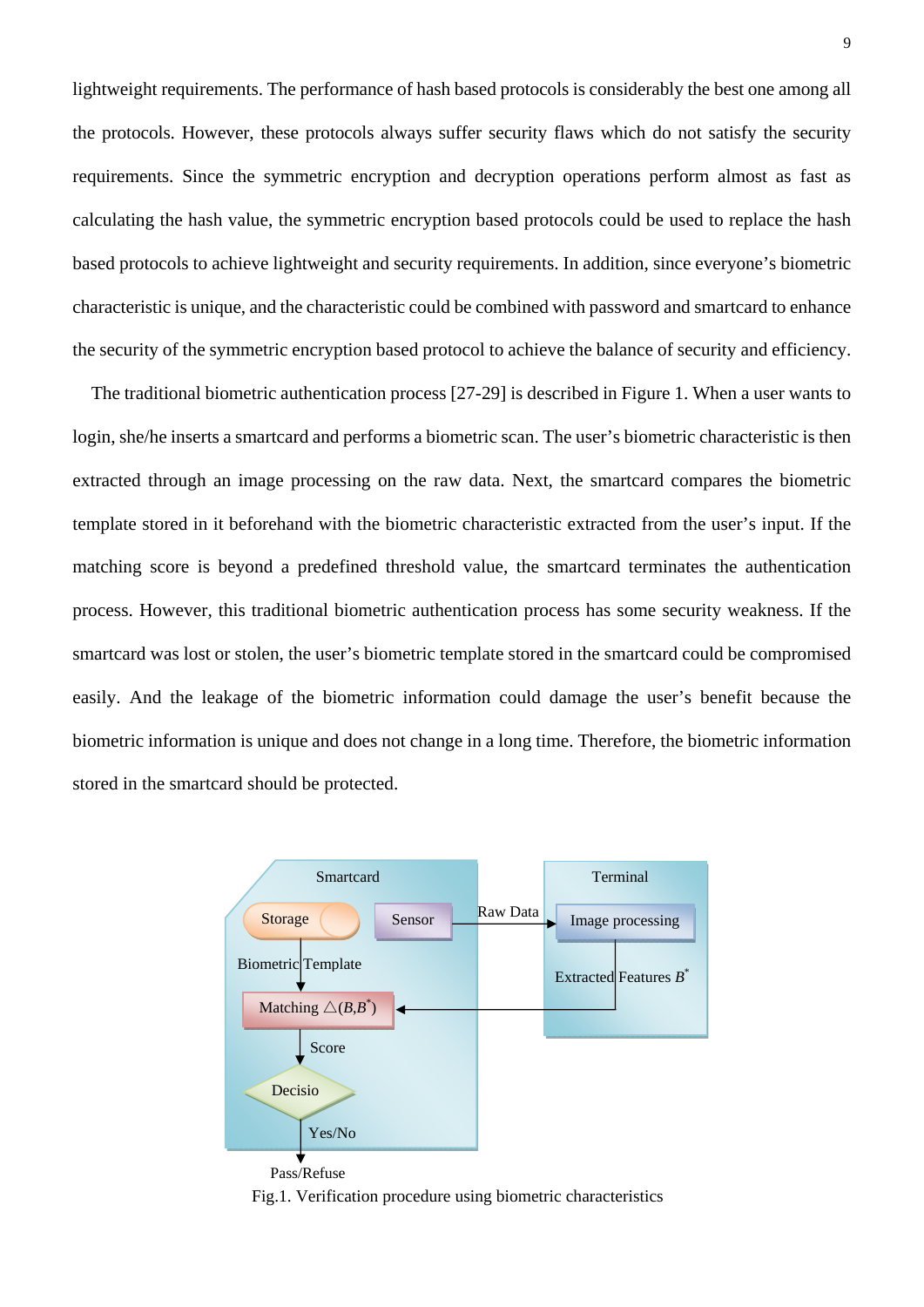The above problem was arisen by some researchers, and an alternative verification procedure [30-32] has been proposed as shown in Figure 2. Instead of the biometric template, the hashed biometric template is stored in the smartcard, so that even the smartcard was lost or stolen, the user's biometric template could not be compromised, because the hash function is a one way function and it is computationally infeasible to find a message that can map to the same hash value.



Pass/Refuse

Fig.2. Checking procedure using protected biometric data

The method shown in Fig. 2 seemed to be a good solution to provide protection for the biometric template stored in the smartcard. However, our research investigation revealed that the hashed biometric template stored in the smartcard could not be used to match the hashed biometric inputs. Under this case, even the valid biometric input could not pass the biometric checking process, because the output of the hash function is sensitive to small noise of the inputs. This means that a small difference in the inputs will lead to a large different output. So the hash functions cannot apply straightforwardly to the input data with noisy such as biometrics [33, 34]. Although the above solution provides the protection of the biometric template, it also prevents the legal user from passing biometric authentication, since a small difference between the input biometric data and the biometric template will cause a larger difference between the two hashed biometric values.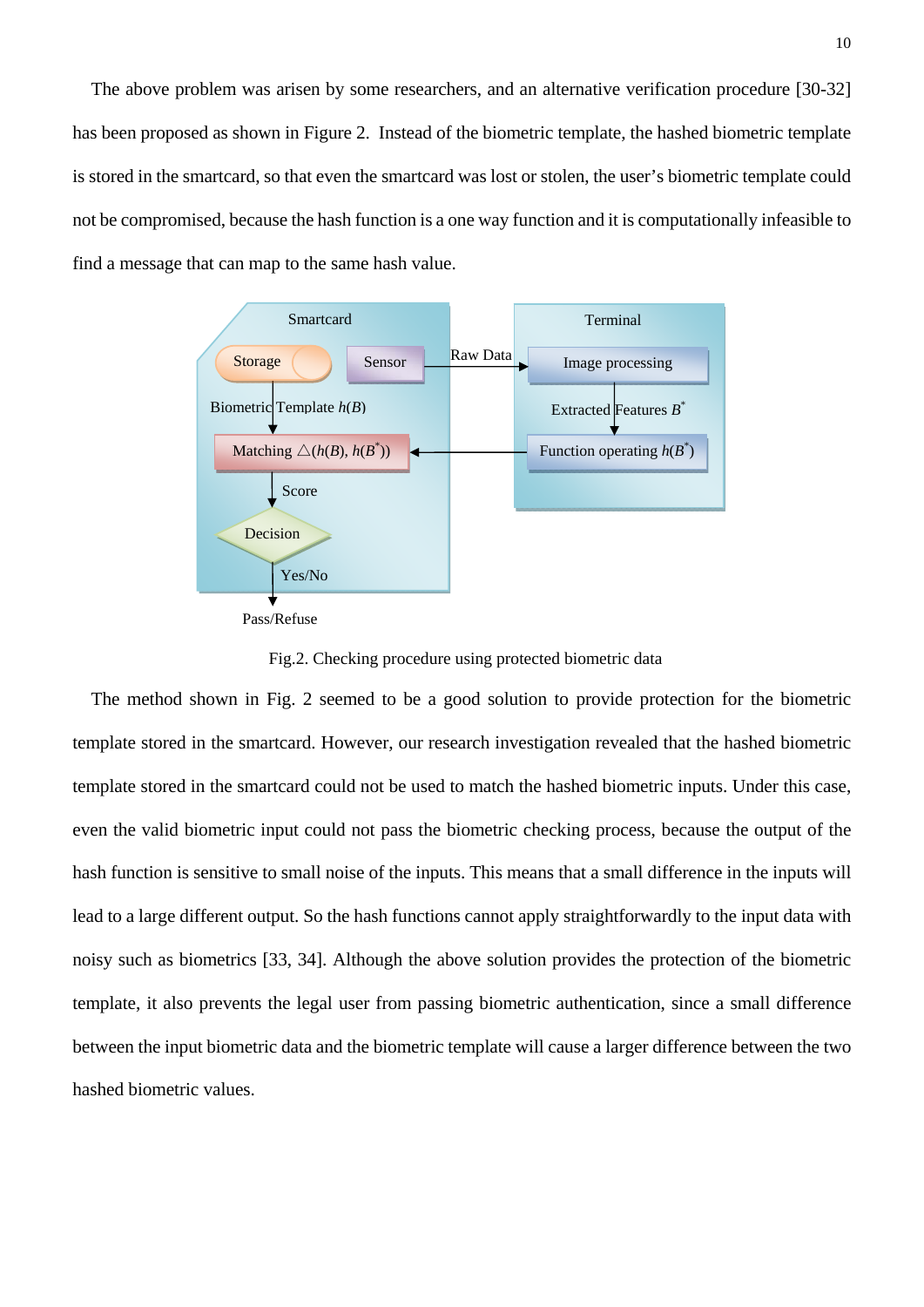#### IV. LIGHTWEIGHT PRIVACY PRESERVING AUTHENTICATION KEY AGREEMENT PROTOCOL

In this section, we present our basic idea aimed to solve the problems and realize the goals. Then our lightweight authenticated key agreement protocol with privacy protection is described in detail.

In order to protect the user's biometric template, the smartcard should have the ability of checking the correctness of the user's biometric characteristics without knowing the original values. How to realize the correctness checking of the protected biometric characteristics stored in the smartcard? If the problem was solved, we could then store the protected biometric data in the smartcard and achieve the correctness checking by using the protected biometric value. So that even the smartcard was lost or stolen, the user's biometric information could not be compromised. Next we describe our solution. First, we define some notations, *B* and  $B^*$  represent the biometric template and input biometric data respectively. And the notation  $\Delta$  denotes as the matching algorithm. If the function  $F(\Box)$  with secret key k satisfies the following requirements, the use of this function will not affect the matching result, and then it can be used to solve the problem.

- (1)  $\Delta(B, B^*) = \Delta(F_k(B), F_k(B^*))$
- (2) Known  $F_k(B)$ , it is computationally infeasible to get *B* without the secret key *k*.

If we can find a function satisfying above requirements, the smartcard can perform the matching algorithm successfully by using the protected biometric values  $F_k(B)$  and  $F_k(B^*)$ . In this study, we use exclusive OR operation as function  $F(\Box)$  and a high entropy random integer as the secret key. Since Hamming distance can be used to compare the two biometric strings [35], the exclusive OR operation will not affect the matching result which satisfies the above function requirements. So even the smartcard is lost or stolen, the user's biometric template cannot be compromised.

Based on above idea, we design a lightweight privacy preserving authenticated key agreement protocol of SIP. There are three phases in the proposed protocol, registration phase, authentication phase, and password change phase, as shown in Figures 3 and 4. Next, we describe our protocol in detail as follows: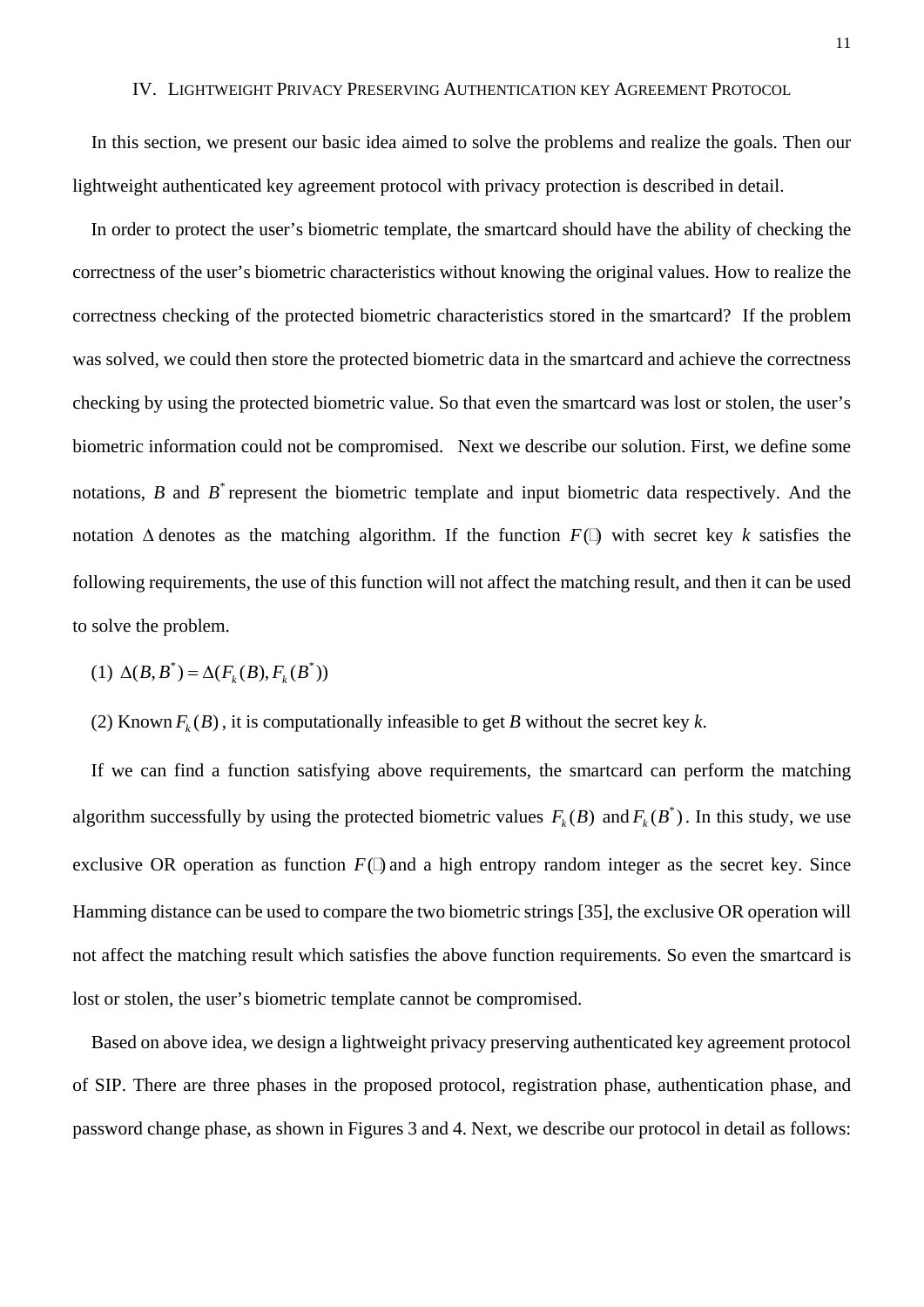#### *A. Registration phase*

When a new user *U* wants to register with the SIP server *S*, it performs the following process with the SIP server in the registration phase.

 $Step R1: U \rightarrow S: (ID, R, h(\cdot))$ 

The user *U* freely chooses its identity *ID*, its password *PW* and performs an iris scan to generate a biometric template *B*. Next, it selects a one-way hash function  $h(\cdot): \{0,1\}^* \to \{0,1\}^k$  and a high entropy random integer *r*, and then computes  $EB = r \oplus B$ ,  $R = PW \oplus EB \oplus ID$  and  $SR = h(PW \oplus ID) \oplus r$ . Finally, the user *U* submits  $\{ID, R, h(\cdot)\}$  to the SIP server over a secure channel.

*Step R2:*  $S \rightarrow U$  *: Smartcard*  $(I, T, W)$ 

The SIP server *S* chooses a random integer *s* as a secret key for symmetric encryption/decryption. Then it computes  $I = E_c(ID)$ ,  $V = E_c(ID \oplus s)$ ,  $T = V \oplus R$  and  $W = E_v(R)$  through encrypting R via the key V. Next, the SIP server *S* records (*ID*,  $h(\cdot)$ ) in an identity table and writes the secure information (*I*, *T*, *W*) to the memory of the user *U*'s smart card. Then it issues this smart card to the user *U* through a secure channel.

*Step R3*: After receiving the smart card, the user *U* stores  $(SR, EB, h(\cdot))$  in the smart card secretly. Finally, the memory of the smart card contains  $(I, T, W, SR, EB, h(\cdot))$ .

## *B. Authentication phase*

In the authentication phase, the user *U* and the SIP server *S* perform the following steps:

Step A1: 
$$
U \rightarrow S : REQUEST(I, C_2)
$$

The user *U* inserts its smartcard into the smartcard reader, and inputs its identity *ID*, its password *PW*, and takes iris scan to generate the biometric template  $B^*$ . Then the smartcard retrieves the high entropy random integer  $r = SR \oplus h(PW \oplus ID)$  by using the password *PW*, identity *ID* and the secret information *SR* stored in the smartcard. After that, the smartcard uses  $r$  and the captured biometric data  $B^*$  to compute  $EB' = r \oplus B^*$ . Next, it compares  $EB'$  with the secret information *EB* stored in it. If the matching score  $\Delta(EB', EB)$  is beyond a predefined threshold value, the smartcard terminates the authentication session.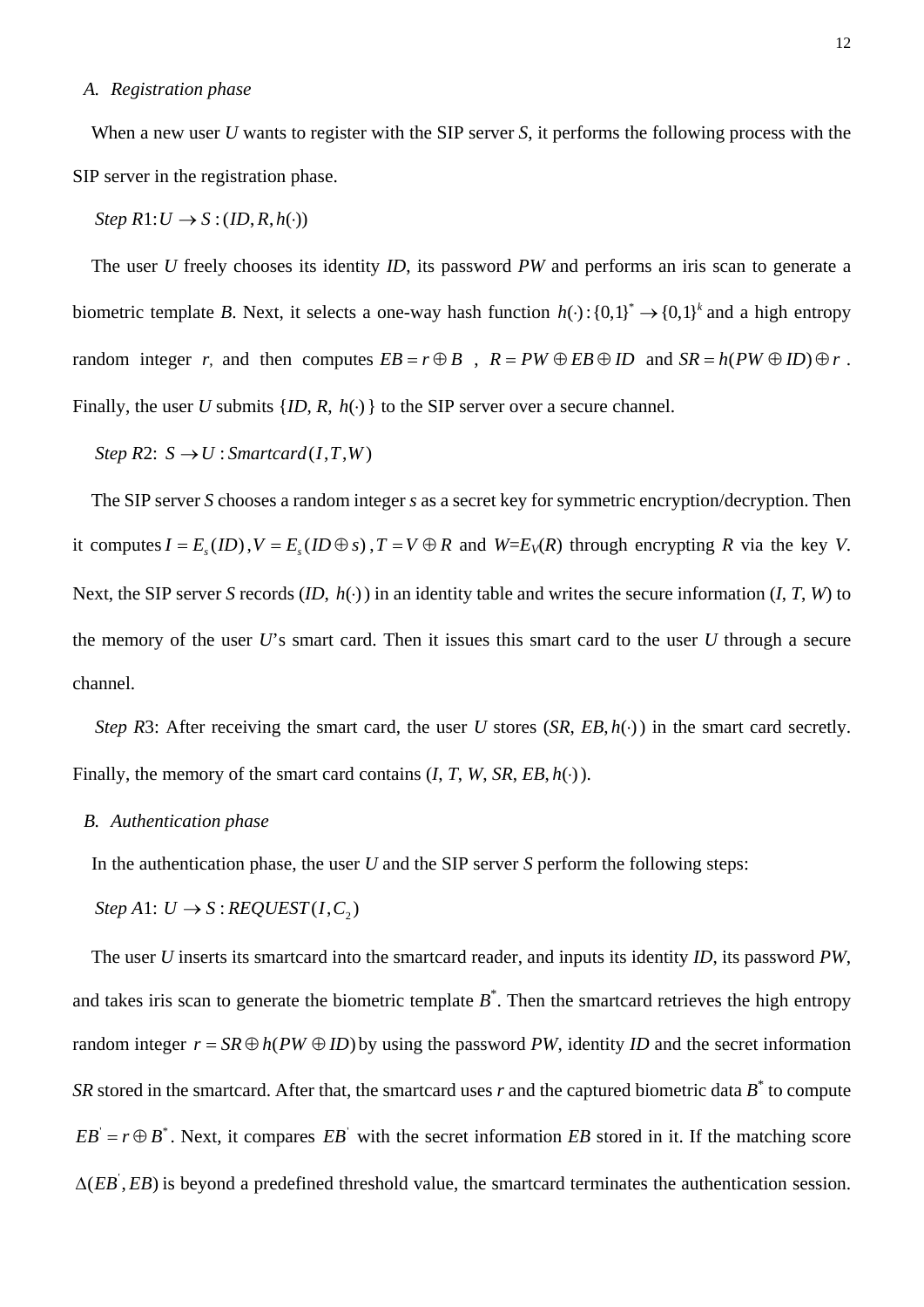On the contrary, if the matching score  $\Delta (EB', EB)$  is within the predefined threshold value, the smartcard computes  $V = T \oplus PW \oplus EB \oplus ID$  by using the information (*T*, *EB*) stored in the smartcard and the user *U*'s input information (*PW*, *ID*). It then verifies whether the following equation holds  $E_V$  (*PW*  $\oplus$  *EB*  $\oplus$  *ID*  $\bigg|_{i=0}^{n}$  if the equation holds, the SIP server *S* selects a random integer *a* and computes  $C_1 = ((PW \oplus EB \oplus ID) \|a)$  and  $C_2 = E_V(T \| ID \|C_1)$ . Next, the user *U* submits a request message *REQUEST* (*I*,  $C_2$ ) to the SIP server *S* over a public channel.

### $Step A2: S \rightarrow U : CHALLENGE (realm, Auth, r<sub>i</sub>)$

After receiving the request message, the SIP server *S* decrypts *I* with its secret key *s* to retrieve the user's identity *ID*. And then it checks whether the *ID* is valid according to the identity table. If not, it terminates the authentication session. Otherwise, the SIP server *S* uses this *ID* and its secret key *s* to compute the key  $V = E_c (ID \oplus s)$ . Then it decrypts the received information  $C_2$  via the computed *V* to obtain the information *T*, *C*<sup>1</sup> and *ID*. Next, the SIP server *S* compares the value of the *ID* in *I* with that of the *ID* in  $C_2$ . If they are not equivalent, the process stops; otherwise, it computes  $R = T \oplus V$  by using the decrypted message *T* and the computed message *V* and checks whether the following equation holds  $PW \oplus EB \oplus ID^2 = R$ , where  $PW \oplus EB \oplus ID$  is in  $C_1$ . If they are not equivalent, the process stops; otherwise, the SIP server *S* chooses two random integers  $(b, r<sub>1</sub>)$  and uses the corresponding hash function  $h(\cdot)$  according to the identity table to compute the session key  $SK = h(a \oplus b)$  and generates an authentication message  $Auth_s = E_v(C_s || C_4)$ , where  $C_s = PW \oplus EB \oplus ID \oplus b$  and  $C_4 = (h(a \oplus C_3) || a)$ . Finally, the SIP server *S* sends a challenge message *CHALLENGE* (*realm*, *Auths*, *r*1) to the user *U*.

 $Step A3: U \rightarrow S: RESPONSE (realm, Auth)$ 

Upon receiving the challenge message, the user *U* uses V to decrypt  $\Delta u$ th<sub>s</sub> to get  $C_3$  and  $C_4$ . Then the smartcard extracts  $b = C_3 \oplus PW \oplus EB \oplus ID$  by using the decrypted message  $C_3$ , the input information (*PW*, *ID*) and the biometric message *EB* stored in the smartcard. Next, the smart card computes  $(h(a \oplus C_3)$  and checks whether it is equal to the decrypted message  $C_4$ . If not, it rejects the challenge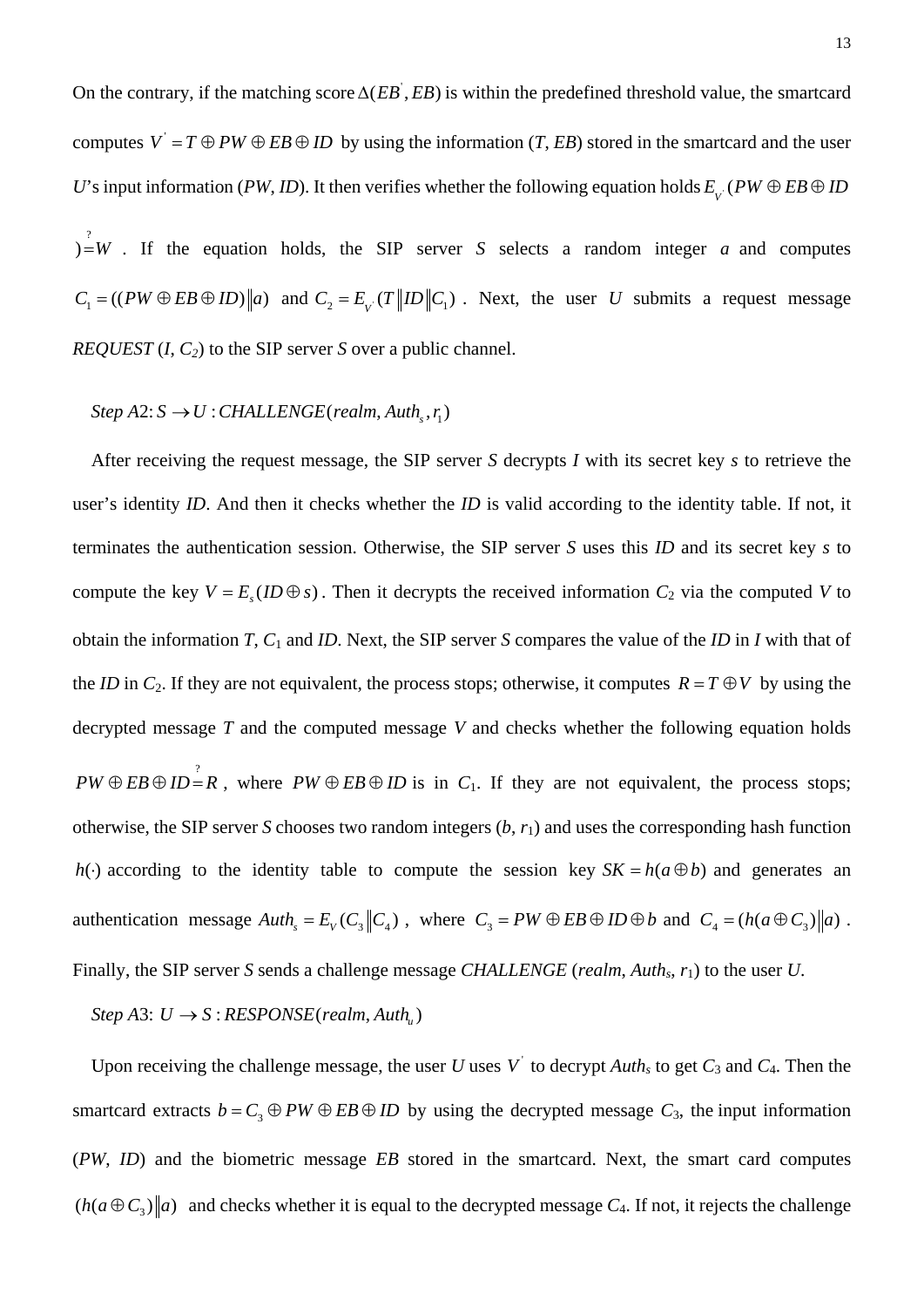message and terminates the authentication session. Otherwise, it sets the session key  $SK' = h(a \oplus b)$  and computes the authentication information  $Auth_u = h(a \oplus b \|(r_1 + 1))$ . After that, the user *U* sends a response message *RESPONSE* (realm, *Authu*) to the SIP server *S*.

*Step A*4: After receiving the response message, the SIP server *S* verifies whether the following equation holds  $Auth_u = h(a \oplus b \|(r_1 + 1))$ . If the equation holds, the SIP server S sets  $SK = h(a \oplus b)$  as the shared session key with the user *U*; otherwise, it rejects the response message and stops the process.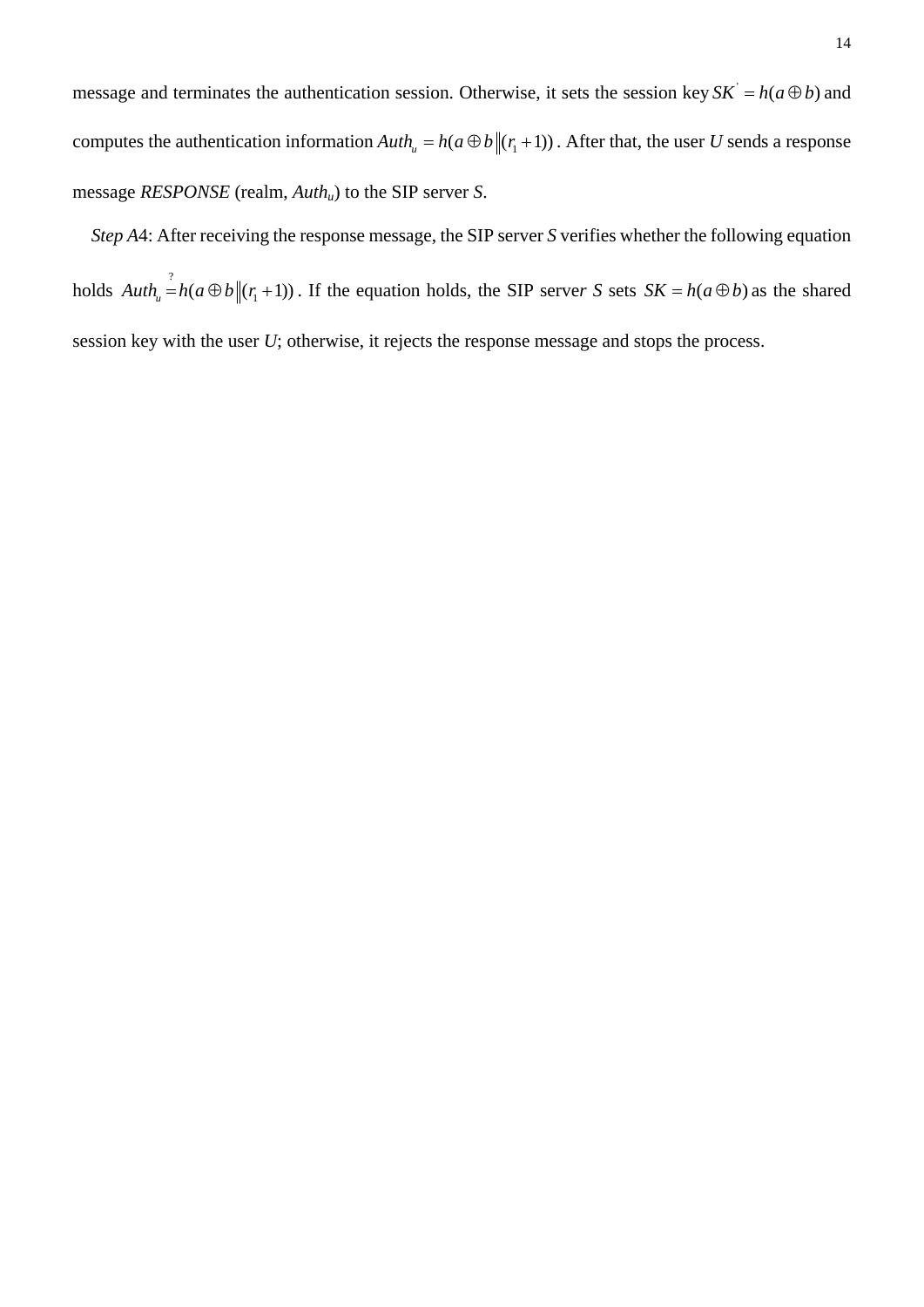*RESPONSE* (*realm*, *Authu*) Compute  $\text{A}uth_u = h(a \oplus b \Vert (r_1 + 1))$ Decrypt  $\text{A}uth_s$  by using  $V$ Select *ID*, *PW*, *r*, *h*(g)  $\{ID, R, h(g)\}$ Registration Phase: Smartcard (*I*, *W*, *T*) Store (*EB*, *SR*, *h*(g) ) into Smartcard Authentication Phase: Input *ID*, *PW* and choose *a* Scan iris to obtain *B*\*  $REQUEST$   $(I, C_2)$ Decrypt  $C_2$  by using  $V$ Compute  $V = E_s (ID \oplus s)$ Compute  $C_3 \oplus PW \oplus EB \oplus ID$  to obtain *b*  $\text{Aut}_{n_{u}} = h(a \oplus b \| (r_{1} + 1))$ Server *S* Compute  $V = T \oplus PW \oplus EB \oplus ID$ Select *r1*, *b* Verify  $C_4 = (h(a \oplus C_3) || a)$  and set  $SK = h(a \oplus b)$ Generate biometric template *B* Compute  $EB = r \oplus B$ ,  $R = PW \oplus EB \oplus ID$ ,  $SR = h(PW \oplus ID) \oplus r$ Verify  $E_V$   $(PW \oplus EB \oplus ID) = W$ Compute  $C_1 = ((PW \oplus EB \oplus ID) \| a)$  and  $C_2 = E_{V} (T \| ID \| C_1)$ *CHALLENGE* (*realm*, *Auths*, *r*1)  $C_4 = (h(a \oplus C_3) || a)$ ,  $Auth_{s} = E_V(C_3 || C_4)$ Extract *r* from *SR* Compute  $EB' = r \oplus B^*$  and Compare Verify  $R = PW \oplus EB \oplus ID$ Decrypt *I* to obtain *ID* and Check *ID* in the identity table Compare two *IDs* and Compute  $R = T \oplus V$ Compute  $I = E_c(ID)$ ,  $V = E_c(ID \oplus s)$ ,  $T = V \oplus R$ ,  $W = E_v(R)$ Choose a secret key *s* Compute  $SK = h(a \oplus b)$ ,  $C_3 = PW \oplus EB \oplus ID \oplus b$ 

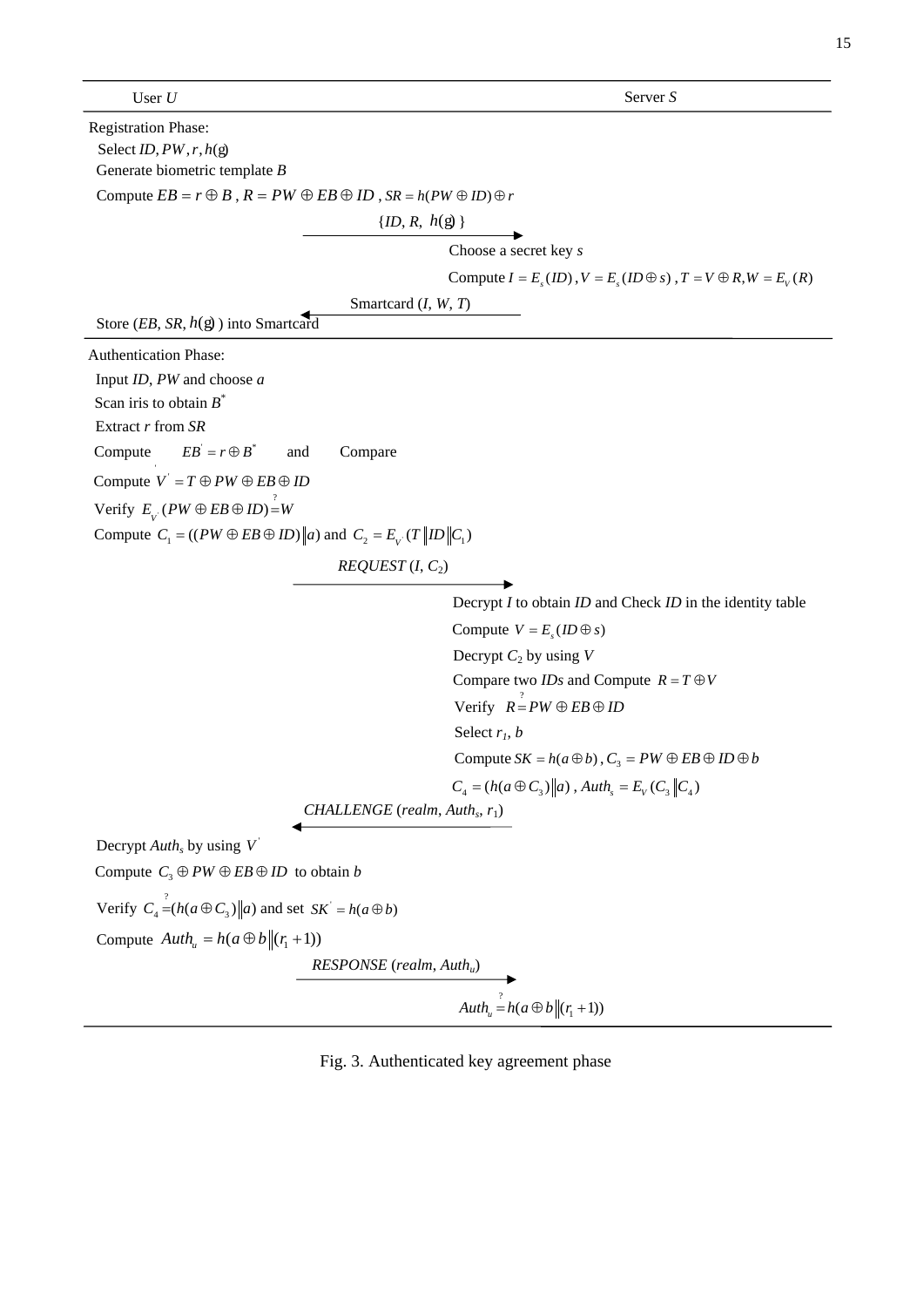#### *C. Password changing phase*

In the password changing phase, the user *U* can change its password *PW* freely and securely. And this process does not require an interaction with the SIP server *S*. As shown in Figure 4, all steps of the password changing phase are executed as follows:

*Step P*1:  $U \rightarrow U$ '*s Smartcard*  $(B^*, PW, ID)$ 

When the user *U* wants to update its password, it needs to insert its smartcard and take iris scan to generate the biometric template *B*\* . The user *U* also needs to input its identity *ID*, previous password *PW* and then sends all the messages  $(B^*, PW, ID)$  to its smartcard.

*Step P2: U's Smartcard*  $\rightarrow$  *U :(Request new password)* 

After receiving the message, the smartcard computes  $h(PW \oplus ID)$  by using the password PW and identity *ID* and then extracts the high entropy random integer  $r = SR \oplus h(PW \oplus ID)$ . After that it computes  $EB' = r \oplus B^*$  using *r* and the captured biometric data  $B^*$ , and then compares  $EB'$  with the  $EB$ stored in the smartcard. If the matching score  $\Delta (EB', EB)$  is beyond a predefined threshold value, the smartcard refuses the password updating request. Otherwise, it returns the message (*Request new password*) to the user *U*.

*Step P3:*  $U \rightarrow U$ *s Smartcard* (*PW*<sup>\*</sup>)

Upon receiving the message, the user  $U$  inputs the new password  $PW^*$  and sends it to the smartcard.

*Step P4*: After receiving the new password  $PW^*$ , smartcard computes new  $SR^* = h(PW^* \oplus ID) \oplus r$ ,  $T^* = T \oplus PW \oplus PW^*$ , and  $W^* = E_{T \oplus PW \oplus EB \oplus ID}(PW^* \oplus EB \oplus ID)$ , respectively. Finally the smartcard replaces the old values (*SR*, *T*, *W*) with (*SR*<sup>\*</sup>, *T*<sup>\*</sup>, *W*<sup>\*</sup>).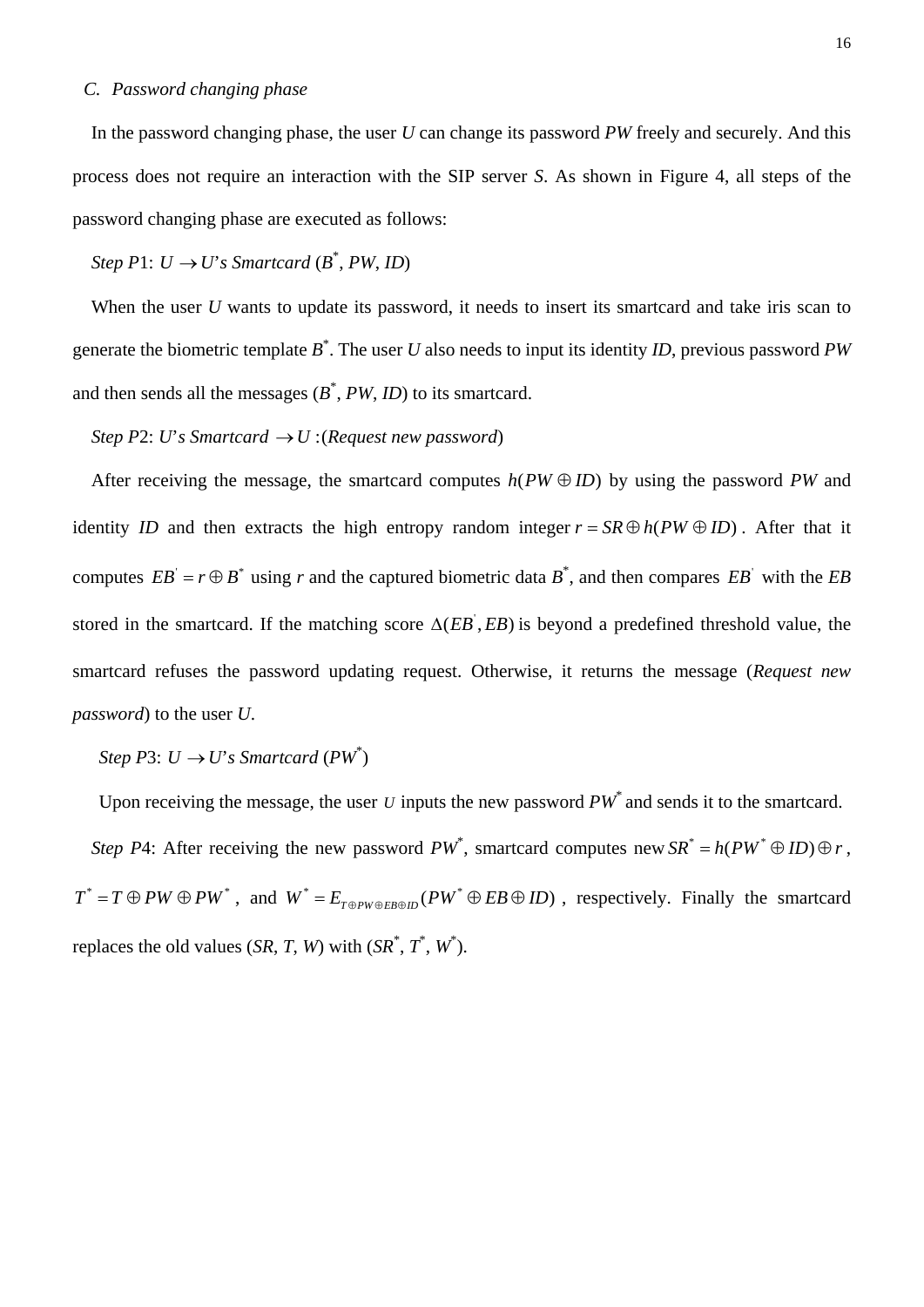

Fig. 4. Password updating phase

#### V. SECURITY ANALYSIS

# *A. Model of Computation*

Gong-Needham-Yahalom (GNY) logic [36] is one of the extensions of Burrows-Abadi-Needham Logic [37] which has been widely used to formally analyze the completeness of protocols. Since GNY has successfully disclosed redundancies or found defects in several protocols, the GNY logic is used to evaluate the security of our proposed protocol in this study. First, we describe the model of computation used in our work.

The model of computation used in our work is based on GNY's model of computation which is similar to that used in BAN work. The main aspects of the model are given as follows. For the details, please refer to [36].

A distributed environment includes principals and state-machines, which are connected by communication links. The messages running on the links are only means of communication between principals. Any principal has ability to run a message on any link. Any message being transformed on any link can also be seen and changed by the principal.

A protocol is a distributed algorithm which determines what messages will be sent. A protocol run as a session is an execution of the protocol.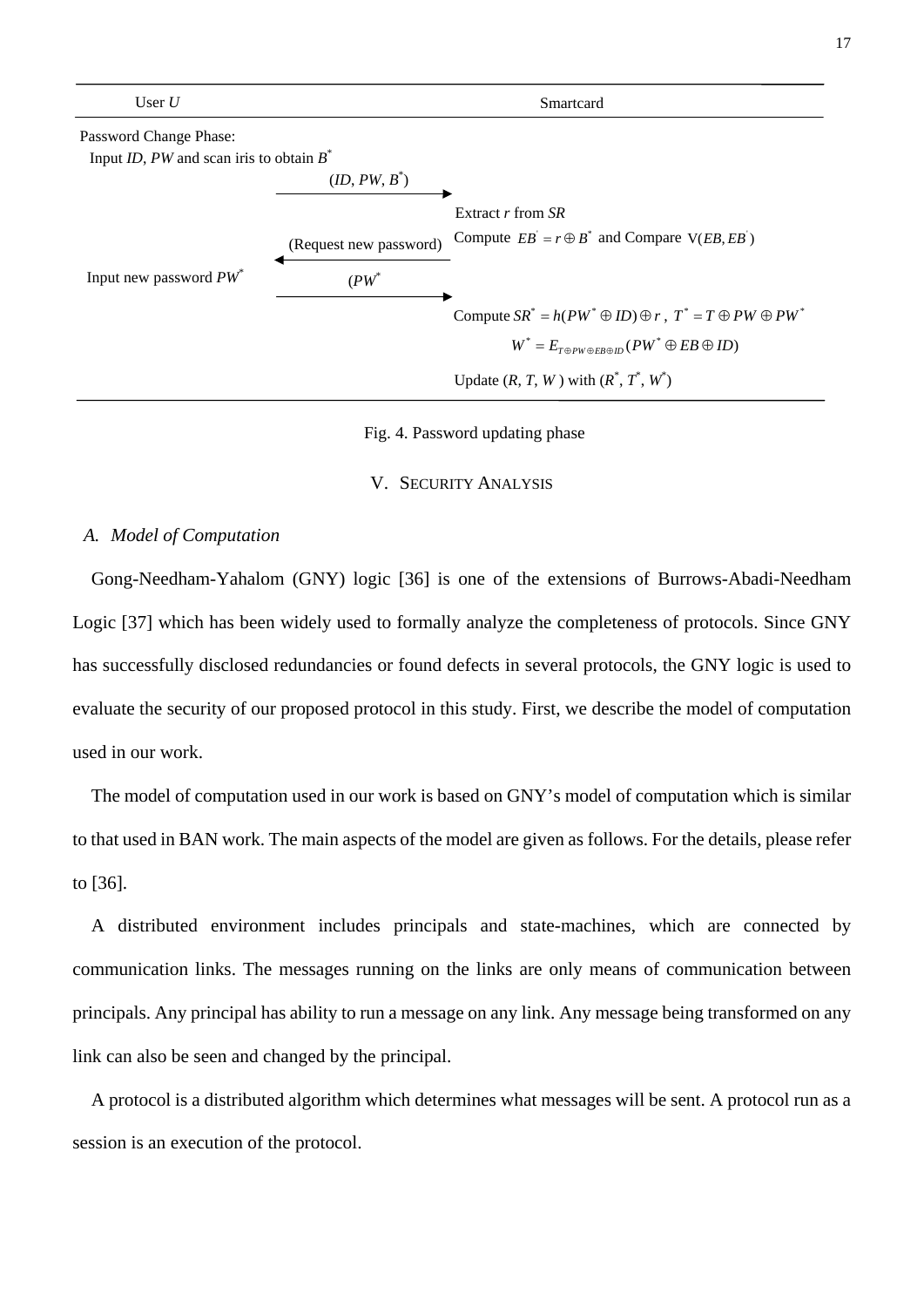A belief set and a possession set are two sets which are maintained by each principal in each session. A belief set possesses all the current beliefs of the principal and a possession set consists of all the formulae available to the principal including the principal received, and the principal has generated itself.

Principals start a session with certain initial beliefs and possessions. After that, a principal can get new beliefs, and increase its belief set. Inference rules are used to derive new beliefs based on current beliefs and incoming messages.

Beliefs and possessions are monotonic within a given session.

# *B. Completeness of the proposed protocol*

In this subsection, we first introduce some formulae and statements used in the GNY logic; then set the goals and the assumptions of our protocol; finally we detail how to adopt the GNY logic to prove the security of the proposed protocol.

1) Formulae and statements

A formula is a name used to refer to a bit string with a particular value in a run in the GNY logic [36]. Let symbols *X* and *Y* range over formulae. We introduce the formulae used in our authentication proof as follows and the complete list of all logical postulates can be found in [36].

(1) (*X*, *Y*): conjunction of two formulae *X* and *Y.*

- (2)  $\{X\}_K$  and  $\{X\}_K^{-1}$ : symmetrically encrypt and decrypt *X* with the key *K*.
- (3) *H*(*X*): a one-way function of *X*.
- (4) \**X*: *X* is not originated here.

A basic statement reflects some property of a formula in the GNY logic [36]. Let symbols *P* and *Q* be principals. We introduce the statements used in our authentication proof as follows:

 $(1)$   $P < X$  :  $P$  is told formula  $X$ .

- (2)  $P \ni X : P$  possesses formula  $X$ .
- (3)  $P \sim X$  : *P* once conveyed formula *X*.
- (4)  $P \equiv \#(X)$ : *P* believes that *X* is fresh.
- (5)  $P \equiv \phi(X)$ : *P* believes that *X* is recognizable.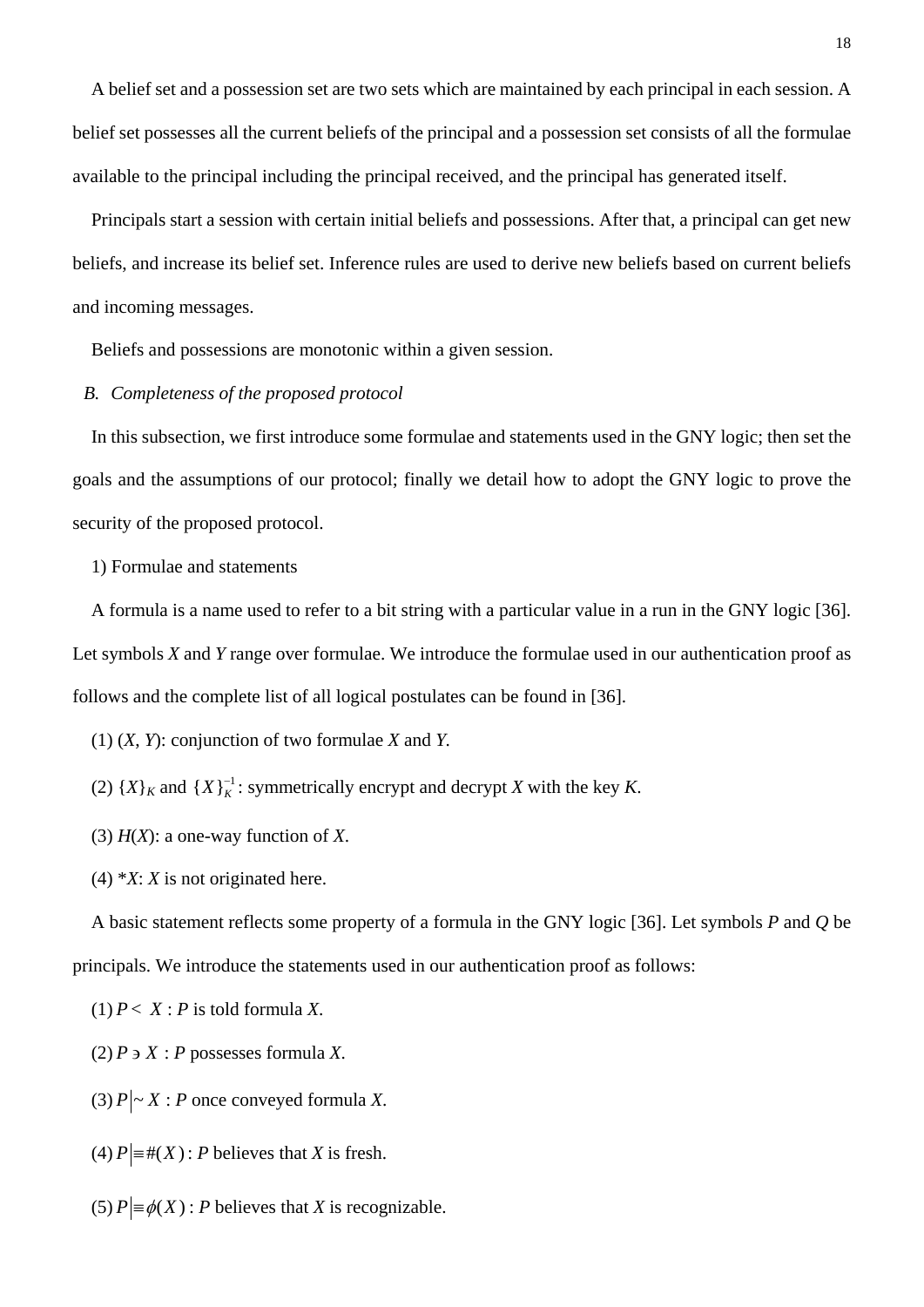- (6)  $P \equiv P \longleftrightarrow Q$ : *P* believes that *S* is a suitable secret for *P* and *Q*.
- (7)  $P \implies X : P$  has jurisdiction over *X*.
- (8)  $P < *X$ : *P* is told that formula *X* which did not convey previously in the current run.

2) Protocol descriptions and goals

To fit the GNY logic, we transform the proposed protocol into the form of  $P \rightarrow Q$ :(*X*) and make several changes to some notations as follows:

- $(1) U \rightarrow S : (\{ID\}, \{T \| ID | C_1\}_V)$
- (2)  $S \rightarrow U : ({\{PW \oplus EB \oplus ID \oplus b \|(H(b \oplus a) \|a)\}}, r_1)$
- (3)  $U \to S : (H(a \oplus b \| (r_1 + 1)))$

Next, we describe our goals with three aspects in detail as follows:

(1) Message content authentication

Goal 1: *S* believes the message in the first run is recognizable.

 $S \equiv \phi({ID}_{s}, {T \| ID \| (PW \oplus EB \oplus ID) \| a)}_{V}$ 

Goal 2: *U* believes the message *Auth<sub>s</sub>* in the second run is recognizable.

 $U \equiv \phi({P}{W} \oplus EB \oplus ID \oplus b \| (H(a \oplus b \oplus PW \oplus EB \oplus ID) \| a) \}_V)$ 

Goal 3: *S* believes the message in the third run is recognizable.

 $S \equiv \phi(H(a \oplus b \parallel (r_1+1)))$ 

(2) Message origin authentication

Goal 4: *U* believes *S* conveys the message in the second run.

$$
U \equiv S \sim (\{PW \oplus EB \oplus ID \oplus b \|(H(a \oplus b \oplus PW \oplus EB \oplus ID)\|a)\}_{V})
$$

Goal 5: *S* believes *U* conveys the message in the third run.

$$
S = U \left| \sim (H(a \oplus b \Vert (r_1 + 1))) \right|
$$

(3) Session key material establishment

Goal 6: *U* believes that *S* believes that  $a \oplus b$  is a secret shared between *U* and *S*.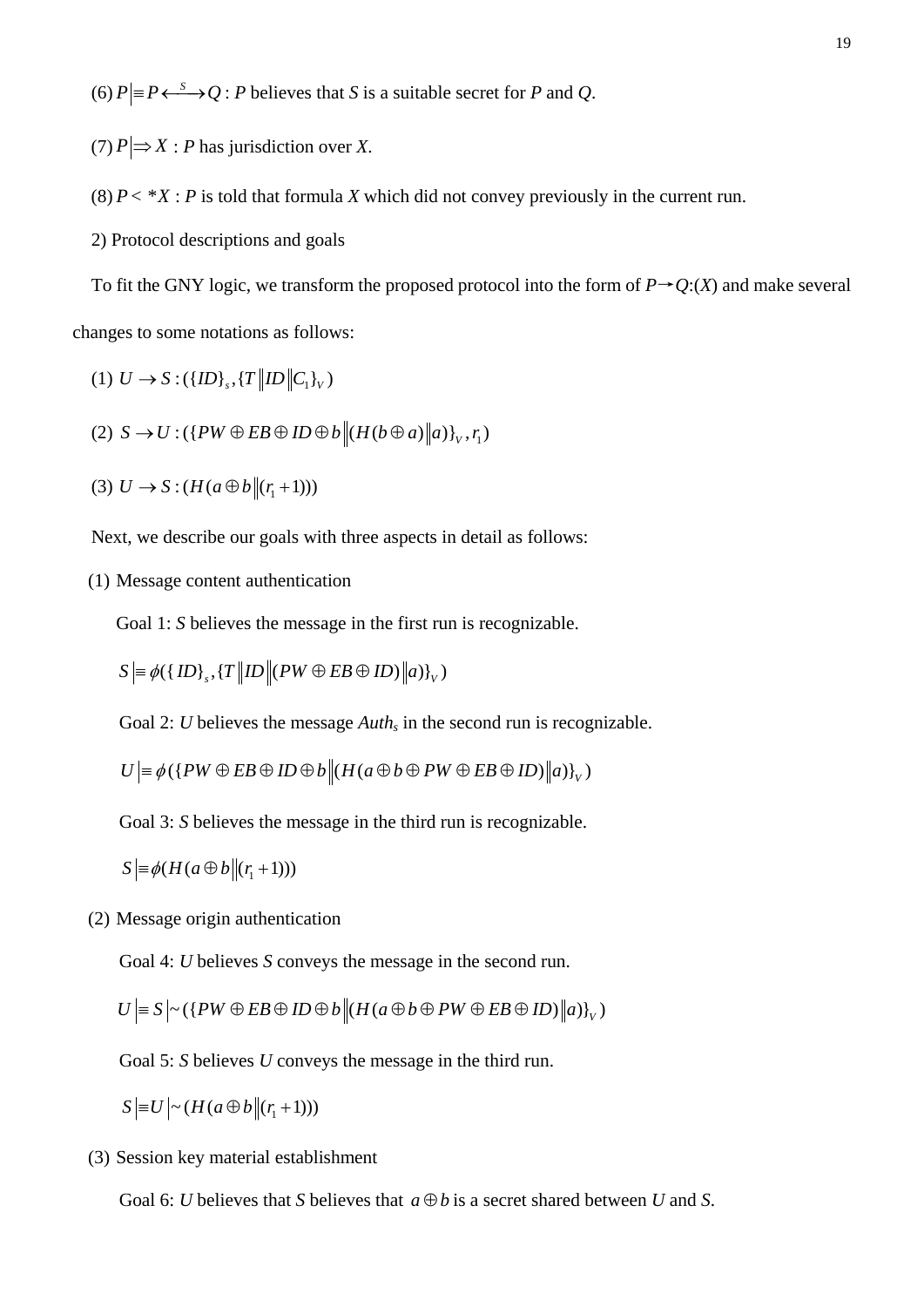$$
U \Big| = S \Big| = U \xleftarrow{a \oplus b} S
$$

Goal 7: *U* believes that  $a \oplus b$  is a secret shared between *U* and *S*.

$$
U \Big| \equiv U \longleftrightarrow^{a \oplus b} S
$$

Goal 8: *S* believes that *U* possesses  $a \oplus b$ .

$$
S \equiv U \ni a \oplus b
$$

Goal 9: *S* believes that *U* believes that  $a \oplus b$  is a secret shared between *U* and *S*.

$$
S \Big| = U \Big| = U \xleftarrow{a \oplus b} S
$$

3) Assumption list

In this subsection, some assumptions are made as follows:

(1) Since the secret key *s* and the random integers *r*1 and *b* are generated by *S*, so *S* possesses *s*, *r*<sup>1</sup> and *b*. In addition *S* believes that  $r_1$  and *b* are fresh.

 $S \ni S, S \ni r_1, S = \#(r_1), S \ni b, S = \#(b)$ 

(2) The random integer *a* is generated by *U* in the protocol, so *U* possesses *a* and believes that *a* is fresh. Since *EB* and *T* are stored in the smartcard, and the user *U* holds the smartcard and know the password *PW* and the identity *ID*, then the user *U* possesses *EB*, *T*, *PW* and *ID*.

$$
U \ni a, U \models \#(a), U \ni EB, U \ni PW, U \ni T, U \ni ID
$$

- (3) Since  $a \oplus b$  is constructed by two high entropy random integers chosen from *U* and *S* freely and independently, we assume that *S* believes that  $a \oplus b$  is a suitable secret between itself and *U*.  $S \equiv S \leftarrow \xrightarrow{a \oplus b} U$
- (4) Since *V* is a secret generated by *S*, and stored in the smartcard protected by *R*, we assume that *U* believes *V* is a suitable secret for himself and *S*.

$$
U \Big| = U \longleftrightarrow^V S
$$

(5) *U* believes that the server *S* is an authority on generating a suitable session key material  $a \oplus b$ shared between *U* and *S*.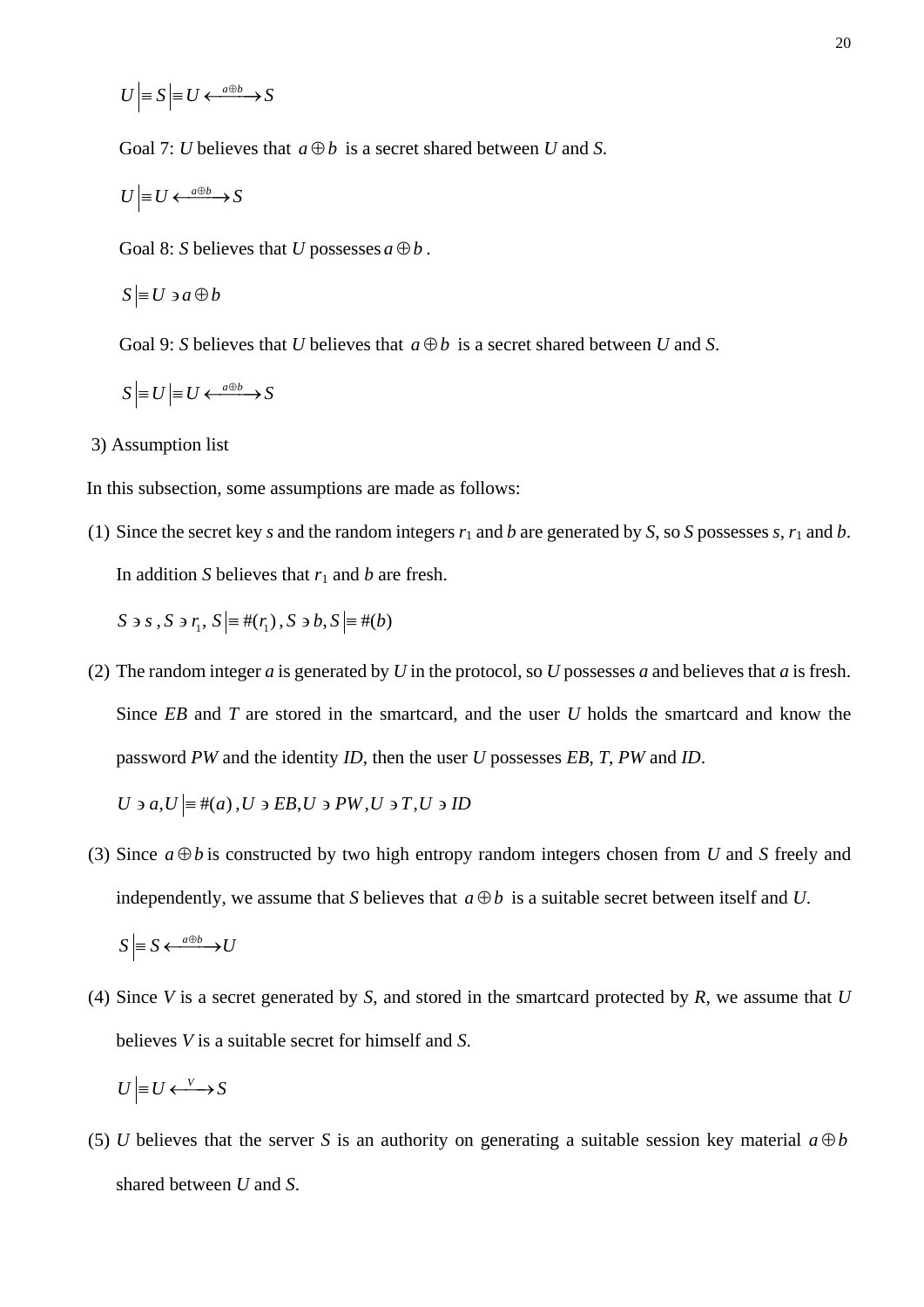$$
U \models S \middle| \Rightarrow U \leftarrow \xrightarrow{a \oplus b} S
$$

4) Authentication proof using GNY logic

In this subsection, GNY logic is adopted to analyze the proposed protocol. The complete list of the logical postulates and the index are shown in literature [31]. The notation (*T*1, *P*1) represents the index of the logical postulate in the complete list which used to explain the derivation. We show how to achieve the goals defined before by using *GNY* logic.

(1)The first run:

$$
S < {ID}_{s}, S < {T || D || C_{1}}_{V}
$$
  
\n
$$
S \ni {ID}_{s}, S \ni {T || D || C_{1}}_{V}
$$
  
\n(A1)

According to *P*1, *S* is capable of possessing  ${ID}$ , and  ${T||D||C_1}_v$ .

$$
S \ni \{ID\}, S \ni s
$$
  
\n
$$
S \ni ID, S \ni ID \oplus s
$$
 (A2)

According to P6 and P2, if *S* possesses  ${ID}$ ,  $(A1)$  and the key *s* (Assumption 1), then it is capable of possessing the decryption value *ID* and the computed value  $ID \oplus s$ .

$$
\frac{S \ni ID \oplus s, S \ni s}{S \ni \{ID \oplus s\}}\tag{A3}
$$

According to P6, if *S* possesses  $ID \oplus s(A2)$  and the key *s* (Assumption 1), it is capable of possessing the encryption value  ${ID \oplus s}$  that is *V*.

$$
S \ni \{T \mid ID \mid C_1\}, S \ni V
$$
  
\n
$$
S \ni \{T \mid ID \mid C_1\}, S \ni H \{T \mid ID \mid C_1\}
$$
  
\n(A4)

According to P6 and P4, if *S* possesses  $\{T \| ID \| C_1\}_V$  (A1) and the key *V* (A3), then it possesses the decryption value  $(T \| ID \| C_1)$  and the one-way computationally feasible function value  $H(T \| ID \| C_1)$ .

$$
S \ni H(T \parallel ID \parallel C_1)
$$
  
\n
$$
S \equiv \phi(T \parallel ID \parallel C_1)
$$
\n(A5)

According to *R*6, if *S* possesses  $H(T||ID||C_1)(A4)$ , then it believes that  $(T||ID||C_1)$  is recognizable.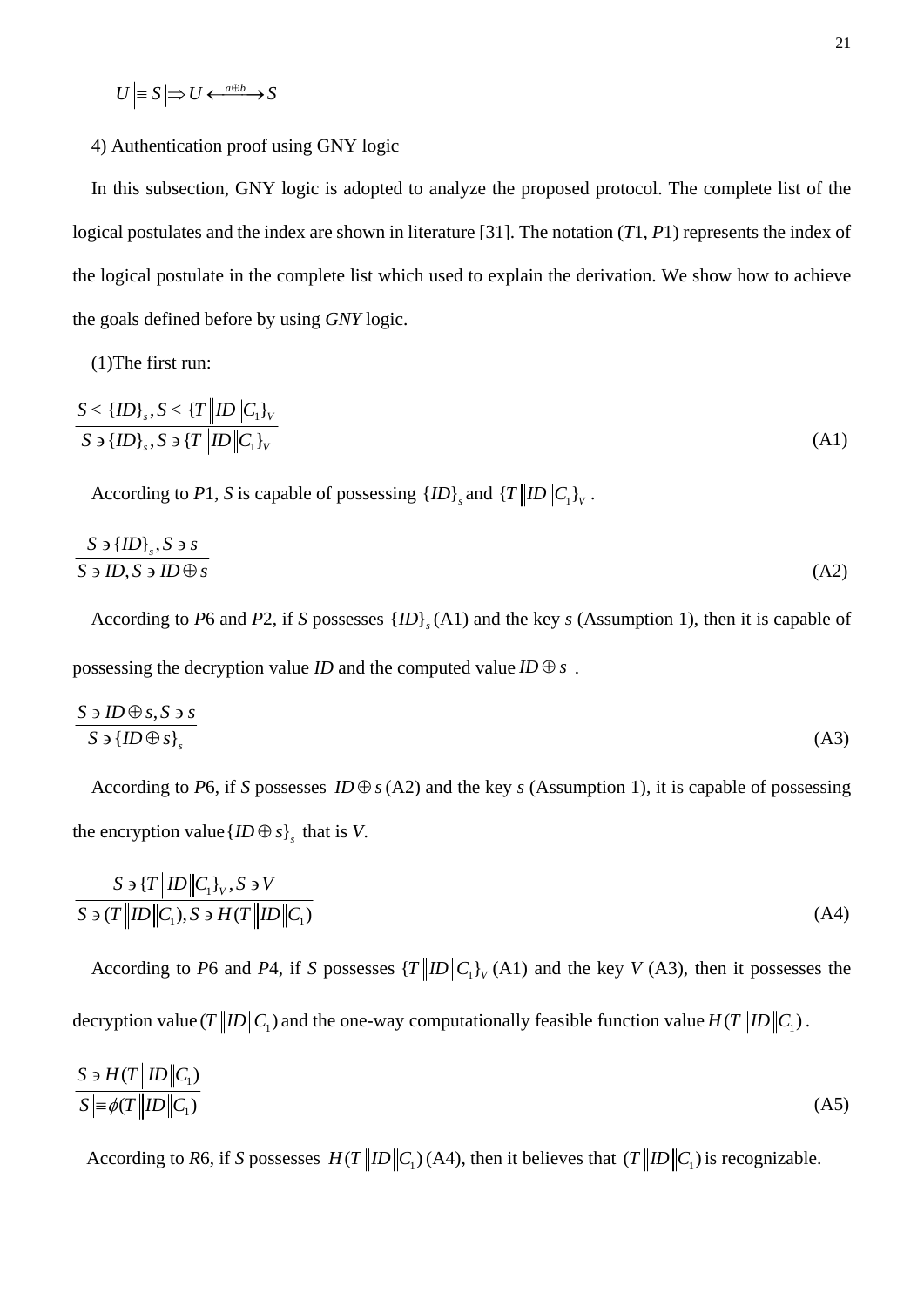$$
S \ge \phi(T \| ID \| C_1), S \ni V
$$
  

$$
S \ge \phi(\{T \| ID \| C_1\}_V), S \ge \phi(\{ID\}_s, \{T \| ID \| C_1\}_V)
$$
 (A6)

According to *R*1 and *R*2, if *S* believes that  $(T||ID||C_1)$  is recognizable (A5) and *S* possesses the key *V*(A3), then *S* is entitled to believe that the encryption of  $(T \| ID \| C_1)$  with *V* is recognizable and  $({ID}_{s}, {T} || ID || C_{1} {V}_{v})$  of which  ${T} || ID || C_{1} {V}_{v}$  is a component is recognizable. Therefore, according to A6, *S* can recognize the message  $({ID}_{s}, {T} || ID || C_{1} {V}_{V})$  in the first run. (Goal 1)

(2) The second run:

$$
\frac{U \ni a}{U \ni H(a), U \neq \phi(a)} \tag{A7}
$$

According to *P*4 and *R*6, if *U* possesses *a* (Assumption 2), then it is capable of possessing *H*(*a*) and then it is entitled to believe *a* is recognizable

$$
U = \phi(a)
$$
  

$$
U = \phi(PW \oplus EB \oplus ID \oplus b \parallel (H(a \oplus b \oplus PW \oplus EB \oplus ID) \parallel a))
$$
 (A8)

According to *R*1, if *U* believes *a* is recognizable (A7), then it is entitled to believe that of  $(PW \oplus EB \oplus ID \oplus b \|(H(a \oplus b \oplus PW \oplus EB \oplus ID)\|a))$  which *a* is a component is recognizable. That is, *U* believes that the formula  $(C_3 || C_4)$  is recognizable.

$$
\frac{U \ni PW, U \ni EB, U \ni ID, U \ni T}{U \ni PW \oplus EB \oplus ID \oplus T}
$$
\n(A9)

According to *P*2, if *U* possesses *PW*, *EB*, *ID* and *T* (Assumption 2), then it is capable of possessing  $U \ni PW \oplus EB \oplus ID \oplus T$  that is *V*.

$$
U = \phi(PW \oplus EB \oplus ID \oplus b \parallel (H(a \oplus b \oplus PW \oplus EB \oplus ID) \parallel a)), U \ni V
$$
  

$$
U = \phi(\{PW \oplus EB \oplus ID \oplus b \parallel (H(a \oplus b \oplus PW \oplus EB \oplus ID) \parallel a)\}, U \models \phi(\{C_3 \parallel C_4\}, V)
$$
(A10)

According to *R*2, if *U* believes that  $PW \oplus EB \oplus ID \oplus b \|(H(a \oplus b \oplus PW \oplus EB \oplus ID)\|a)$  is recognizable (A8) and *U* possesses the key *V* (A9), and then *U* is entitled to believe that the encryption value  $\{PW \oplus EB \oplus ID \oplus b \|(H(a \oplus b \oplus PW \oplus EB \oplus ID)\|a)\}_{V}$  is recognizable. Therefore, according to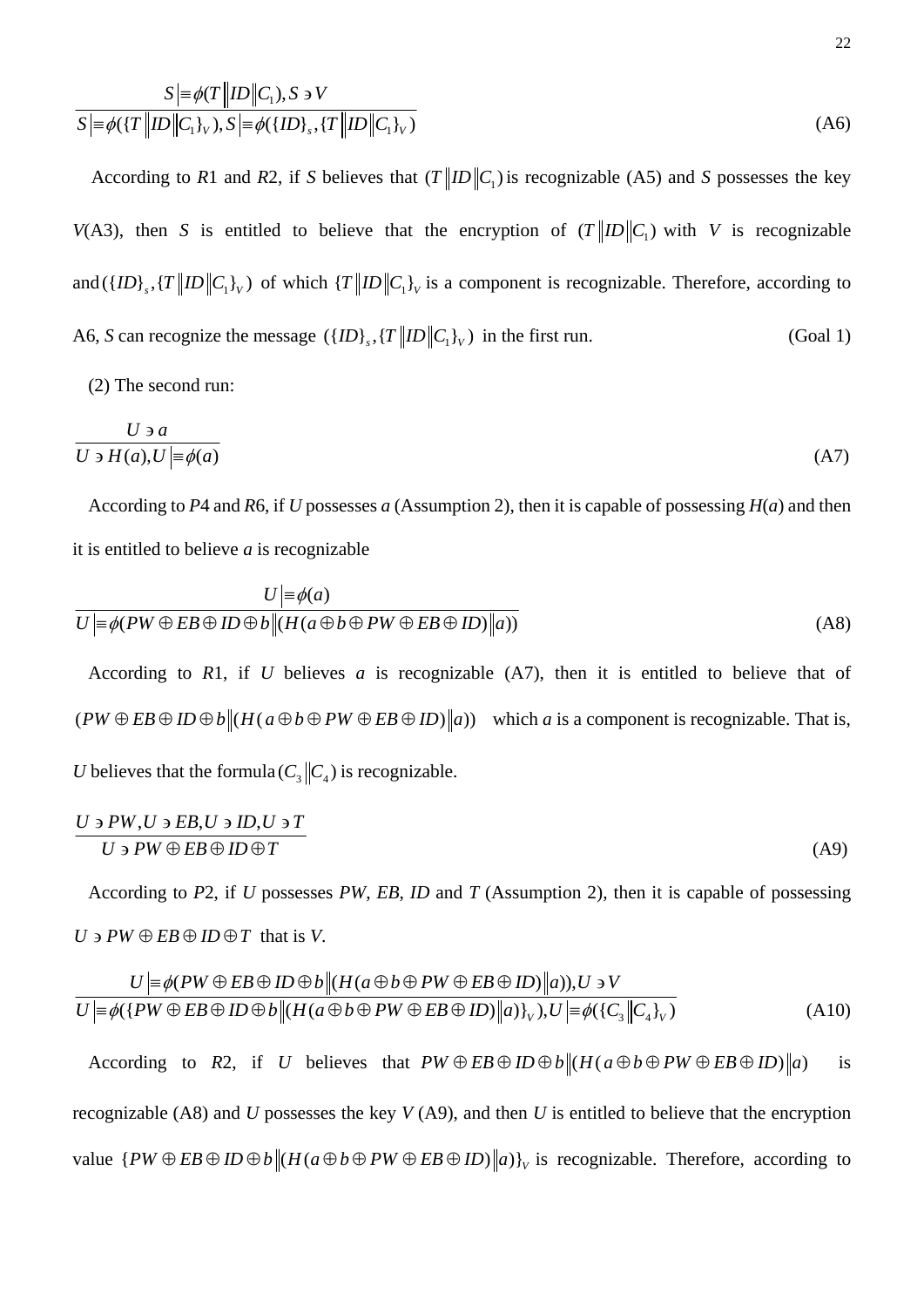A10, *U* can recognize the message  $\{C_3 \mid C_4\}_V$  that is *Auth<sub>s</sub>* in the second run. (Goal 2)

$$
U \Big| \equiv \#(a), U \ni V
$$
  

$$
U \Big| \equiv \#(PW \oplus EB \oplus ID \oplus b \Big| \Big| (H(a \oplus b \oplus PW \oplus EB \oplus ID) \Big| a \Big|), U \Big| \equiv \#(\{C_3 \Big| C_4\}_V)
$$
(A11)

According to *F*1 and *F*2, if *U* believes *a* is fresh (Assumption 2), then it is entitled to believe that  $(PW \oplus EB \oplus ID \oplus b \|(H(a \oplus b \oplus PW \oplus EB \oplus ID)\|a)$  of which *a* is a component is fresh. That is *U* believes that  $(C_3 || C_4)$  is fresh. Since *U* possesses the key *V* (A9), it also believes that  $\{C_3 || C_4\}_v$  is fresh.

$$
\frac{U < {}^{*}\{C_{3}\|C_{4}\}_{V}, U \ni V, U \mid \equiv U \stackrel{V}{\leftrightarrow} S, U \mid \equiv \phi(C_{3}\|C_{4}), U \mid \equiv \#(C_{3}\|C_{4})}{U \mid \equiv S \mid {\sim} \{C_{3}\|C_{4}\}_{V}, U \mid \equiv S \ni V}
$$
\n(A12)

According to *I*1, if all of the following conditions hold: 1) *U* receives the formula  $(C_3 \| C_4)$  encrypted with the key *V* and marked with a not-originated-here mark; 2) *U* possesses *V* (A9); 3) *U* believes that *V* is a suitable secret for itself and *S* (Assumption 4); 4) *U* believes that the formula  $(C_3 || C_4)$  is recognizable (A8); and 5) *U* believes that  $(C_3 || C_4)$  is fresh (A11). Then *U* is entitled to believe that 1) *S* once conveyed  ${C_3 \| C_4}_V$  and 2) *U* believes that the *S* possesses *V*. (Goal 4)

According to the GNY logic, we assume that  $U = S \Rightarrow S =$ <sup>\*</sup>, that is, *U* believes that *S* is honest and competent, and then we can deduce the following statement:

$$
\frac{U| \equiv S | \Longrightarrow S | \equiv^*, U | \equiv S | \sim (\{C_3 \| C_4\}_V \sim S | \equiv U \leftarrow^{\text{a} \oplus b} S), U | \equiv # (\{C_3 \| C_4\}_V)}{U | \equiv S | \equiv U \leftarrow^{\text{a} \oplus b} S}
$$
\n(A13)

According to *J*2, if *U* believes that *S* is honest and competent; and *U* receives a message  $({C_3 || C_4}_V \sim S = U \leftarrow \text{a} \oplus b \rightarrow S)$ , which it believes *S* conveyed (A12), then *U* ought to believe that *S* really believes  $U \leftarrow a \oplus b \rightarrow S$ . According to A13, *U* believes that *S* believes that  $a \oplus b$  is a suitable secret between *U* and *S*. (Goal 6)

$$
\frac{U| \equiv S | \Longrightarrow U \longleftrightarrow S, U| \equiv S | \equiv U \longleftrightarrow S}{U | \equiv U \longleftrightarrow S} \tag{A14}
$$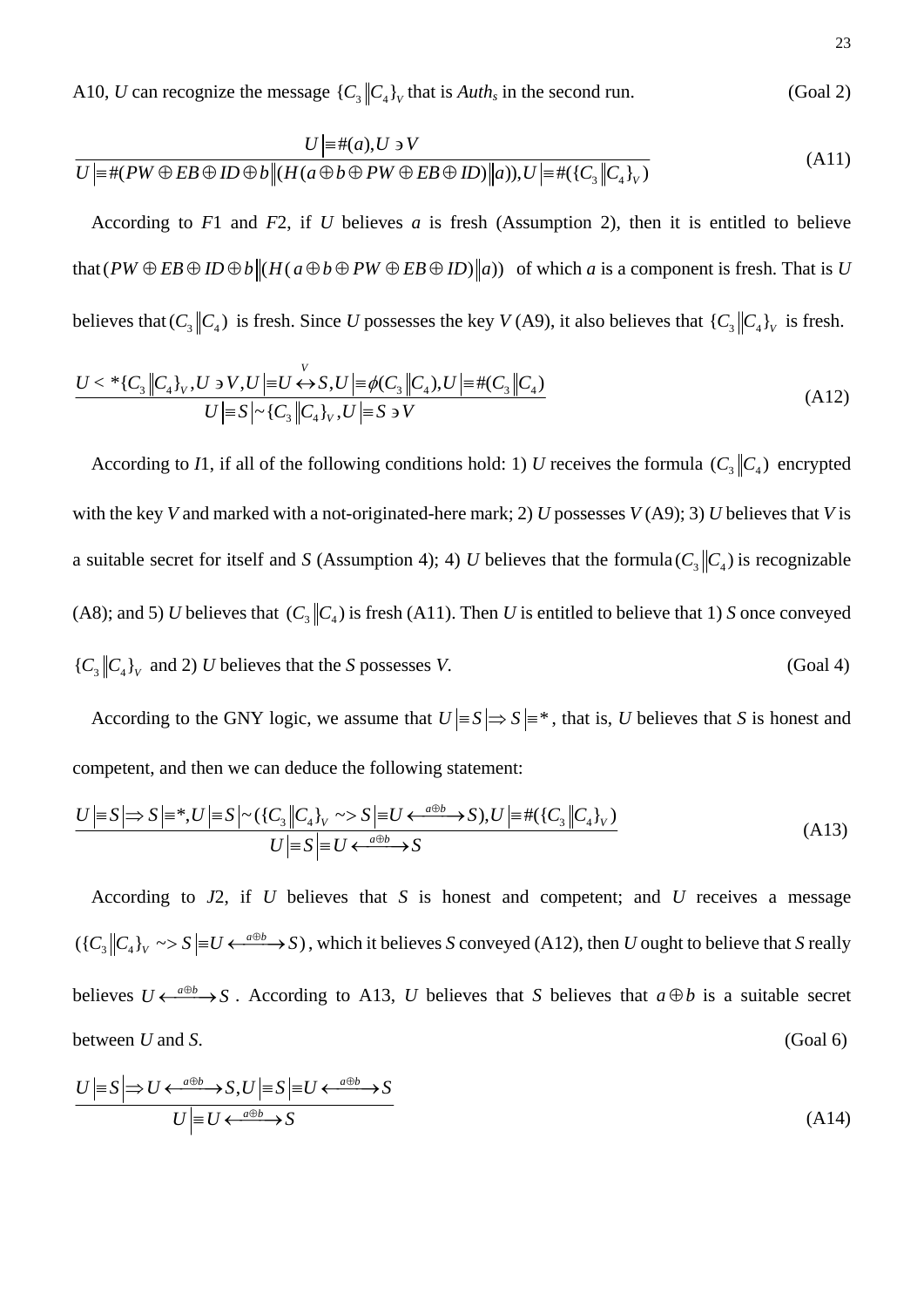According to *J*1, if *U* believes that *S* is an authority on the statement  $U \leftarrow a^{a \oplus b} S$  (Assumption 5) and *S* believe in  $U \leftarrow^{\alpha \oplus b} S$  (A13), then *U* ought to believe in  $U \leftarrow^{\alpha \oplus b} S$  as well. According to A14, *U* believes that  $a \oplus b$  is a suitable secret between *U* and *S*. (Goal 7)

(3) The third run:

$$
\frac{S \ni r_1}{S \ni H(r_1), S \middle| \equiv \phi(r_1), S \middle| \equiv \phi(a \bigoplus b \big( | (r_1 + 1)) \big)} \tag{A15}
$$

According to P4, R6 and R1, if *S* possesses  $r_1$  (Assumption 1), it is capable of possessing  $H(r_1)$ , and then it is entitled to believe that  $r_1$  and  $(r_1+1)$  is recognizable. Therefore *S* believes that  $a \oplus b \|(r_1+1)$  of which  $(r_1+1)$  is a component is recognizable.

$$
S \ni (T||ID||C1), S \ni b, S \ni r1
$$
  
\n
$$
S \ni C1, S \ni a, S \ni a \oplus b, S \ni r1 + 1, S \ni (a \oplus b||(r1 + 1))
$$
 (A16)

According to P3, if *S* possesses  $(T \| ID \| C_1)$  (A4), then it is capable of possessing  $C_1$  and *a* that is a concatenated component of  $C_1$ . According to P2, if *S* possesses *a*, *b* and  $r_1$  (Assumption 1), then it is capable of possessing  $a \oplus b$ ,  $r_1+1$  and  $(a \oplus b \Vert (r_1+1))$ .

$$
S \geq \phi(a \oplus b \parallel (r_1 + 1)), S \ni (a \oplus b \parallel (r_1 + 1))
$$
  

$$
S \geq \phi(H(a \oplus b \parallel (r_1 + 1)))
$$
 (A17)

According to R5, if *S* believe  $a \oplus b \|(r_1 + 1)$  is recognizable (A15) and *S* also possesses  $a \oplus b \|(r_1 + 1)$  (A16), then it is entitled to believe that the formula  $H(a \oplus b \|(r_1 + 1))$  is recognizable. According to A17, we can say that *S* believes that the message  $H(a \oplus b \|(r+1))$  in the third run is recognizable. (Goal3)

$$
\frac{S\left|\equiv\#(r_1)}{S\,\Im\left|\equiv\#(r_1+1)\right.}\tag{A18}
$$

According to *F*1, if *S* believes  $r_1$  is fresh (Assumption 1), then it is entitled to believe that  $(r_1+1)$  is fresh.

$$
\frac{S \lt^* H((r_1 + 1), < a \oplus b >), S \ni ((r_1 + 1), < a \oplus b >)), S \mid \equiv S \leftarrow \stackrel{a \oplus b}{\lt \to} U, S \mid \equiv \#(r_1 + 1) \quad S \mid \equiv U \mid \sim ((r_1 + 1), < a \oplus b >), S \mid \equiv U \mid \sim H((r_1 + 1), < a \oplus b >))
$$
\n(A19)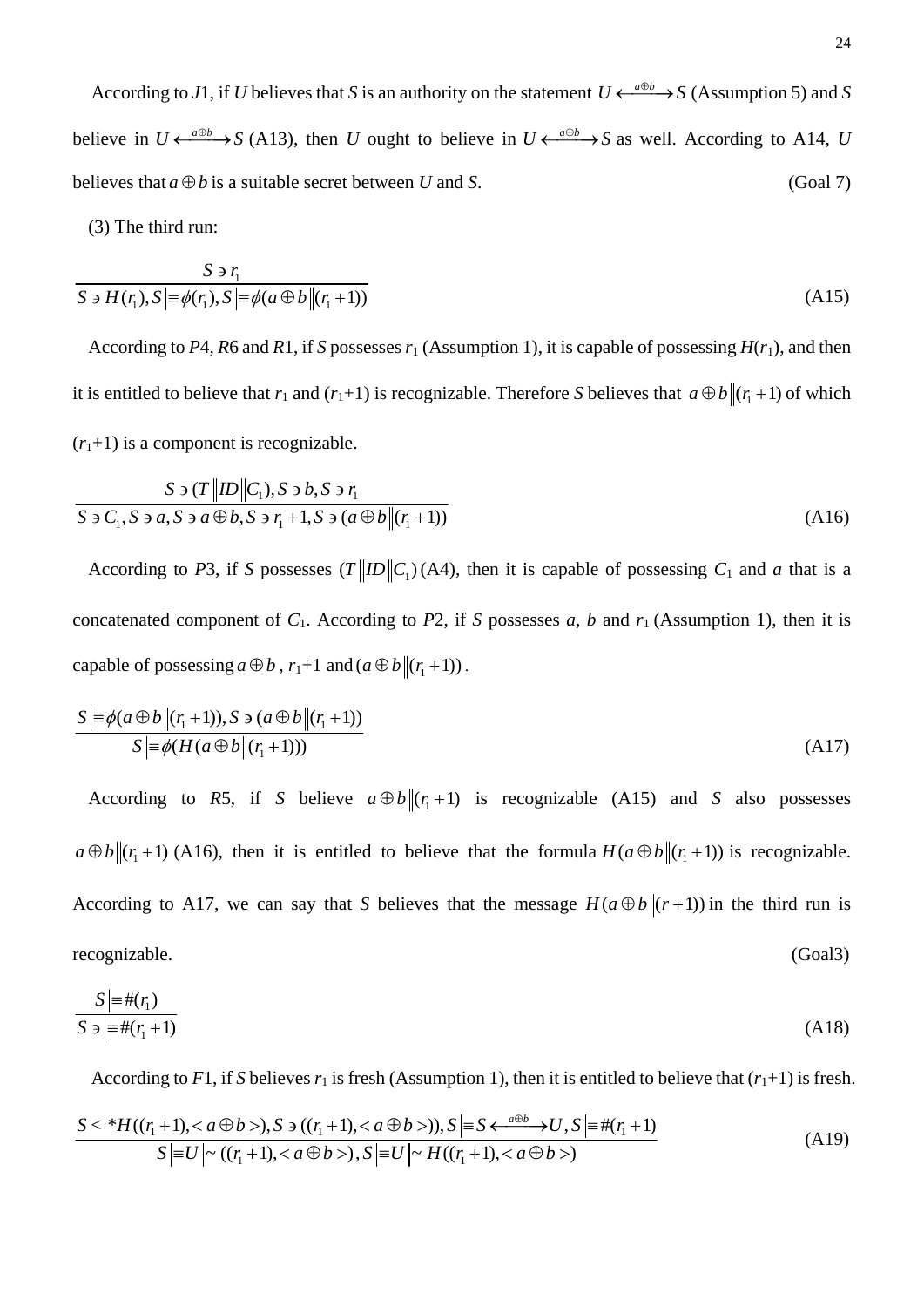According to *I*3, if all of the following conditions hold: 1) *S* receives a formula consisting of a one way function of  $(r_1+1)$  and  $a \oplus b$  marked with a not-originated-here mark; 2) *S* possesses  $(r_1+1)$  and  $a \oplus b$ (A16); 3) *S* believes  $a \oplus b$  is a suitable secret for itself and *U* (Assumption 3); 4) *S* believes that  $(r_1+1)$  is fresh (A18). Then *S* is entitled to believe that *U* once conveyed  $((r_1+1), *a* \oplus *b*)$  and  $H((r_1+1), *a* \oplus *b*)$ . According to A19, we can say that *S* believes that the message *Auth<sub>s</sub>* in the third run of the proposed protocol is conveyed from the *U*. (Goal 5)

$$
\frac{S\left|\equiv U\right| \sim ((r_1+1), < a \oplus b >)}{S\left|\equiv U\right| \sim (a \oplus b)}\tag{A20}
$$

According to *I*7, if *S* believes that *U* once conveyed the formula  $((r_1 + 1), *a* \oplus *b*)$  (A19), then it is entitled to believe that *U* once conveyed  $a \oplus b$ .

$$
S \equiv \#(b) \nS \equiv \#(a \oplus b)
$$
\n(A21)

According to F1, if *S* believes *b* is fresh (Assumption 1), then it believes that  $a \oplus b$  is fresh.

$$
S \equiv U \sim a \oplus b, S \equiv \#(a \oplus b)
$$
  

$$
S \equiv U \ni a \oplus b
$$
 (A22)

According to *I*6, if *S* believes that *U* once conveyed formula  $a \oplus b$  (A20) and  $a \oplus b$  is fresh (A21), then *S* is entitled to believe that *U* possesses  $a \oplus b$ . According to A22, *S* believes that  $a \oplus b$  is possessed by *U*. (Goal 8)

According to the GNY logic, we assume that  $U = S \Rightarrow S =^*$ , that is, *S* believes that *U* is honest and competent, and then we can deduce the following statement:

$$
\frac{S|=U| \Rightarrow U|=\ast, S|=U| \sim (H(a \oplus b|(r_1+1))) \sim U| = U \leftarrow^{\text{a} \oplus \text{b}} S, S| = \#(H(a \oplus b|(r_1+1)))}{S| = U| \leftarrow^{\text{a} \oplus \text{b}} S}
$$
\n(A23)

According to *J*2, if *S* believes that *U* is honest and competent, and *S* receives a message  $H(a \oplus b \|(r_1+1)) \sim U \neq b \stackrel{a \oplus b}{\longrightarrow} S$  which it believes is conveyed by *U* (A19), then *S* ought to believe that *U* really believes  $U \leftarrow a \oplus b \rightarrow S$ . According to A23, we can conclude that *S* believes that  $a \oplus b$  is a suitable secret between *U* and *S*. (Goal9)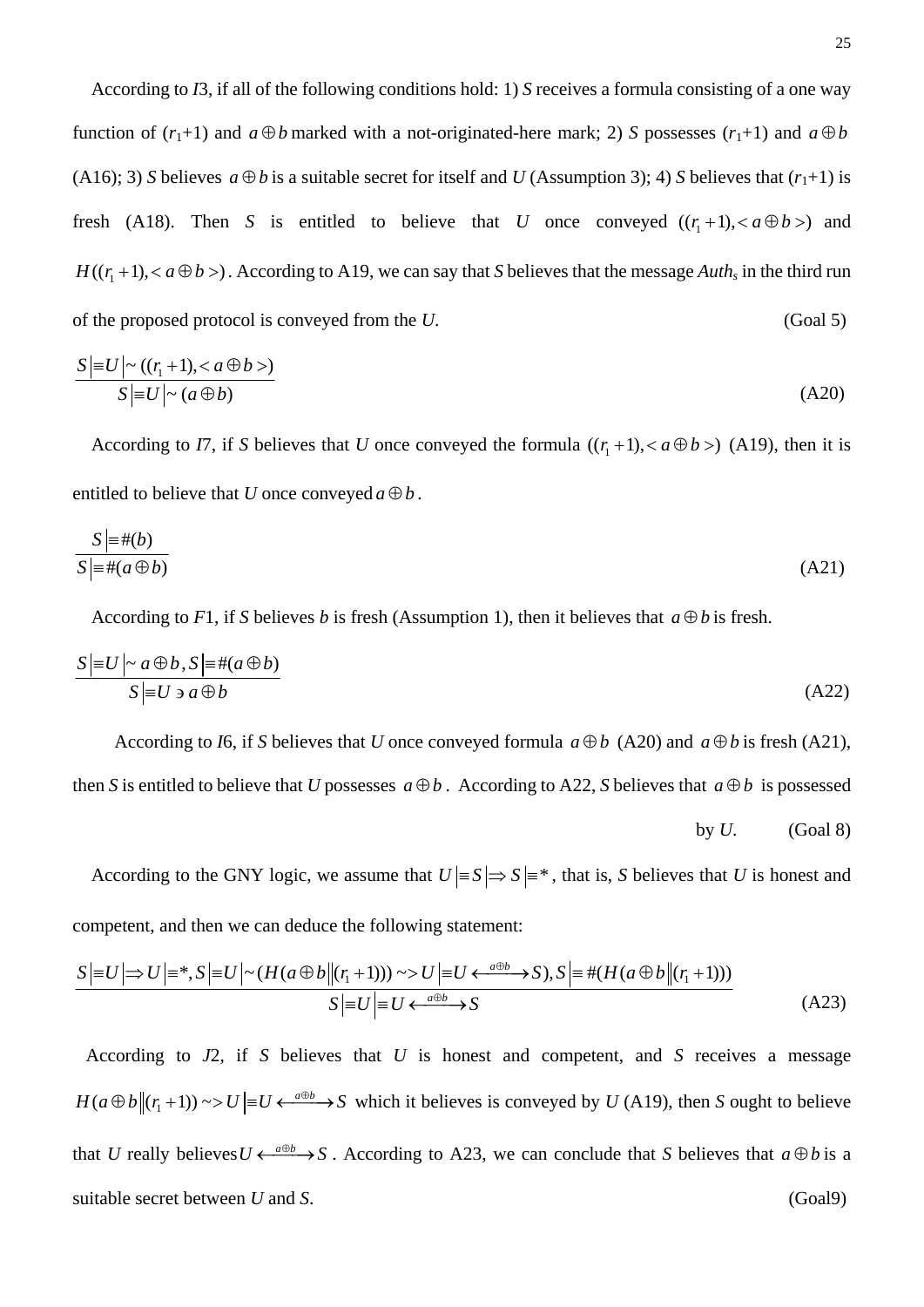Next, we discuss the security of our proposed protocol by analyzing some possible attacks.

1) Replay attacks

Suppose, in *Step A*1, the user *U*'s previous request message *REQUEST*  $(I, C_2)$  is intercepted by an adversary Bob and he replays it to the SIP server *S* intending to impersonate the user *U*. However, this replay attack will be found in *Step A*3 when the SIP server *S* checks the authentication information *Authu*. To construct a valid *Authu*, Bob needs to correctly guess the high entropy random integers *a* and *b* from the intercepted information *C*2 and *Auths* which is protected by a secure symmetric encryption algorithm. Without the knowledge of *T* and the user *U*'s privacy information *PW*, *EB* and *ID* or the SIP server's secret key *s*, Bob cannot compute the valid symmetric key *V* to decrypt *C*2 and *Auths* to obtain *a* and *b*.

On the other hand, suppose Bob intercepts the previous message *CHALLENGE* (*realm*, *Auths*, *r*1) from the SIP server *S* in *Step A*2 and replays it to the user *U*. The user *U* can detect this attack by checking whether the equation  $C_4 = (h(a \oplus C_3) || a)$  holds, where *a* and *b* are high entropy random integers generated by the user *U* and the SIP server *S* independently and are different in each session. So Bob cannot pass the verification process of the user *U* in *Step A*3. In this case, no *RESPONSE* message is sent back to Bob. Thus, Bob cannot impersonate or deceive either the user *U* or SIP server *S* through reuse of information obtained from the proposed protocol. Therefore, our proposed protocol can resist the replay attack successfully.

#### 2) Man-in-the-middle attacks

In our protocol, the user *U* and the SIP server share a session key *SK* only after mutual authentication. The adversary Bob cannot impersonate the user *U* to make an independent connection and share a session key with the SIP server *S* unless he can pass the verification process of the SIP server *S*. However, without the knowledge of the user *U*'s password *PW*, the user *U*'s identity *ID* and the secret *T* or the SIP server's secret key *s*, Bob cannot pass the SIP server's verification. On the other hand, Bob cannot impersonate the SIP server *S* to share a session key and make an independent connection with the user *U*, since he cannot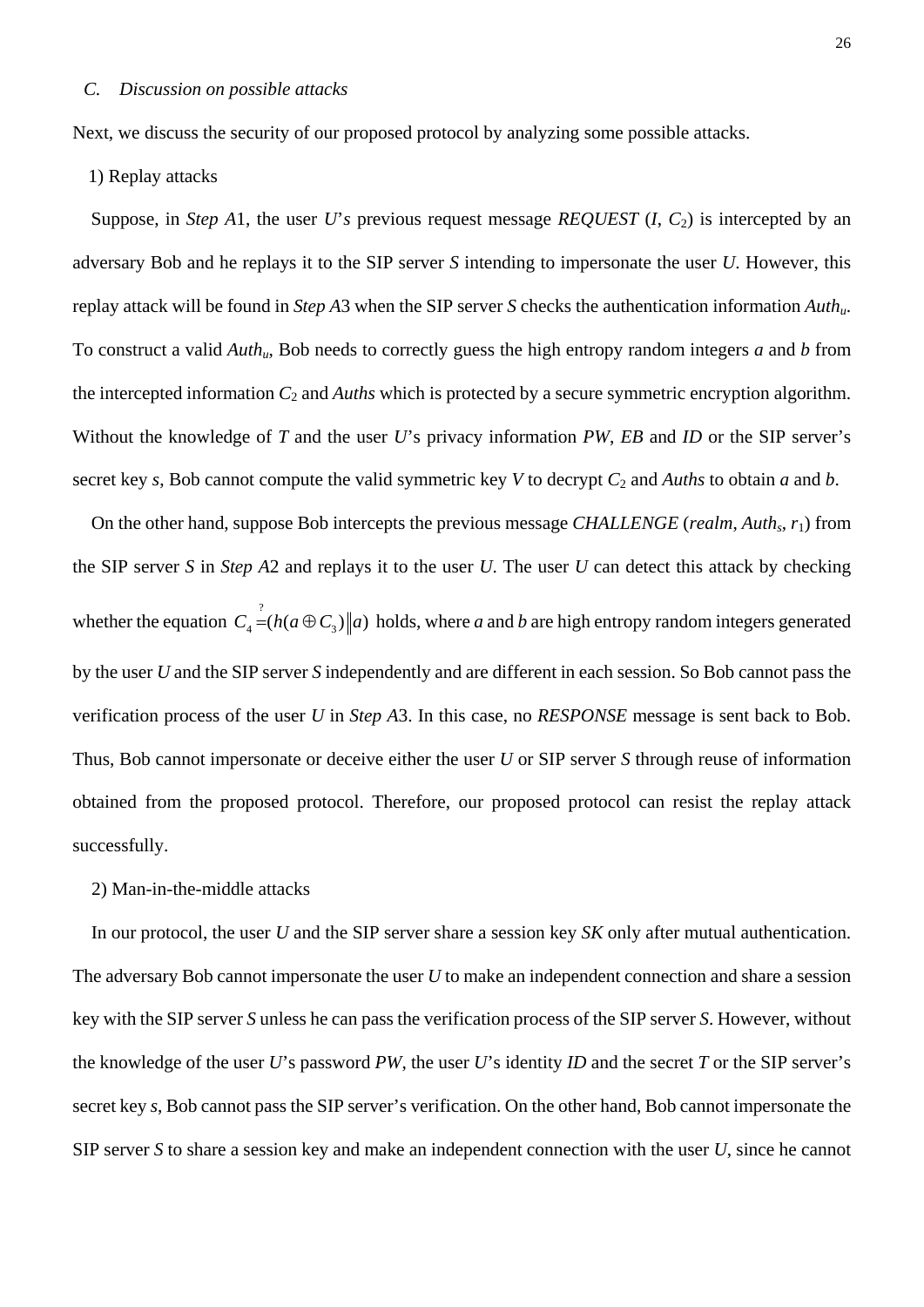correctly guess the high entropy random integer  $a$  and the secret information  $(V, R)$  to construct a valid verification information *Auths*.

Thus, the adversary Bob cannot construct independent connections with either the *SIP* server *S* or the user *U* making them believe that they are talking directly to each other over a private connection, in fact the entire conversation is controlled by the Bob. The above analysis shows that the proposed protocol can resist the man-in-middle attack.

## 3) Modification attacks

In order to impersonate the user *U*, the adversary Bob needs to modify the *REQUEST* message with fraud  $(I', C_2')$  and delivers it to the SIP server *S*. However, without the knowledge of the SIP server's secret key *s*, Bob cannot generate a valid I<sup>'</sup>. Then the SIP server can easily find this attack by checking the *ID* in the identity table. Even if Bob passes this *ID* verification, the SIP server can also find this attack by comparing the value of the *ID* in  $I'$  with that of the *ID* in  $C_2'$ . In addition, without the knowledge of the secret key *s* or the user's private information (*PW*, *EB*, *ID*, *T*), Bob cannot generate a proper  $C_2$  to pass the equation verification of  $PW \oplus EB \oplus ID = R$ . Therefore, Bob cannot impersonate the user *U* through fabricating the *REQUEST* message.

Suppose the adversary Bob sends a forgery *CHALLENGE* (*realm, Athu*<sub>s</sub>,  $r_1$ ) to the user *U* to impersonate the SIP server *S*. However, without the knowledge of the secret key *s* or the user's private information (*PW*, *EB*, *ID*, *T*) Bob cannot construct a valid symmetric key *V* and the verification information  $C_3$  and  $C_4$  to generate a proper  $Athu<sub>s</sub>$  to pass the verification process of the user *U*. The user *U* will find this attack by checking whether the equation  $C_4 = (h(a \oplus C_3) || a)$  holds. Therefore, Bob cannot impersonate the SIP server *S* by fabricating the *CHALLENGE* message.

Suppose Bob impersonates the user *U* and modifies the message *RESPONSE* (*realm, Athu*<sub>n</sub>) relay to the SIP server *S*. Since Bob cannot guess the high entropy random integers *a* and *b* correctly, the SIP server *S* can find out this impersonating attack by checking the  $\text{Aut } h_u$  value with its computed value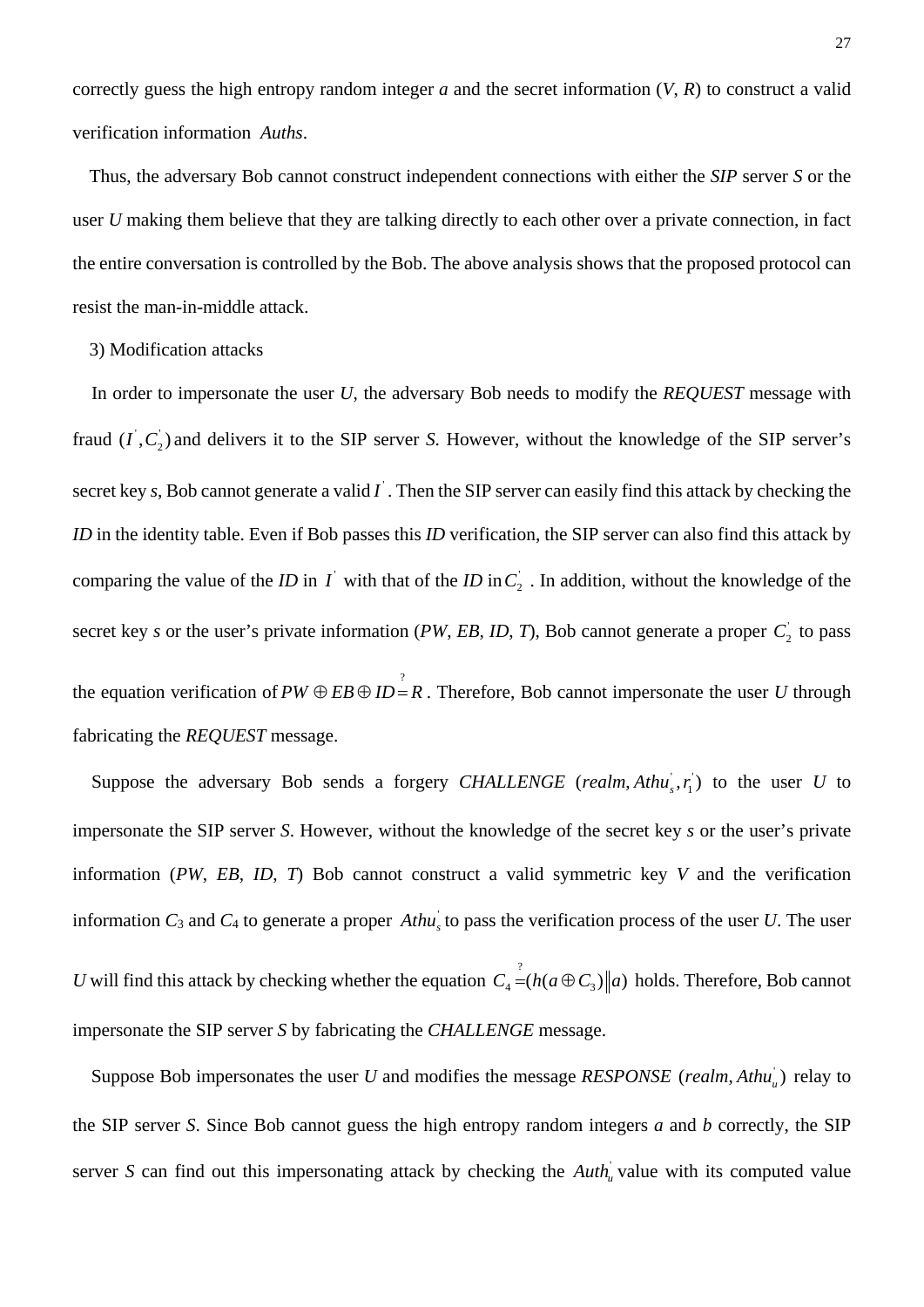$h(a \oplus b \|(r_1 + 1))$ . Therefore, the adversary Bob cannot launch the modification attack successfully in the proposed protocol.

## 4) Denning-Sacco attacks

Assuming an adversary Bob obtains the previous session key *SK*. Bob cannot obtain the *U*'s password from the old session key *SK*, since the session key is constructed by two random integers chosen by the user *U* and the SIP server *S* independently and are not connected with the password or the SIP server's private key *s*. So even Bob compromises an old session key, he cannot find the user *U*'s password *PW* or the SIP server's private key *s*. In addition, in each session a fresh session key is generated depending on the integer *a* chosen by the user *U* and the integer *b* selected by the SIP server *S* randomly. Therefore, even Bob compromises an old session key, he cannot obtain other session keys as the session key  $SK = h(a \oplus b)$  is not connected with each other in any manner. Therefore, the proposed protocol can resist Denning-Sacco attacks.

#### 5) Stolen-verifier attacks

In the proposed protocol, there are no password or verification tables stored in the SIP server database. Therefore, the adversary Bob cannot obtain the valuable information through stealing the verification table stored on the SIP server, to masquerade as the user *U* to cheat the SIP server *S* in the authentication process. So the proposed protocol can resist the stolen-verifier attack.

#### 6) Offline dictionary attacks without the smart card

Suppose the adversary Bob intercepts all the messages transmitting between the user *U* and the SIP server *S* through eavesdropping, and he intends to use the information to perform offline dictionary attacks. However, the user *U*'s password is protected by a secure symmetric encryption algorithm, the user *U*'s identity *ID*, biometric template *B*, and secret random integer *r*. Therefore, without the knowledge of the symmetric encryption key *V* and the user *U*'s private information (*ID*, *B*, *r*), the adversary Bob cannot determine whether each of his guessed passwords is correct or not. Additionally, when Bob tries to retrieve the user's password *PW* from the information *Auth<sub>s</sub>*, he needs to decrypt the information *Auth<sub>s</sub>* and correctly guess the random integer *b*, the user *U*'s identity *ID*, biometric template *B*, and the secret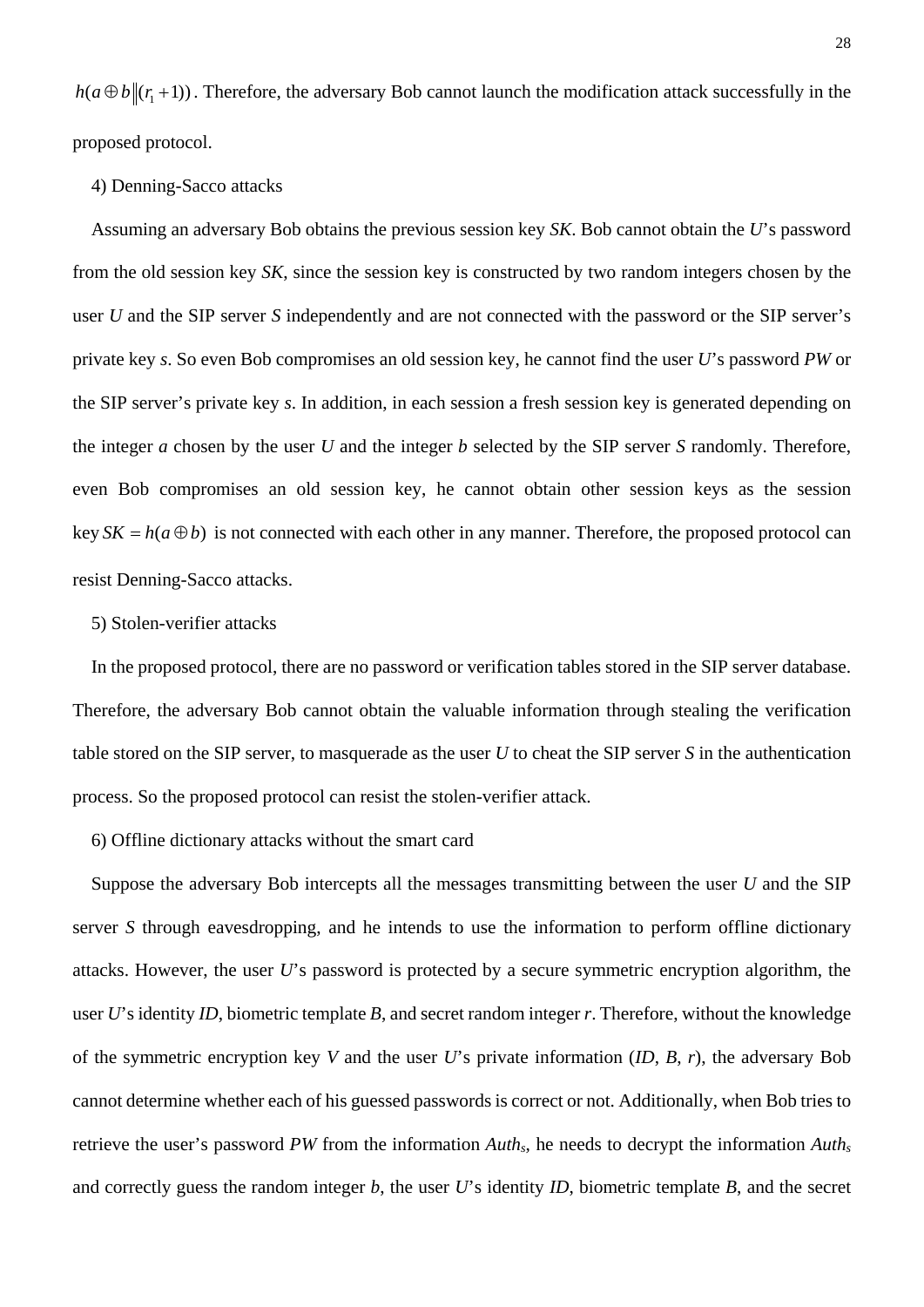random integer *r*. Therefore, the offline dictionary attack without the smart card is invalid in the proposed protocol.

7) Offline dictionary attacks with the smart card

Assuming an adversary Bob compromises the secret information (*EB*, *SR*, *T, I, W*) stored in the smart card of the user *U* and intercepts all the messages transmitted between the user *U* and the SIP server *S*. Then he carries out the offline dictionary attack to determine whether each of his guessed passwords is correct or not. Compared with the offline dictionary attack without the smart card, the addition information known by Bob in this attack is the information (*EB*, *SR*, *T, I, W*) stored in the smartcard. However, the extra information cannot help Bob to guess the user *U*'s password correctly without the knowledge of user *U*'s biometric template *B*, identity *ID*, secret integer *r* or the SIP server's secret key *s*. Therefore, the offline dictionary attack with the smart card is invalid in the proposed protocol.

## 8) Insider attacks

In the proposed protocol, the biometric authentication process can resist insider attacks successfully. Furthermore, in our protocol, no password or verification tables are stored on the SIP server *S*, so a privileged-insider of the SIP server *S* cannot access other servers by stealing the identity and password-verifier from the SIP server *S*'s verification table. Therefore, the insider adversary cannot launch the insider attack successfully.

# 9) Password disclosure attacks

In our protocol, in the registration phase, the user *U* sends  $R = PW \oplus EB \oplus ID$  instead of its password *PW* to the SIP server *S*. As the password *PW* is protected by the user *U*'s biometric template *B*, the identity *ID*, and the high entropy random integer *r*, the SIP server *S* cannot find an opportunity to obtain the user *U*'s password *PW* in the register phase. Therefore, the proposed protocol can resist the password disclosure attack.

# 10) Session key security

In the proposed protocol, the session key  $SK = h(a \oplus b)$  is not known by anyone but only the user *U* and the SIP server *S*, because the random integers *a* and *b* are protected by a secure symmetric encryption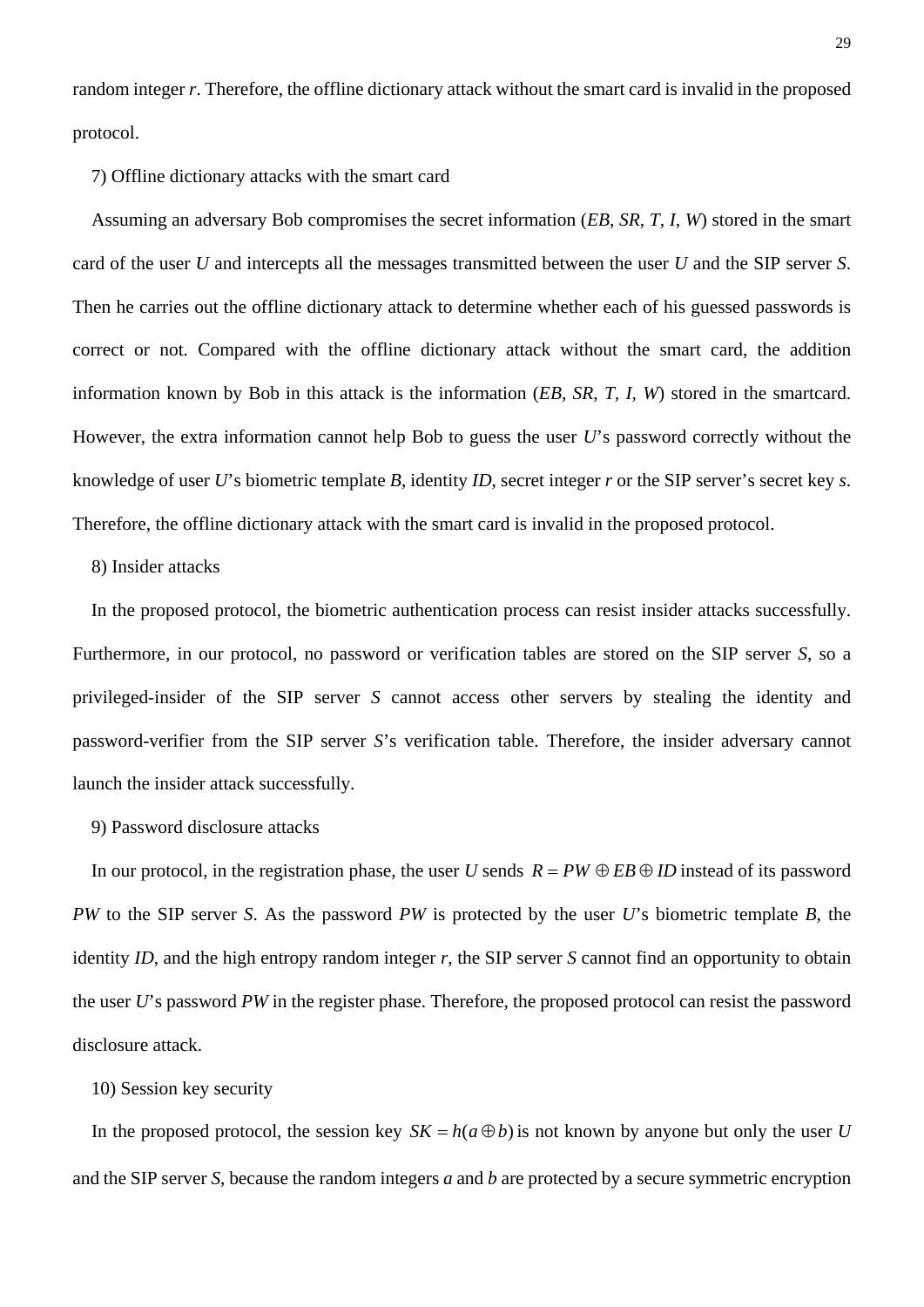algorithm throughout the authentication process. And the random integer *b* is also protected by the user *U*'s password *PW*, identity *ID*, biometric template *B*, and secret random integer *r*. In addition, in *Step A*2, the hashed  $(a \oplus b \oplus PW \oplus EB \oplus ID)$  connected with *a* and  $C_3$  is protected by a secure symmetric encryption algorithm when it relays from the SIP server to the user *U*. And in *Step A*3, the session key material  $(a \oplus b)$  connected with  $(r_1+1)$  is protected by the hash function when it transmits from the user *U* to the SIP server *S*. Therefore, none of this session key  $SK = h(a \oplus b)$  is known to anybody but the user *U* and the SIP server *S*. Therefore, the proposed protocol provides session key security.

# 11) Known-key security

In the proposed protocol, the session key  $SK = h(a \oplus b)$  is generated depending on the random integer *a* chosen by the user *U* randomly and the integer *b* selected by the SIP server *S* randomly in each session. Since the user *U* and the SIP server *S* generate the random integer *a* and *b* randomly and independently, the session key *SK* in each run of the authentication protocol is unique. Therefore, the proposed protocol provides known-key security.

#### 12) Perfect forward secrecy

In the proposed protocol, the long-term private key of the user *U* is its password *PW*. Suppose that the user *U*'s password *PW* is compromised by the adversary Bob, in order to get the previous session key, he needs to extract the integer *a* from  $C_2$  and *b* from *Auth<sub>s</sub>* or extract  $(a \oplus b)$  directly from *Auth<sub>s</sub>* or *Auth<sub>u</sub>*. However, Bob cannot retrieve the random integer *a* from the intercepted information  $C_2$  without the knowledge of symmetric key *V*. And he cannot obtain the integer *b* from *Auths* without the knowledge of symmetric key *V* and the user *U*'s private information (*EB*, *ID*). In addition, for the same reason Bob cannot get  $(a \oplus b)$  directly from  $\text{Aut}h_s$ , and cannot obtain  $(a \oplus b)$  from  $\text{Aut}h_u$  since it is protected by hash function. Furthermore, even if the adversary Bob obtains the previous session key material  $(a \oplus b)$ , he cannot compute the previous session key *SK* without the knowledge of the hash function  $h($   $)$ . Therefore, even the password *PW* is compromised by the adversary; the secrecy of previous session keys established is not affected. On the other hand, assume that the adversary Bob also compromises the long-term private key *s* of the SIP server. Under this case, without the knowledge of hash function  $h($   $)$ , the adversary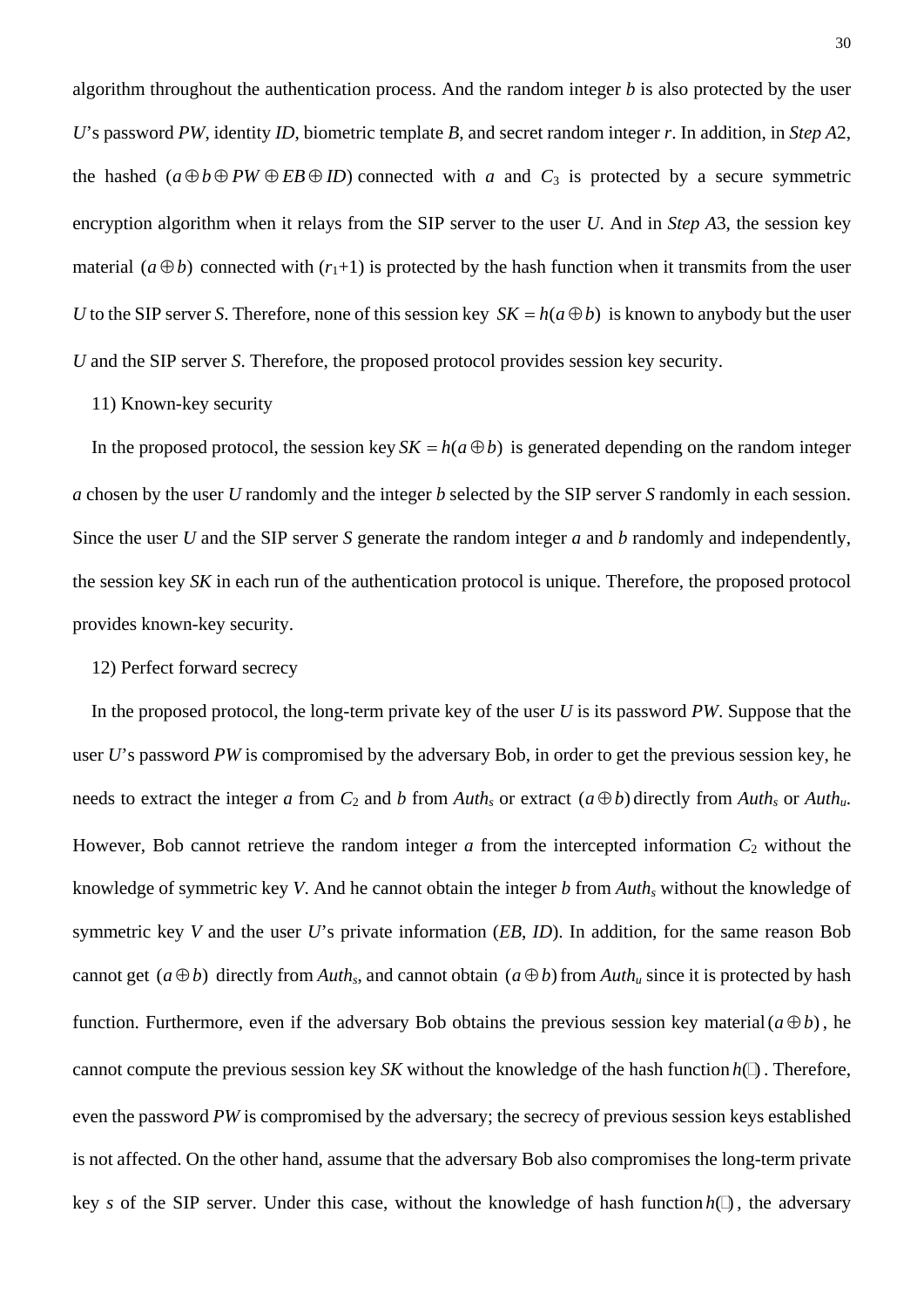cannot figure out the previous session keys. Therefore, the proposed protocol satisfies the property of perfect forward secrecy.

### 13) Mutual authentication

In the proposed protocol, the SIP server *S* and the user *U* can authenticate each other by checking *Authu* and *Auths*, respectively. Therefore, the proposed protocol can provide mutual authentication.

14) Security chosen and update password

In the proposed protocol, the legitimate user can freely choose her or his favorite password in the registration phase which makes users easy to remember their own passwords. The proposed protocol also provides an update password phase for users to change their password freely. And this process does not require interaction with the SIP server *S*. In addition, if the smart card was stolen or lost, other person could not change or update the password without knowing the user's privacy information (*B*\* , *PW*, *ID*).

15) User anonymity

The proposed protocol can provide user anonymity, which is demonstrated by the following proof. In the authentication phase, the user's real identity is protected by a secure symmetric encryption algorithm. Therefore, even if an adversary compromised the secret information stored in the smartcard and recorded the used messages transmitted between the user *U* and the SIP server *S*, he or she could not derive the real identity of the user *U* without the knowledge of the SIP server's secret key *s* or the user *U*'s password *PW*, biometric template *B*, the secret random integer *r*, and the secret *T*. Therefore, the user's real identity *ID* is fully preserved throughout the authentication process in the proposed protocol.

16) Biometric privacy

In our protocol, the user's biometric templates are protected by a high entropy random integer *r*, and *r* is protected by the user's password *PW* and identity *ID*. So, even the adversary obtains the smartcard, she or he cannot retrieve the user's biometric template without the knowledge of the user's real identity and password information. Furthermore, the value  $SR = h(PW \oplus ID) \oplus r$  can be replaced with  $SR = \varepsilon_B(r)$ , where  $\varepsilon$  ( $\Box$ ) is an encryption function with the biometric template *B* as the encryption key to enhance the security of the random integer *r*. In this case, even the adversary obtains the user's password *PW*, the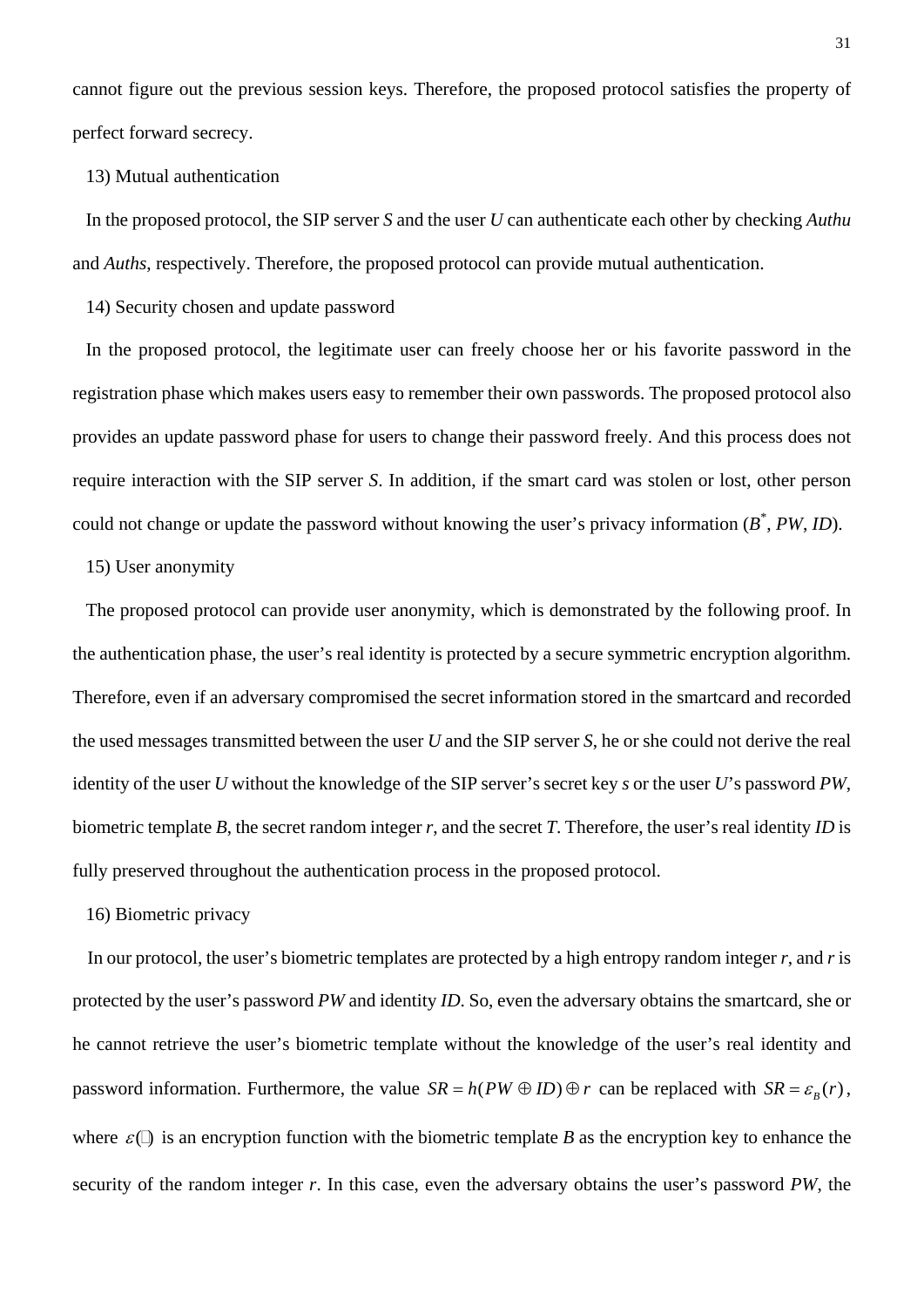identity *ID* and the smartcard, she or he cannot retrieve the user's biometric template without the knowledge of the user's biometric information.

#### VI. PERFORMANCE COMPARISON

In this section, we evaluate the performance and security aspects of the proposed protocol and other related protocols. In the proposed protocol, no password or verifier table is stored on the SIP server, so it can resist stolen-verifier attacks and insider attacks successfully. And the biometric template stored in the smartcard is protected by a high entropy random integer while the smartcard can also perform the matching algorithm to verify the user's biometric template. Therefore, even the user's smartcard is lost or stolen, the adversary cannot obtain the user's biometric data. In addition, the identity of the user is transmitted in ciphertext, which means that the adversary cannot obtain the real identity of the user, even if she or he intercepts all the messages transmitted between the user and the SIP server. As shown in Table 1, other protocols [24, 14, 15] cannot provide some security features such as no verifier table, user anonymity, and efficient password change which are very important security features in implementing a practical and universal authenticated key agreement for SIP. Yoon's protocol [17] provides an efficient password change function without involving the SIP server, but failed to provide privacy protection. Although Hsiu's protocol [18] satisfies most of the security requirements, it involves the time synchronization problem. In addition, Table 1 shows that Tsai's protocol [18] is weaker than other related protocols since it cannot resist offline password guessing attacks, stolen verifier attacks, Denning Sacco attacks. Compared with the related work [24,17,14,15,18], the proposed protocol is secure against several attacks meanwhile it provides a number of attractive features such as no password or verifier table needed, user anonymity, biometric protection, and efficient password updating, which have not been considered or provided by other related protocols, as shown in Table 1.

We also compare the computational cost of the proposed protocol with other related protocols. In the previous work, the total computational cost of the authentication protocol was calculated by adding up the execution times of all cryptographic operations directly involved in the protocol. Obviously, the final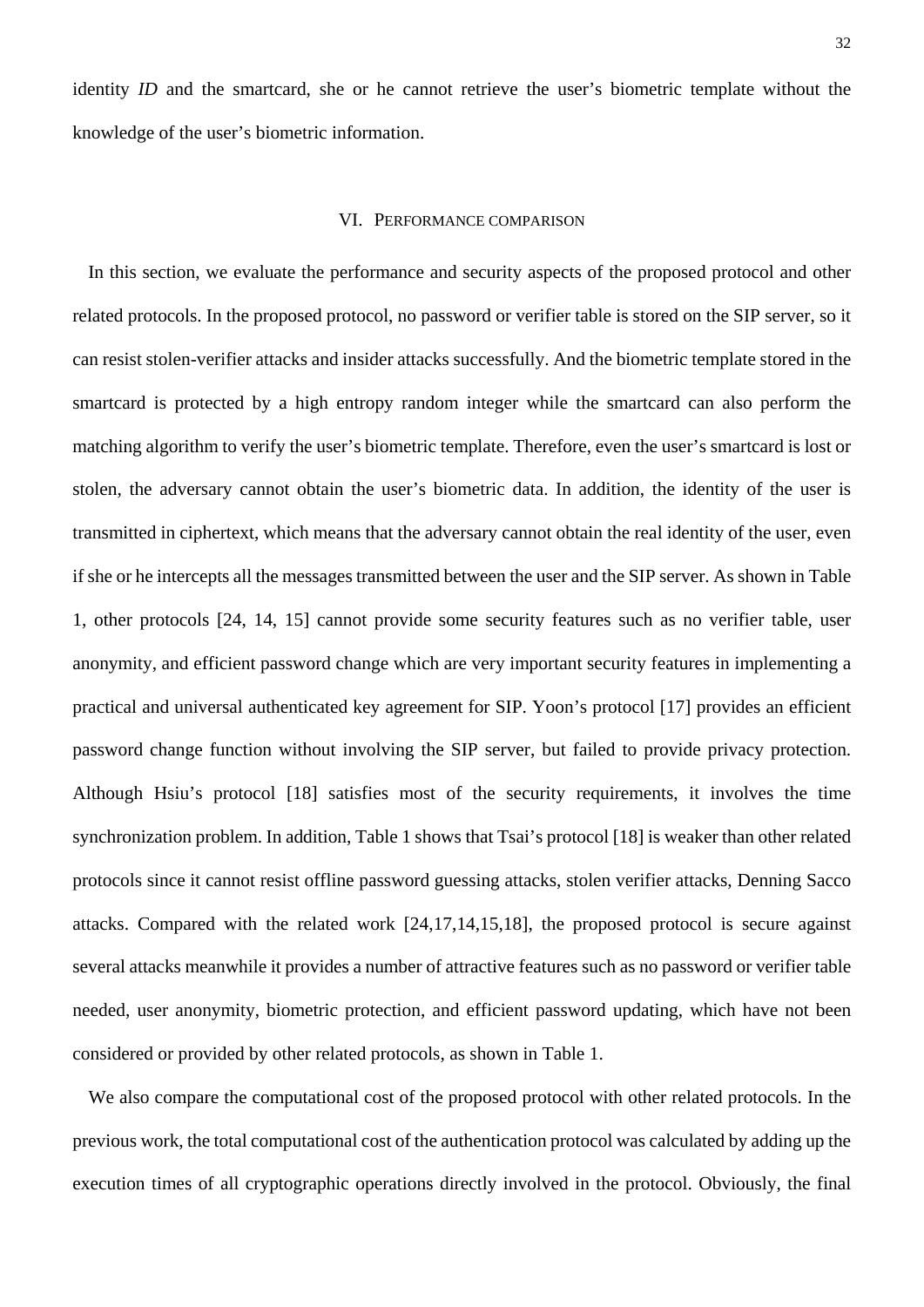execution time of an authentication process computed by this approach is not a real time of the authentication process needed. In addition, the execution times of some cryptographic operations are associated with the size of input data such as hash operation. For example, in our experiment, the time spent in one-way hash with 512 bytes input is around 0.003ms and only 0.001ms with 128 bytes input. Therefore, the above approach used in related work is not appropriate for evaluating the execution time of an authentication protocol for SIP. In our experiments, the SIP server and the client are installed on two PCs over the local area network to simulate a practical environment. The hardware platform for SIP server is Intel Core (TM) i5 which offers maximum clock speeds of 2.53 GHz and 4GB memory. The client is Intel Pentium G630 processor with 4GB memory which offers maximum clock speeds of 2.7 GHz. Furthermore, a NIST/SECG-standard elliptic curve over a 521 bits prime field and SHA-1as a one-way hash function are used in the experiments. And a 256-bit AES (Advance Encryption Standard) (NIST 2001) encryption mechanism is adopted as the symmetric key encryption/decryption operations in the proposed protocol, since AES combines the merits of speed and security.

Table 1. The functionality comparisons between our protocol and others

| <b>Security Attacks and Features</b>    | Tsai [24]      | Yoon $[17]$ | Arshad $[14]$  | He $[15]$ | <b>Hsiu</b> [18] | Our protocol |
|-----------------------------------------|----------------|-------------|----------------|-----------|------------------|--------------|
| Replay attack resist                    | Yes            | Yes         | Yes            | Yes       | Yes              | Yes          |
| Offline password guessing attack resist | N <sub>o</sub> | Yes         | N <sub>0</sub> | Yes       | Yes              | Yes          |
| Stolen verifier attack resist           | N <sub>o</sub> | Yes         | Yes            | Yes       | Yes              | Yes          |
| Denning Sacco attack resist             | N <sub>o</sub> | Yes         | Yes            | Yes       | Yes              | Yes          |
| <b>Mutual Authentication</b>            | Yes            | Yes         | Yes            | Yes       | Yes              | Yes          |
| Efficient password change               | N <sub>o</sub> | Yes         | N <sub>o</sub> | <b>No</b> | Yes              | Yes          |
| No verifier table                       | N <sub>o</sub> | Yes         | N <sub>o</sub> | <b>No</b> | Yes              | Yes          |
| <b>Biometric</b> protection             | A/N            | No          | A/N            | A/N       | A/N              | Yes          |
| User anonymity                          | No             | No          | N <sub>o</sub> | No        | No               | Yes          |
| No time synchronization                 | Yes            | Yes         | Yes            | Yes       | N <sub>o</sub>   | Yes          |

Now, we define some notations as follows:

- (1)  $T_E$ : the time for executing a symmetric key encryption operation;
- (2)  $T_D$ : the time for executing a symmetric key decryption operation;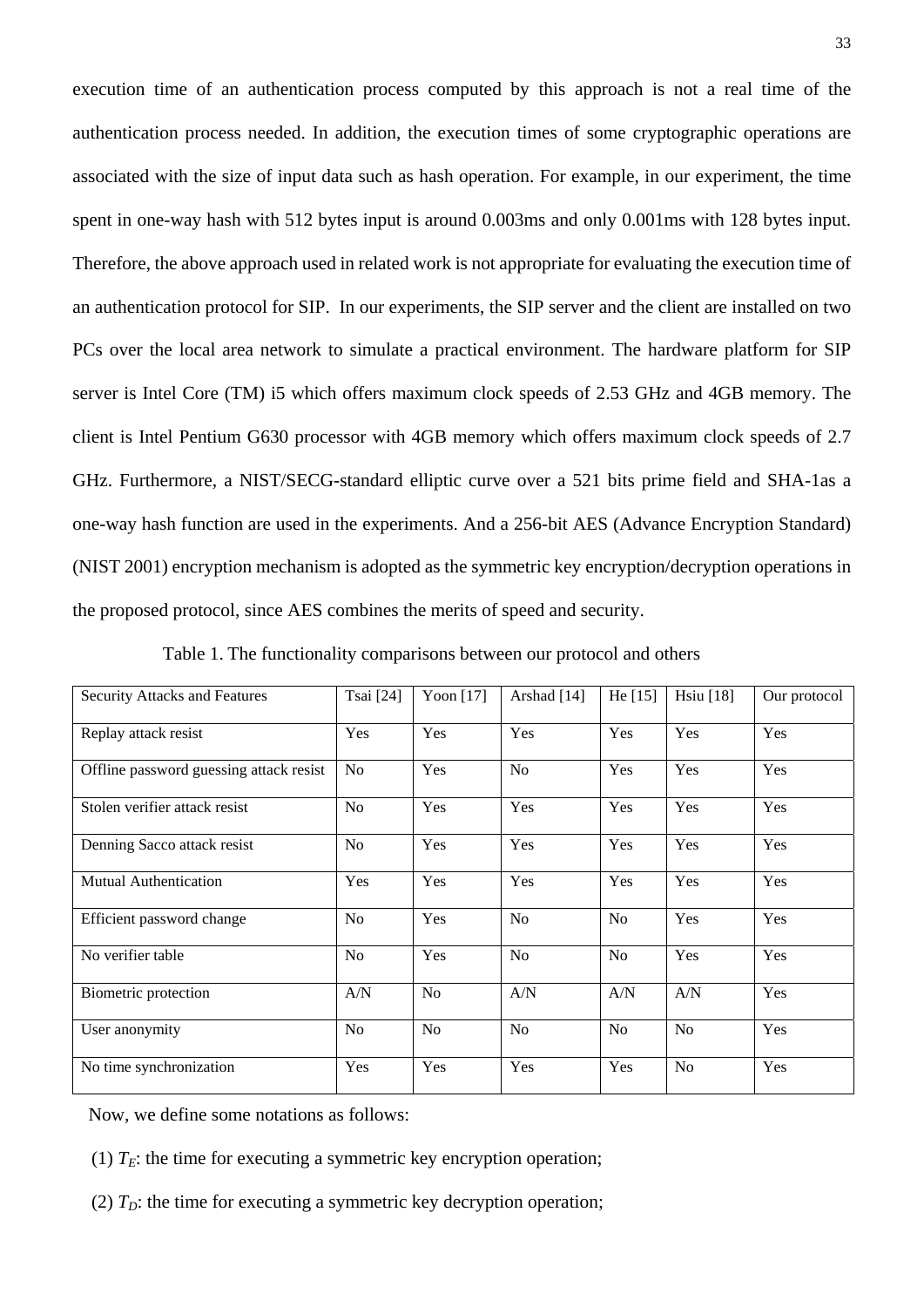- (3)  $T_H$ : the time for executing a one-way hash function;
- (4)  $T_M$ : the time for executing a scalar multiplication operation of elliptic curve;
- (5)  $T_A$ : the time for executing a point addition operation of elliptic curve;
- (6)  $T_{\text{INV}}$ : the time for executing a modular inversion operation.

Table 2 shows computational comparisons between the proposed protocol and other related protocols. In the registration phase, the proposed protocol requires one hash operation to compute *SR* on the user side, and needs three symmetric encryption operations to obtain *V*, *I* and *W* on the SIP server side. Then the total execution time of the registration is estimated to be 3.422ms.

In the authentication phase, the user side needs two symmetric encryption operations to obtain  $C_2$  and verify the value of *W*; one symmetric decryption operation to decrypt message *Auth<sub>s</sub>*; three hash operations to compute  $h(a \oplus C_3)$  *Auth<sub>u</sub>* and *SK*. The SIP server side requires two symmetric decryption operations to decrypt message *I* and  $C_2$  and two symmetric encryption operations to compute *V* and *Auth<sub>s</sub>*; and three hash operations to obtain  $h(a \oplus C_3)$ ,  $h(a \oplus b \| (r_1 + 1))$  and *SK*. The experimental results show that only 8.73ms is needed to realize authentication in our protocol.

| Performance Properties |              | Tsai [24]  | Yoon $[17]$       | Arshad [14]         | He $[15]$       | <b>Hsiu</b> [18]     | Our protocol           |
|------------------------|--------------|------------|-------------------|---------------------|-----------------|----------------------|------------------------|
| Registration           | User side    |            | $T_H$             |                     |                 | $T_H$                | $T_H$                  |
|                        | Server side  |            | $T_H$             | $2T_H$              | $2T_H$          | $T_H+T_M$            | $3T_E$                 |
|                        | Execute time |            | 0.016ms           | 0.013ms             | 0.014ms         | 10.875ms             | 3.422ms                |
| Authentication         | User side    | $4T_H$     | $4T_{H}+2T_{M}$   | $3T_{H}+2T_{M}$     | $3T_{H}+3T_{M}$ | $6T_H + 4T_M + 2T_A$ | $T_D + 2T_E + 3T_H$    |
|                        | Server side  | $3T_H$     | $4T_{H} + 2T_{M}$ | $3T_H+3T_M+T_{INV}$ | $3T_{H}+3T_{M}$ | $5T_H+3T_M+2T_A$     | $2T_{D}+2T_{F}+3T_{H}$ |
|                        | Execute time | $0.744$ ms | 54.432ms          | 66.077 ms           | 72.505m         | 103.124ms            | 8.73ms                 |
|                        |              |            |                   |                     | S               |                      |                        |

Table 2. Computational comparisons between our protocol and others

As shown in Fig. 5, the protocol proposed by Tsai achieves the best performance, because the computational cost of computing a hash value is very low. However, Tsai's protocol is vulnerable to offline password guessing attacks, stolen verifier attacks, Denning Sacco attacks, and does not provide efficient password updating, privacy protections etc, as summarized in Table 1. The experimental results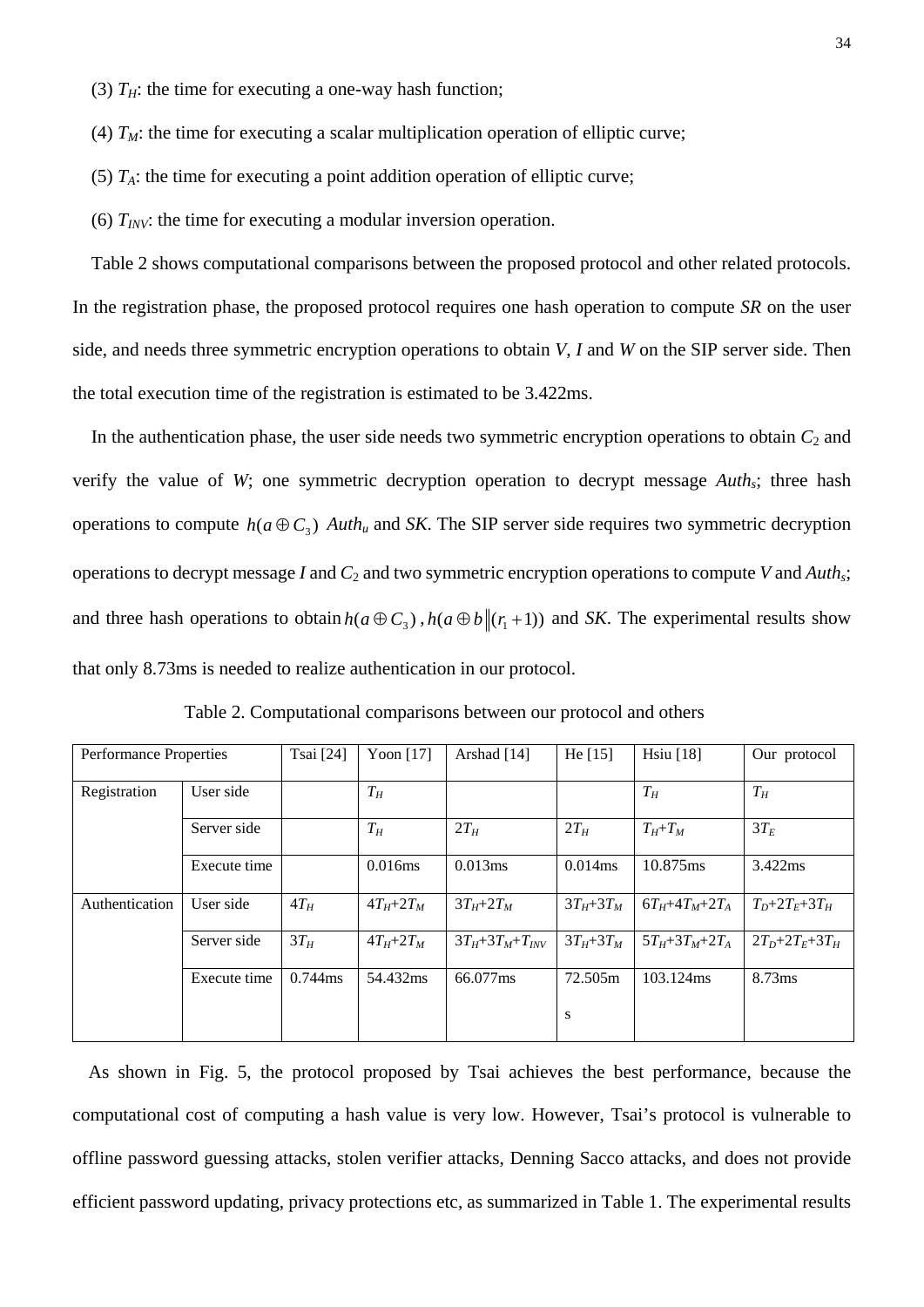

demonstrate that our protocol is as efficient as Tsai's protocol [24] and is more efficient than other four protocols [17, 14, 15, 18], since no elliptic curve operations are involved in our proposed protocol.

Fig. 5 Execution time comparisons between our protocol and others

Next, we discuss the communication and storage overhead by comparing our proposed protocol with other protocols. In the proposed protocol, the secret *s* is required to store at the server side, and the smartcard needs to store the secure information  $(I, T, W, SR, EB, h(\cdot))$ , where  $I, T$ , and  $W$  are 128bits,  $SR$  is 160bits, and *EB* is 64bits. Tsai's protocol [24] requires the SIP server to store a password table which includes the username and the corresponding password of every user. Assume that *n* represents the number of the registration users and the username is 32bits, and the corresponding password is 64bits. Then the storage requirement of the password table in Tsai's protocol is  $n \times 96$ . Arshad's protocol [14] also requires the SIP server to store a high-entropy secret key and a verifier table containing each user's name and the corresponding hashed password. Similar to Tsai's protocol, the storage requirement of the verification table in Arshad's protocol is  $n \times 192$ , where the username is 32bits and the corresponding verification information *VPW* is 160 bits for every user. Since the above protocols [14, 24] need to store the password or verifier table, the required storage increases with the growth of the registration users. Compared with these protocols, our proposed protocol reduces the storage overhead at the SIP server side significantly, because there were no password or verification tables stored in the SIP server database. He's protocol [15] only requires the SIP server to store the secret key. In the Yoon's protocol [17], the SIP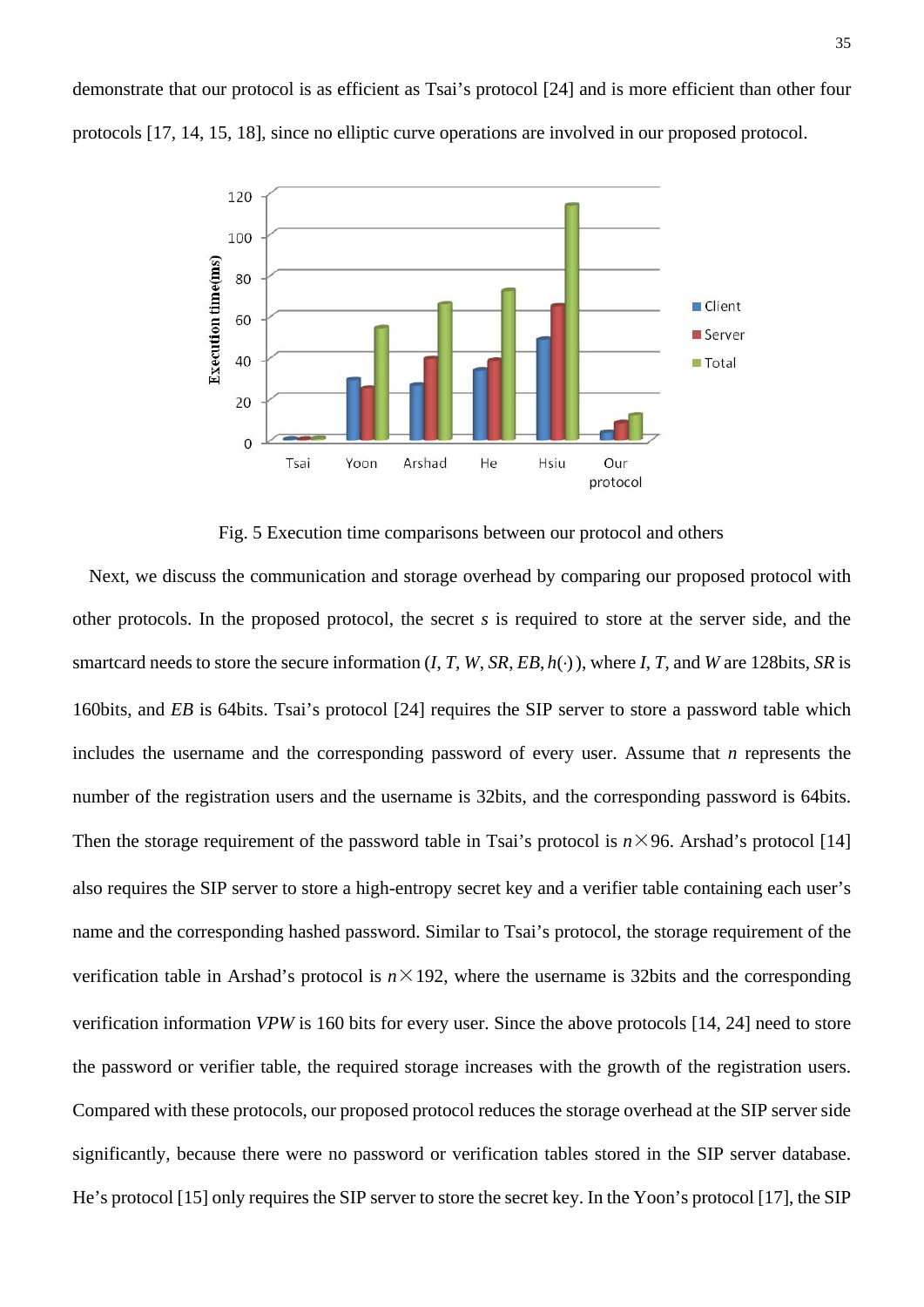server needs to store a secret key, and the smartcard requires to store the secure information including a symmetric parametric function, a predetermined threshold, a secure one way hash function, a biometric template, and a hash value. And in Hsiu's protocol [18], the smartcard requires to store the secure information containing four different hash functions, a random number, a hash value, and a point of elliptic curve. And on the SIP server side, the secret key needs to be stored. Compared with the protocols based on the smartcard [17, 18], the storage requirement of the smartcard in our protocol is lower. In addition, there is no information needed to store at the user side, and only a secret key needs to store at the SIP side in the proposed protocol.

We hereby present the communication overhead of the proposed protocol. In our experiments, the user's *ID* and the timestamp were 32 bits, the random number was 64 bits, a point of elliptic curve was 512 bits, and the output of the hash was 160 bits. In addition, the output of a 256-bit AES was based on the input of the plaintext. The communication cost comparisons between our protocol and others are shown in Table 3. In our proposed protocol, the average communication cost was 1120 bits. Compared with the protocols in [14, 15, 17, 18], the proposed protocol reduced the communication cost. Compared with Tsai's protocol, the communication overhead of our protocol was slightly higher; this was because our protocol provides more unique features.

|               | Tsai [24] | Yoon $[17]$ | Arshad [14] | He $[15]$           | Hsiu $[18]$ | Our protocol        |
|---------------|-----------|-------------|-------------|---------------------|-------------|---------------------|
| Communication | 608 bits  | 1536 bits   | $1408$ bits | $1408 \text{ bits}$ | 2336 bits   | $1120 \text{ bits}$ |
| cost          |           |             |             |                     |             |                     |

Table 3. Communication cost comparisons between our protocol and others

In addition, the proposed protocol can resist various attacks and provide more attractive security features, so the proposed protocol is a successful authenticated key agreement protocol for SIP from the viewpoint of both performance and security.

#### VII. CONCLUSION

In this paper, we describe how to design a lightweight authenticated key agreement protocol with privacy protection for SIP. To achieve both the efficiency and security requirements of SIP, we employed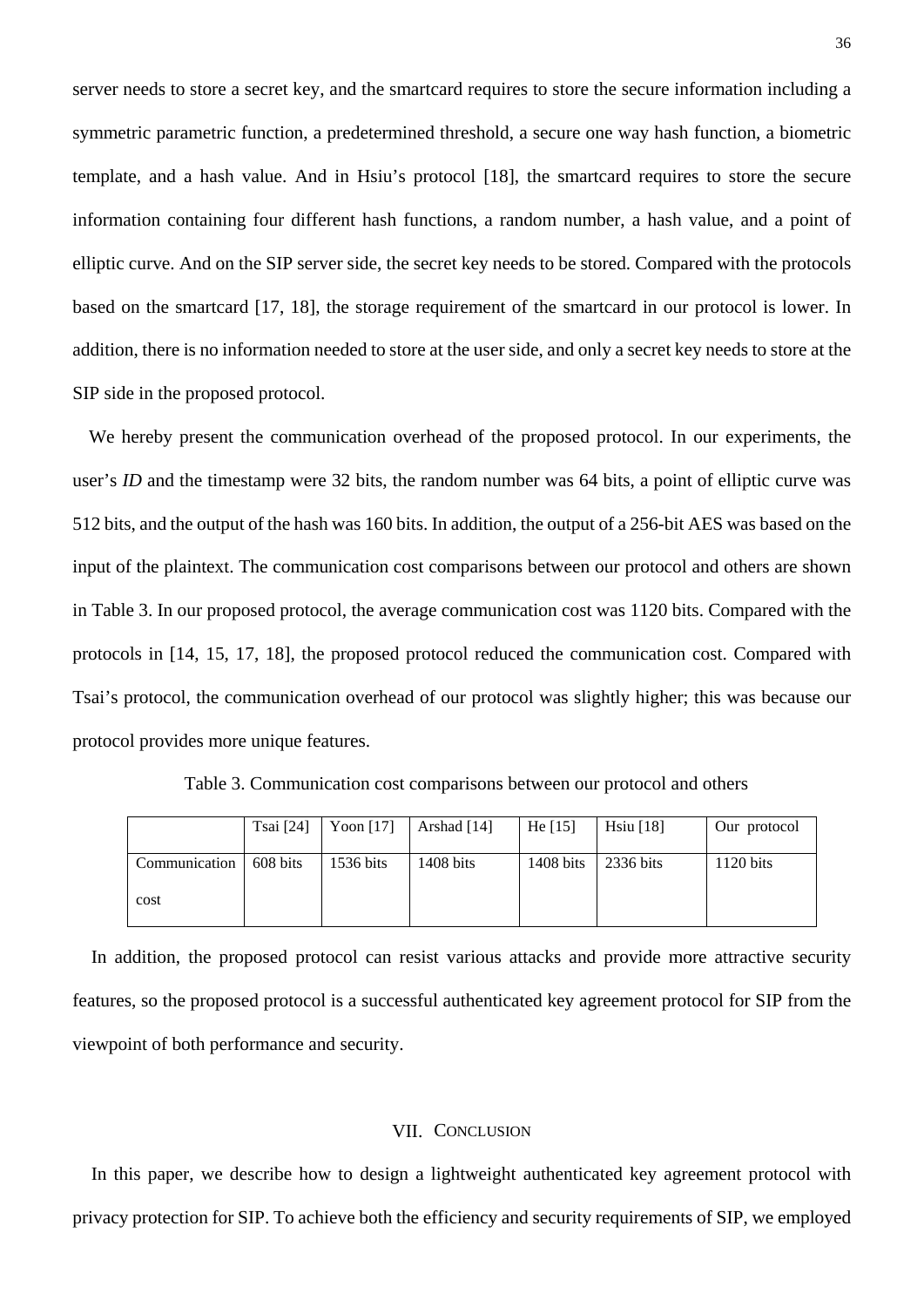biometric characteristics combined with password and smartcard to construct symmetric encryption-based authentication protocol with privacy protection. Security analysis demonstrates that the proposed protocol is secure against various attacks and provides several security features especially biometric protection. Furthermore, the experimental results show that the proposed protocol reduces the computational cost significantly. Therefore, the proposed protocol is a successful authenticated key agreement protocol for SIP from the viewpoint of both security and performance.

#### ACKNOWLEDGMENT

This work was supported by the National Natural Science Foundation of China [grant numbers 61303237, 61272469]; the Wuhan Scientific Research Program [grant number 2013010501010144]; China Postdoctoral Fund [grant number 2012194091]; and the Fundamental Research Funds for the Central Universities [Grant number 2013199037].

## **REFERENCES**

- [1] Rosenberg J., Schulzrinne H., et al. (2002) SIP: Session Initiation Protocol. RFC 3261, June.
- [2] D. Geneiatakis, C. Lambrinoudakis, and G. Kambourakis (2008) An ontology based-policy for deploying secure sip-based voip services. Computer and Security, 27(7-8): 285–297.
- [3] J. Franks, P. Hallam-Baker, J. Hostetler, et al. (1999) HTTP Authentication: Basic and Digest Access Authentication. Internet Engineering Task Force, RFC 2617.
- [4] H.Hakan, Kilinc, Tugrul Yanik (2013). A Survey of SIP Authentication and Key Agreement Schemes. IEEE communications surveys & tutorials, DOI: 10.1109/SURV.2013.091513.00050.
- [5] T. Yanik, H. H. Kilinc, M. Sarioz, and S. S.Erdem(2008) Evaluating SIP Proxy Servers Based on Real Performance Data. SPECTS2008.
- [6] Yang C, Wang R, Liu W. (2005). Secure authentication scheme for session initiation protocol. Computers & Security, 24:381-386.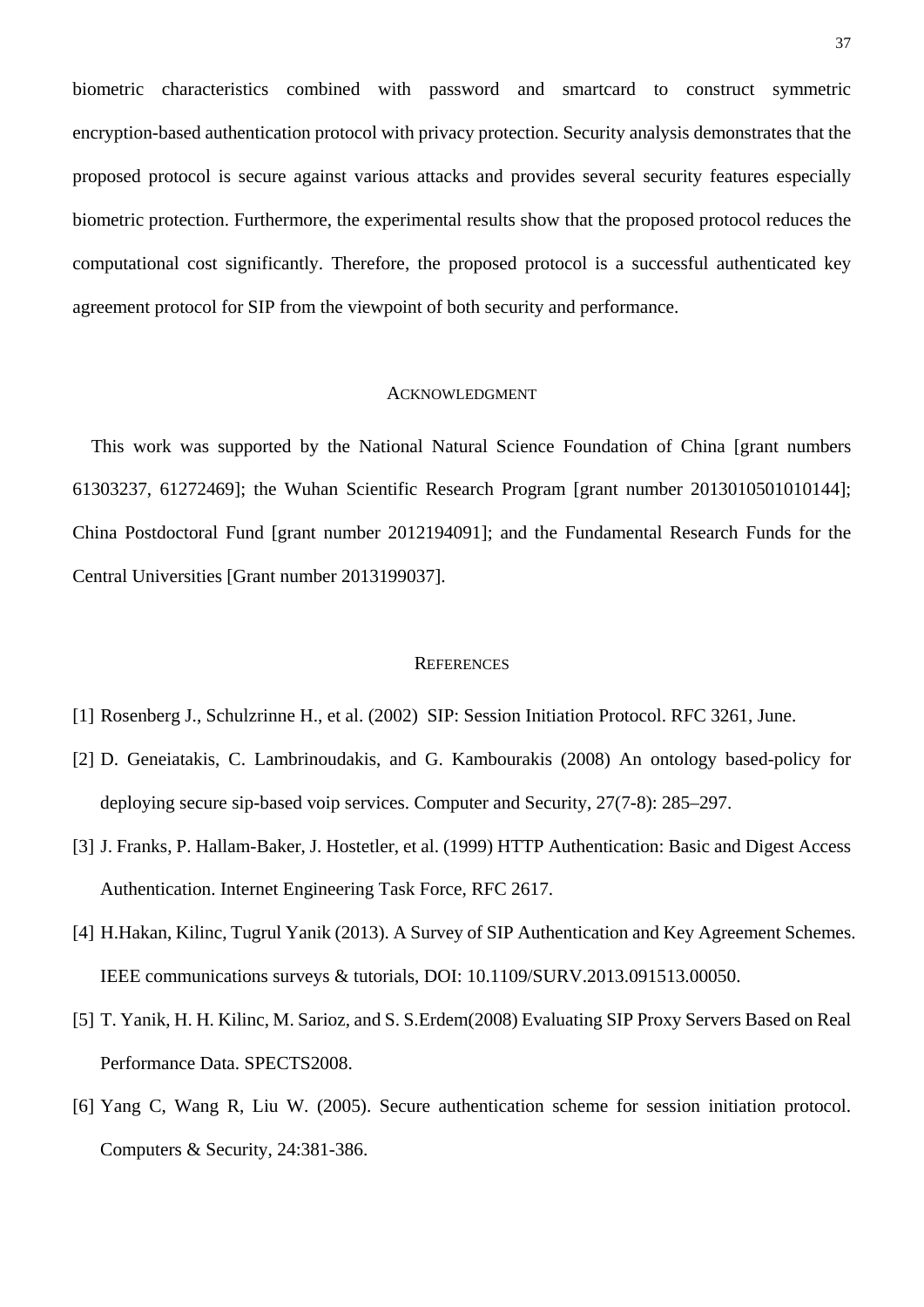- [7] Jo H, Lee Y, et al. (2009). Off-line Password-Guessing Attack to Yang's and Huang's Authentication Schemes for Session Initiation Protocol. In proceedings of INC, IMS and IDC, pp. 618-621.
- [8] A. Durlanik and I. Sogukpinar (2005) SIP Authentication Scheme using ECDH. Enformatika, 8:350–353.
- [9] E.-J. Yoon and K.-Y. (2009) Cryptanalysis of DS-SIP Authentication Scheme Using Ecdh. In Proceedings of the 2009 International Conference on New Trends in Information and Service Science, Washington, DC, USA, pp. 642–647.
- [10]L. Wu, Y. Zhang, F. Wang (2009). A new provably secure authentication and key agreement protocol for SIP using ECC. Computer Standards & Interfaces, 31(2009):286-291.
- [11]EJ Yoon, KY Yoo, et al. (2010). A secure and efficient SIP authentication scheme for converged VoIP networks. Computer Communications, 33(2010): 1674-1681.
- [12]R. Srinivasan, V. Vaidehi, K. Harish, K. LakshmiNarasimhan, S. LokeshwerBabu, and V. Srikanth (2005) Authentication of Signaling in VoIP Applications. In APCC, Perth, Australia, October.
- [13]A. M. Nodooshan, Y. Darmani, et al. (2009) A Robust and Efficient SIP Authentication Scheme. Communications in Computer and Information Science, 6:551–558.
- [14]Arshad R, Ikram N. (2013). Elliptic curve cryptography based mutual authentication scheme for session initiation protocol. Multimedia Tools and Applications, 66(2013):165-178.
- [15]Debiao He, Jianhua Chen and Yitao Chen (2012). A secure mutual authentication scheme for session initiation protocol using elliptic curve cryptography. Security and Communication Networks, 5(12):1423-1429.
- [16]Qiong Pu, Jian Wang, Shuhua Wu(2013). Secure SIP authentication scheme supporting lawful interception. Security and Communication Networks. 6:340-350.
- [17]E. Yoon, K. Yoo (2010). A three-factor authenticated key agreement scheme for SIP on elliptic curves. 2010 Fourth International Conference on Network and System Security, pp 334-339.
- [18]Hsiu-Lien Yeh, Tien-Ho Chen, Wei-Kuan Shih (2013) Robust smart card secured authentication scheme on SIP using Elliptic Curve Cryptography. Computer Standards & Interfaces 36(2): 397-402.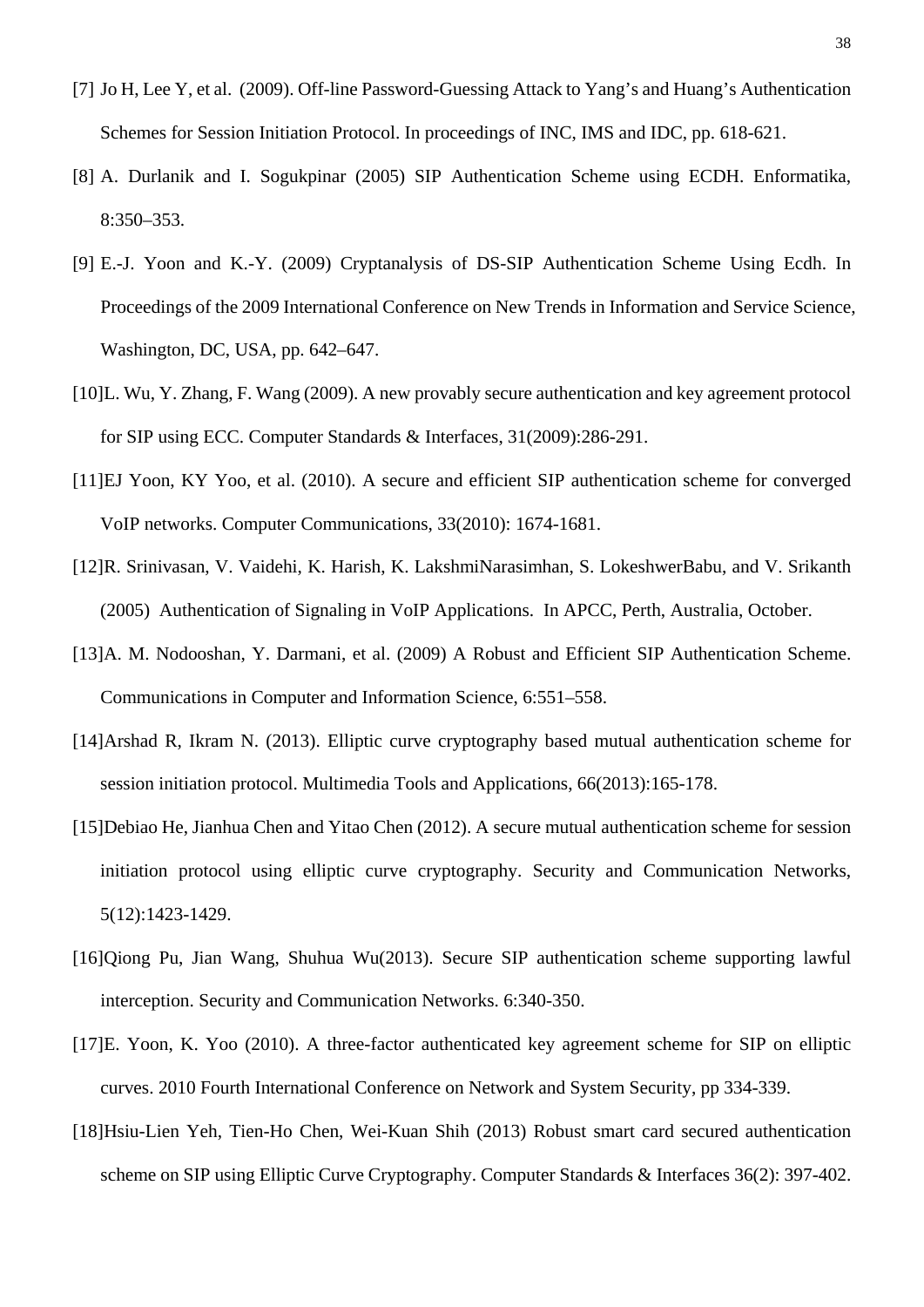- [19]J. Ring, K.-K. R. Choo, E. Foo, and M. Looi, "A Ne (2006) Authentication Mechanism and Key Agreement Protocol for SIP Using Identitybased Cryptography. In AusCERT Asia Pacific Information Technology Security Conference, Gold Coast, Australia, 23 May, pp 61-72.
- [20]K. Han, C. Yeun, and K. Kim (2008) Design of Secure VoIP using ID-Based Cryptosystem. In The Symposium on Cryptography and Information Security (SCIS2008), Miyazaki,Japan, Jan.22-25.
- [21]F. Wang and Y. Zhang (2008). A new provably secure authentication and key agreement mechanism for SIP using certificateless public-key cryptography. Computer Communications, 31(10):2142-2149.
- [22]Xiaowei Li, Yuqing Zhang, Geifei Zhang(2012). A new certificateless authenticated key agreement protocol for SIP with different KGCs. Security and communication networks, DOI:10.1002/SEC.595
- [23]C. Tao, G. Qiang, and H. Baohong (2008) A lightweight authentication scheme for session initiation protocol. In Proc. ICCCAS, pp 502-505.
- [24]Jia Lun Tsai. (2009). Efficient Nonce-based authentication scheme for session initiation protocol. International Journal of Network Security, 9(1):12-16.
- [25]Yoon E, Shin Y, Jeon I, Yoo K. (2010). Robust mutual authentication with a key agreement scheme for the session initiation protocol. IETE Technical Review 27(2010):203-213.
- [26]Qi Xie (2012). A new authenticated key agreement for session initiation protocol. International Journal of Communication Systems, 25(1): 47-54.
- [27]Muhammad Khurram Khan, Jiashu Zhang(2007). Improving the security of 'a flexible biometrics remote user authentication scheme', Computer Standards & Interfaces, 29(2007):82-85.
- [28]Eun-Jun Yoon, Kee-Young Yoo(2013). Robust biometrics-based multi-server authentication with key agreement scheme for smart cards on elliptic curve cryptosystem. J Supercomput, 63:235-255.
- [29]Xiaopeng Yan, Weiheng Li, Ping Li, Jiantao Wang, Xinhong Hao, Peng Gong(2013). A Secure Biometrics-based Authentication Scheme for Telecare Medicine Information Systems. J Med Syst, 37:9972. DOI 10.1007/s10916-013-9972-1.
- [30]Chun-Ta Li, Min-Shiang Hwang (2010). An efficient biometrics-based remote user authentication scheme using smart cards. Journal of Network and Computer Applications. 33(2010):1-5.